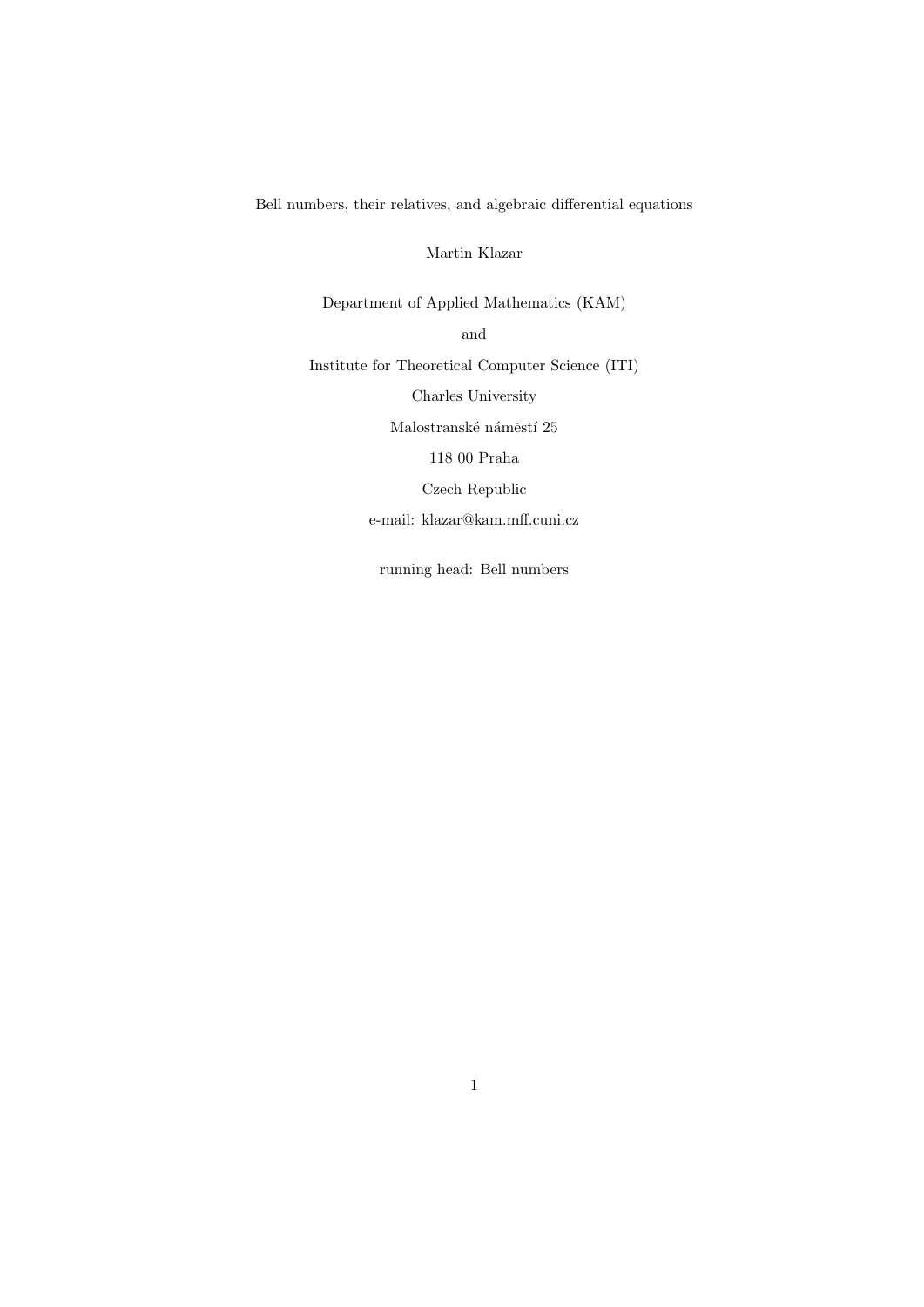### Abstract

We prove that the ordinary generating function of Bell numbers satisfies no algebraic differential equation over  $\mathbf{C}(x)$  (in fact, over a larger field). We investigate related numbers counting various set partitions (the Uppuluri–Carpenter numbers, the numbers of partitions with  $j$  mod  $i$ blocks, the Bessel numbers, the numbers of connected partitions, and the numbers of crossing partitions) and prove for their ogf's analogous results. Recurrences, functional equations, and continued fraction expansions are derived.

key words: Bell number; ordinary generating function; algebraic differential equation; set partition; continued fraction; crossing

Address:

Martin Klazar Department of Applied Mathematics (KAM) Charles University Malostranské náměstí $25$ 118 00 Praha Czech Republic e-mail: klazar@kam.mff.cuni.cz fax: 420-2-57531014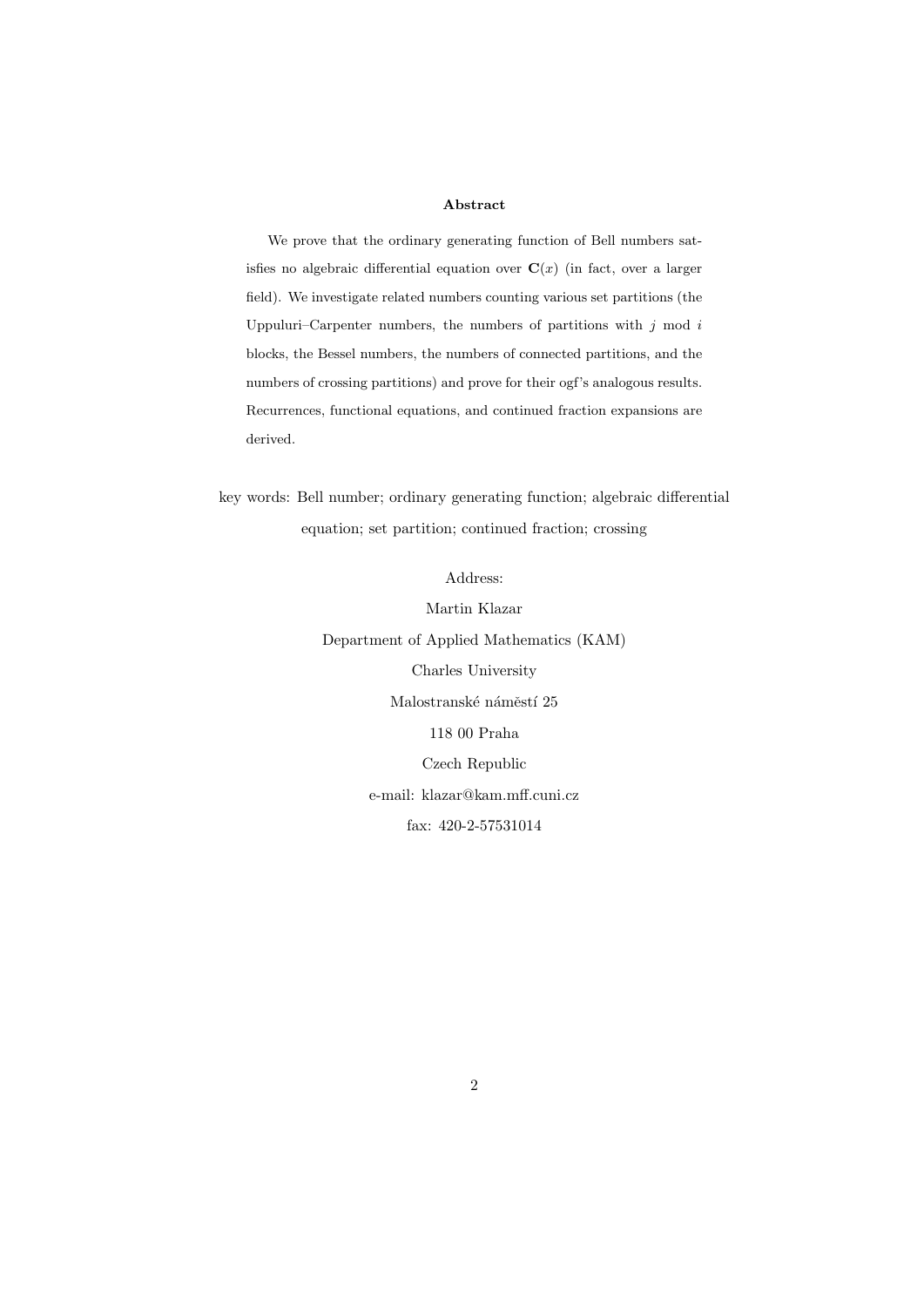## 1 Introduction

The Bell number  $B_n$  counts the partitions of  $[n] = \{1, 2, \ldots, n\}$ . The sequence of Bell numbers begins

$$
(B_n)_{n\geq 1} = (1, 2, 5, 15, 52, 203, 877, 4140, 21147, 115975, \ldots)
$$

and is listed in EIS [32] as sequence A000110. It is well-known (Comtet [9, p. 210], Lovász [22, Problem 1.11], Stanley [34, p. 34]) that the exponential generating function of  $B_n$  is given by

$$
B_e(x) = \sum_{n\geq 0} \frac{B_n x^n}{n!} = e^{e^x - 1}.
$$

From  $e^x = (B'_e/B_e)' = B'_e/B_e$  we obtain the algebraic differential equation

$$
B''_e B_e - (B'_e)^2 - B'_e B_e = 0.
$$

In this article we prove that, on the other hand, the ordinary generating function (abbreviated *ogf*) of  $B_n$ ,

$$
B(x) = \sum_{n\geq 0} B_n x^n = 1 + x + 2x^2 + 5x^3 + 15x^4 + \cdots,
$$

satisfies no algebraic differential equation (abbreviated ADE) over the field of rational functions  $\mathbf{C}(x)$ . Our proof uses the fact that  $B(x)$  satisfies a simple "functional" equation which we show to be incompatible with any ADE.

The method of functional equations applies to several other combinatorial numbers related to  $B_n$ . In Section 2 we consider five more counting sequences besides  $B_n$ : the Uppuluri–Carpenter numbers  $B_n^{\pm}$ , the numbers  $B_n^{j,i}$  of the partitions of [n] having j mod i blocks, the Bessel numbers  $B_n^{\text{B}}$ , the numbers  $B_n^{\text{cc}}$ of connected partitions, and the numbers  $B_n^{\text{cr}}$  of crossing partitions. While  $B_n$ ,  $B_n^{\pm}, B_n^{j,i}, B_n^{\text{B}}$ , and  $B_n^{\text{co}}$  have been investigated before,  $B_n^{\text{cr}}$  seems new. In Propositions 2.1–2.4, 2.6, and 2.7 we give functional equations for the corresponding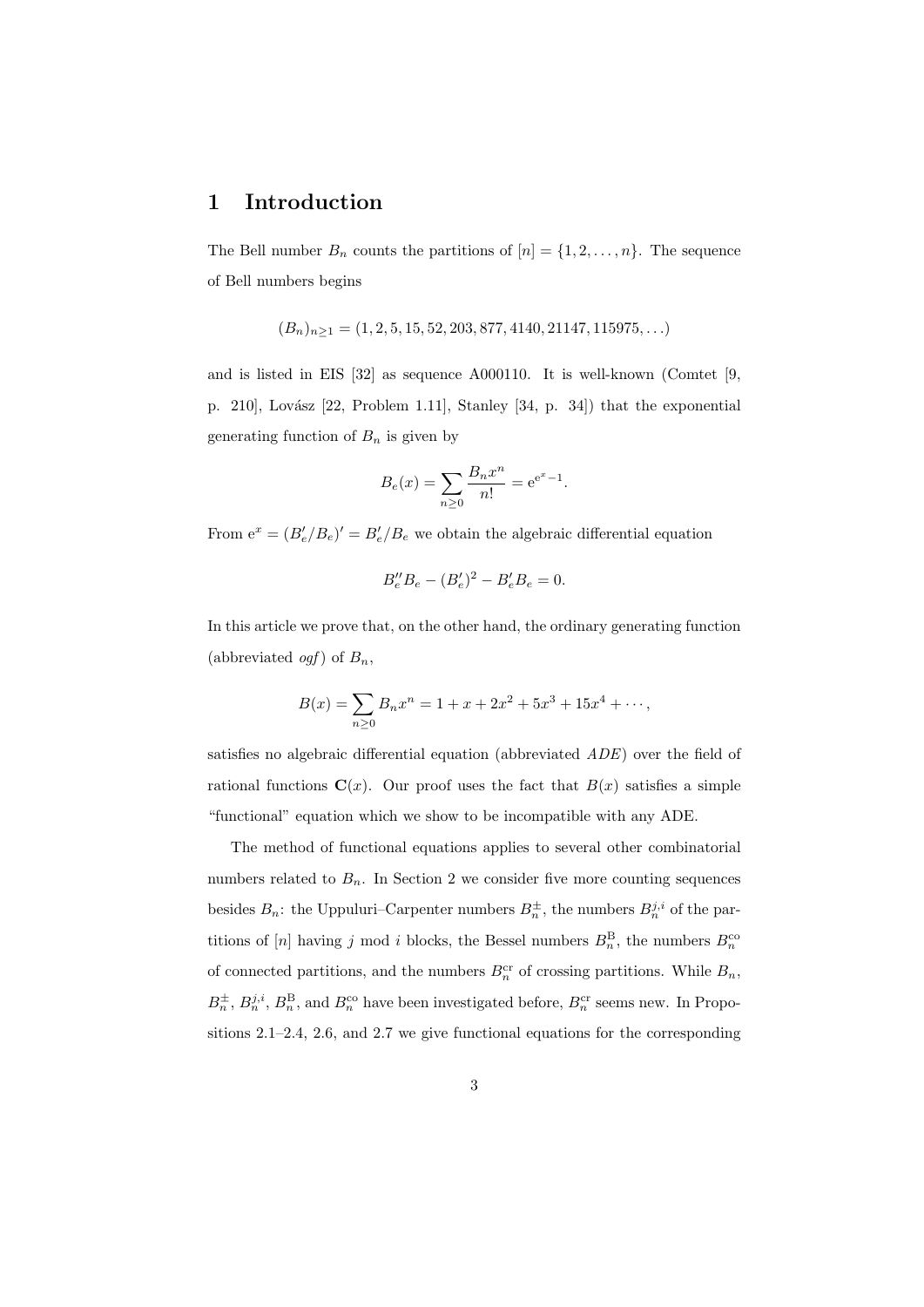ogf's and/or relate them to  $B(x)$ . We give also recurrences for the counting sequences. New results are the formulas  $(16)$ ,  $(18)$  (or  $(19)$ ),  $(22)$ ,  $(24)$ ,  $(27)$ ,  $(28)$ , (29), (30), and (32). Using the functional equations, we give quick derivations of continued fraction expansions. While the expansion (6) of  $B(x)$  differs from that found by Flajolet [11], the expansion (21) of  $B^{B}(x)$  coincides with that found by Flajolet and Schott [13]. (In [11] and [13] the expansions are derived by the general method of path diagrams due to Flajolet.) The expansions (12) of  $B^{\pm}(x)$  and (17) of  $B^{0,2}(x)$  are new. As for the equation (1) (or (2)) for  $B(x)$ , it is easily seen to be equivalent with the well-known formulas (3) and (4), and we do not claim any originality. However, we could not find an explicit mention of it in any of the references that we consulted. (But the literature on Bell and Stirling numbers is vast and many references remain that we did not check.)

Proposition 3.3 in Section 3 says, roughly speaking, that in any ADE satisfied by the ogf's  $B(x)$  and  $B^{\pm}(x)$  all derivatives can be eliminated so that just an algebraic equation is obtained. This is used in Theorem 3.5 to prove the announced result and in fact a stronger one:  $B(x)$  and  $B^{\pm}(x)$  satisfy no ADE over the field  $\mathbf{C}\{x\}$  of analytic Laurent series. Let  $N(x) = \sum_{n\geq 0} n! \cdot x^n$  and ∗ be the Hadamard product of power series (the coefficientwise multiplication). Lipshitz and Rubel [21, Proposition 6.3 (ii) and Remark 5.3] gave an example of a power series  $F(x)$  which satisfies an ADE over  $\mathbf{C}(x)$  but  $F(x) * N(x)$ does not. Theorem 3.5 provides another (somewhat simpler) example: since  $B(x) = B_e(x) * N(x)$ , one can take  $F(x) = B_e(x)$ . In Theorem 3.7 we show that no  $B^{j,i}(x)$  satisfies an ADE over  $\mathbf{C}\{x\}$  and that the ogf's  $B^{co}(x)$  and  $B^{cr}(x)$ satisfy no ADE over  $\mathbf{C}(x)$ . As for  $B^{B}(x)$ , in Theorem 3.11 we prove a result weaker than the previous ones:  $B^{B}(x)$  satisfies no ADE over  $C{x}$  of order at most one. Our methods are mostly algebraic but Propositions 3.1 and 3.4 use analytic arguments. In Section 4 we give some concluding comments and open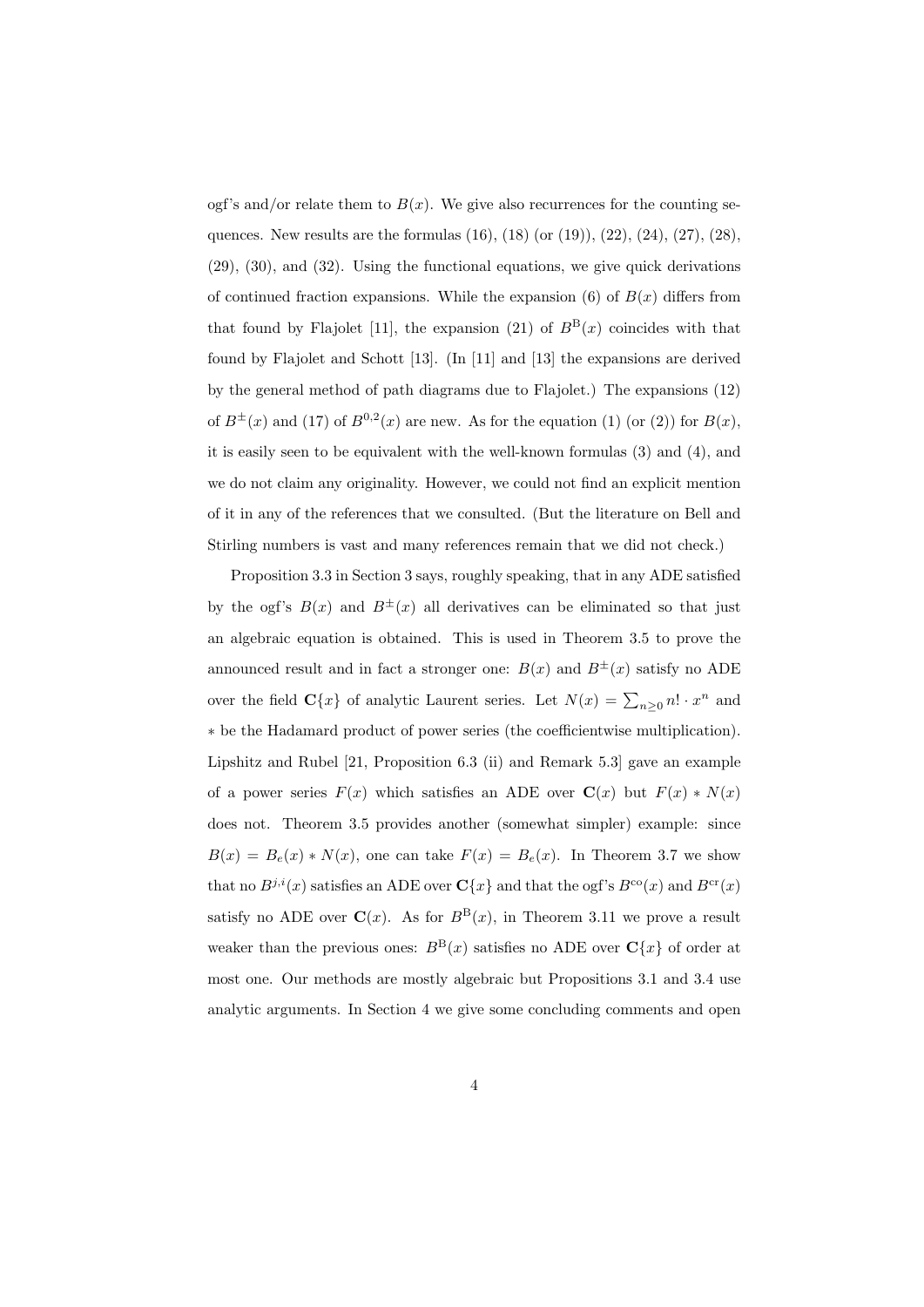problems.

## 2 Bell numbers and their relatives

A partition  $P$  of a set  $X$  is a collection of nonempty and mutually disjoint subsets of X, called blocks, whose union is X. In all partitions that we consider here X is a finite subset of  $N = \{1, 2, ...\}$ . For  $a, b \in \mathbb{Z}$  with  $a \leq b$  and  $n \in \mathbb{N}$ , the symbols [n] and [a, b] denote the sets  $\{1, 2, \ldots, n\}$  and  $\{a, a+1, \ldots, b\}$ , respectively. Let  $X \subset \mathbb{N}, |X| = k \geq 0$ , and the elements of X be  $1 \leq x_1 < x_2 < \ldots < x_k$ . The *inner spaces* of X are the  $k-1$  intervals  $[x_1+1, x_2-1], [x_2+1, x_3-1], \ldots, [x_{k-1}+1]$  $1, x_k - 1$ . The two *outer spaces* are  $[1, x_1 - 1]$  and  $[x_k + 1, \infty)$ . Alltogether X has  $k + 1$  spaces.

The Bell number  $B_n$  is the number of all partitions of  $[n]$  (or of any other *n*-element set). The *Stirling number* (of the second kind)  $S(n, k)$  is the number of the partitions of [n] with exactly k blocks. Clearly,  $B_n = \sum_{k=1}^n S(n, k)$ . For more information and references on  $B_n$  and  $S(n, k)$  see [9, 32], Branson [6], and Pitman [24].

**Proposition 2.1** The ogf of Bell numbers  $B(x) = \sum_{n\geq 0} B_n x^n = 1 + x + 2x^2 +$  $\cdots$  satisfies the equations

$$
B(x) = 1 + \frac{x}{1-x} \cdot B(x/(1-x)) \tag{1}
$$

$$
B(x/(1+x)) = 1 + x \cdot B(x). \tag{2}
$$

**Proof.** Any nonempty partition P of [n],  $n \in \mathbb{N}$ , decomposes in the first block A,  $1 \in A \in P$ , and the possibly empty partition Q of  $[n] \backslash A$  formed by the remaining blocks. Let  $k = |\bigcup Q| = n - |A|$ . The elements of A split into  $k + 1$ sequences, according to the spaces of  $\bigcup Q$  in which they lie. The only restriction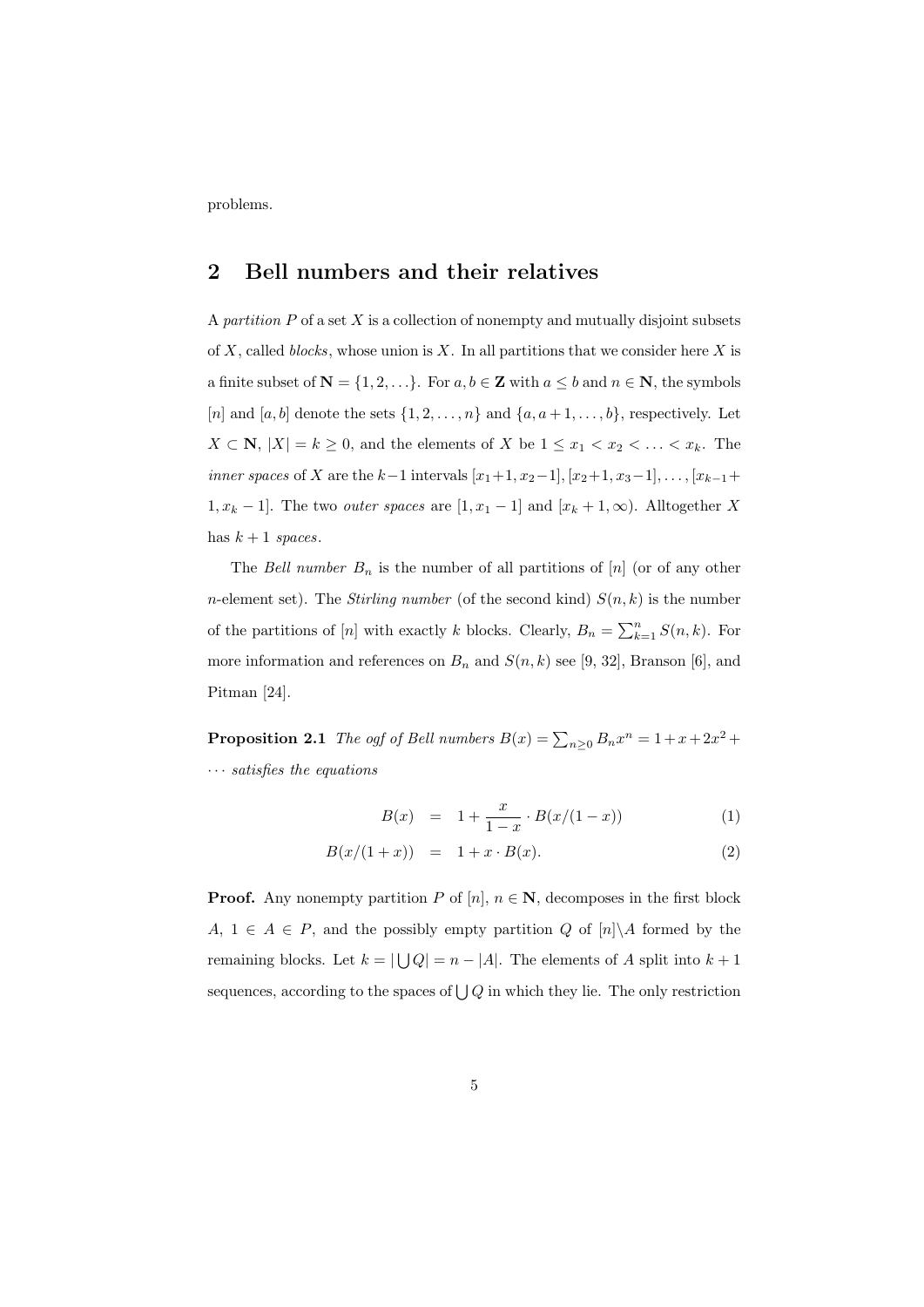on the sequences is that the first one is nonempty. Thus

$$
B(x) = 1 + \frac{x}{1-x} \cdot \left( \sum_{k \ge 0} B_k x^k \cdot \frac{1}{(1-x)^k} \right)
$$
  
= 1 +  $\frac{x}{1-x} \cdot B(x/(1-x)).$ 

On the first line, the term  $x/(1-x)$  accounts for the first nonempty sequence of elements of  $A$ ,  $1/(1-x)^k$  accounts for the remaining k possibly empty sequences, and  $B_k x^k$  accounts for Q. Eq. (2) follows from (1) by the substitution  $x \to$  $x/(1+x)$ .

Iterating (1), we obtain the classical expansion

$$
B(x) = \sum_{k \ge 0} \frac{x^k}{(1-x)(1-2x)\dots(1-kx)}.
$$
 (3)

One can go in the other way and derive  $(1)$  from  $(3)$ :  $(3)$  is invariant to the transformation given on the right hand side of  $(1)$ . So  $(1)$  and  $(3)$   $(and (2))$  are equivalent. The third equivalent form of (1) and (3) is the recurrence

$$
B_n = \sum_{k=0}^{n-1} \binom{n-1}{k} B_k, \quad n \ge 1 \text{ and } B_0 = 1,
$$
 (4)

obtained by comparing in  $(1)$  the coefficients at  $x^n$  or by a direct combinatorial argument. It is well-known that the kth summand of (3) is just the ogf of Stirling numbers:

$$
\sum_{n\geq 0} S(n,k)x^n = \frac{x^k}{(1-x)(1-2x)\dots(1-kx)}.\tag{5}
$$

Iterating (1) in a different way, we derive a continued fraction expansion of  $B(x)$ . We start with the ogf  $B<sup>ir</sup>(x)$  of the *irreducible partitions* (these appear, for example, in Lehner [20]) which are the partitions  $P$  of  $[n]$  such that for every  $m \in [n-1]$  at least one block of P intersects both intervals  $[m]$  and  $[m+1, n]$ . We have  $B(x) = 1/(1 - B<sup>ir</sup>(x))$ . By (1),

$$
Bir(x) = \frac{x}{1 - (1 - x)Bir(x/(1 - x))}.
$$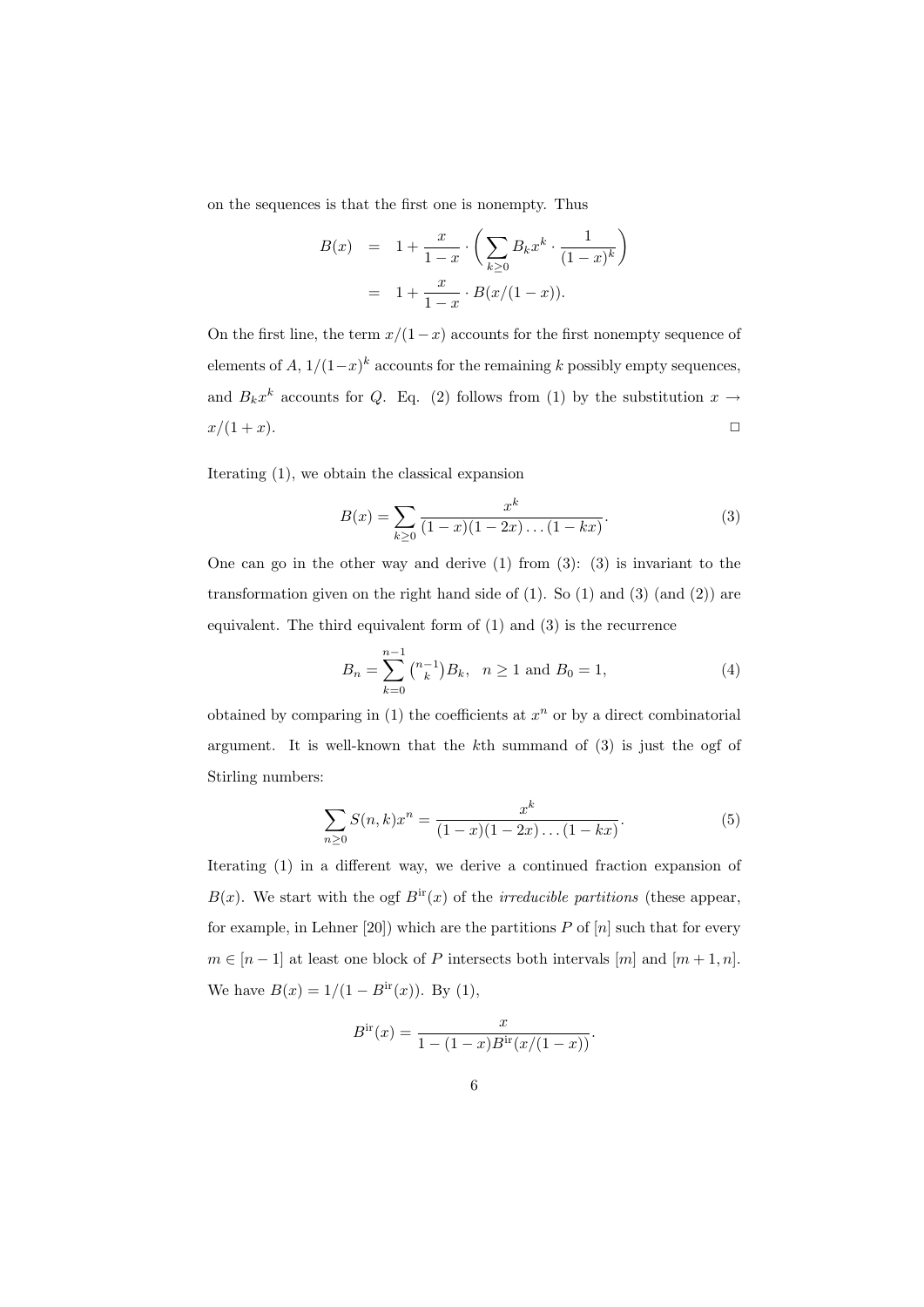Iterating this equation and using again  $B(x) = 1/(1 - B<sup>ir</sup>(x))$ , we obtain

$$
B(x) = \frac{1}{1 - B^{ir}(x)} = \frac{1}{1 - \frac{x}{1 - \frac{x - x^2}{1 - \frac{x - 2x^2}{1 - 2x - \frac{x - 3x^2}{\vdots}}}}}
$$
(6)

But this is not as neat as the expansion [11, p. 140].

The Uppuluri–Carpenter number  $B_n^{\pm}$  is the difference between the number of the partitions of  $[n]$  with an even number of blocks and the number of the partitions with an odd number of blocks:

$$
B_n^{\pm} = \sum_{k=1}^n (-1)^k S(n, k). \tag{7}
$$

We have

 $(B_n^{\pm})_{n\geq 1} = (-1, 0, 1, 1, -2, -9, -9, 50, 267, 413, -2180, -17731, \ldots)$ 

which is sequence A000587 of EIS [32]. These numbers were investigated by Beard [3], Uppuluri and Carpenter [39], Kolokolnikova [18] (here appears the term "Uppuluri–Carpenter numbers"), Subbarao and Verma [38], and Y. Yang [42].

**Proposition 2.2** The ogf  $B^{\pm}(x) = \sum_{n\geq 0} B^{\pm}_n x^n = 1 - x + x^3 + \cdots$  of Uppuluri-Carpenter numbers satisfies the equations

$$
B^{\pm}(x) = 1 - \frac{x}{1-x} \cdot B^{\pm}(x/(1-x)), \tag{8}
$$

$$
B^{\pm}(x/(1+x)) = 1 - x \cdot B^{\pm}(x). \tag{9}
$$

**Proof.** By  $(5)$  and  $(7)$ ,

$$
B^{\pm}(x) = \sum_{k \geq 0} \frac{(-x)^k}{(1-x)(1-2x)\dots(1-kx)}.
$$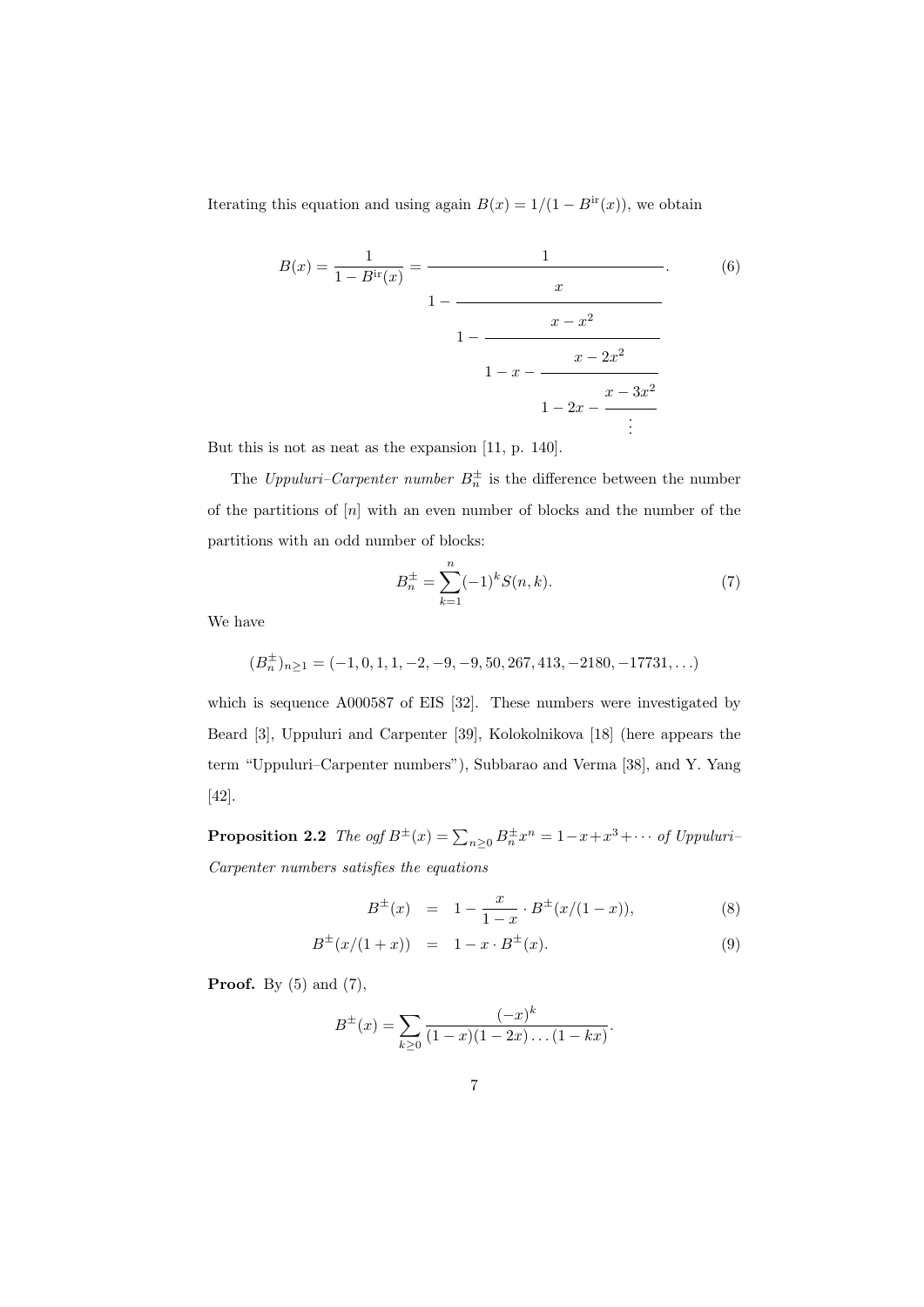This expansion is invariant to the transformation given on the right hand side of (8). Eq. (9) follows from (8) by the substitution  $x \to x/(1+x)$ .

We will need (9) also in the form solved for  $B^{\pm}(x)$ :

$$
B^{\pm}(x) = \frac{1}{x} \left( 1 - B^{\pm}(x/(1+x)) \right). \tag{10}
$$

It follows, completely analogously to the derivations of (4), that

$$
B_n^{\pm} = -\sum_{k=0}^{n-1} \binom{n-1}{k} B_k^{\pm}, \quad n \ge 1 \text{ and } B_0^{\pm} = 1.
$$
 (11)

Using (11) it is straightforward to prove that  $B_n^{\pm} < 0$  and  $B_n^{\pm} > 0$  hold for infinitely many  $n \in \mathbb{N}$ . In [42, p. 4] this fact is derived from more complicated analytic considerations. It is open if ever  $B_n^{\pm} = 0$  for  $n > 2$ . See Canfield and Pomerance [7] for a similar problem on  $S(n, k)$ . Analogously to (6) we obtain

$$
B^{\pm}(x) = \cfrac{1}{1 + \cfrac{x}{1 - 2x + \cfrac{x - x^2}{1 - 3x + \cfrac{x - 2x^2}{1 - 4x + \cfrac{x - 3x^2}{\ddots}}}}}
$$
\n(12)

We define numbers related to  $B_n^{\pm}$ . Let  $B_n^{j,i}$ , where  $j \in \mathbf{Z}$  and  $i \in \mathbf{N}$ , be the number of the partitions of  $[n]$  whose number of blocks is congruent to j modulo i:

$$
B_n^{j,i} = \sum_{\substack{k=1 \ k \equiv j \bmod i}}^n S(n,k). \tag{13}
$$

We set  $B_0^{j,i}$  to be 1 if  $j \equiv 0 \mod i$  and 0 else. Obviously,  $B_n^{\pm} = B_n^{0,2} - B_n^{1,2}$ . For example,

$$
(B_n^{3,4})_{n\geq 3} = (1,6,25,90,302,994,3487,15210,92489,\ldots).
$$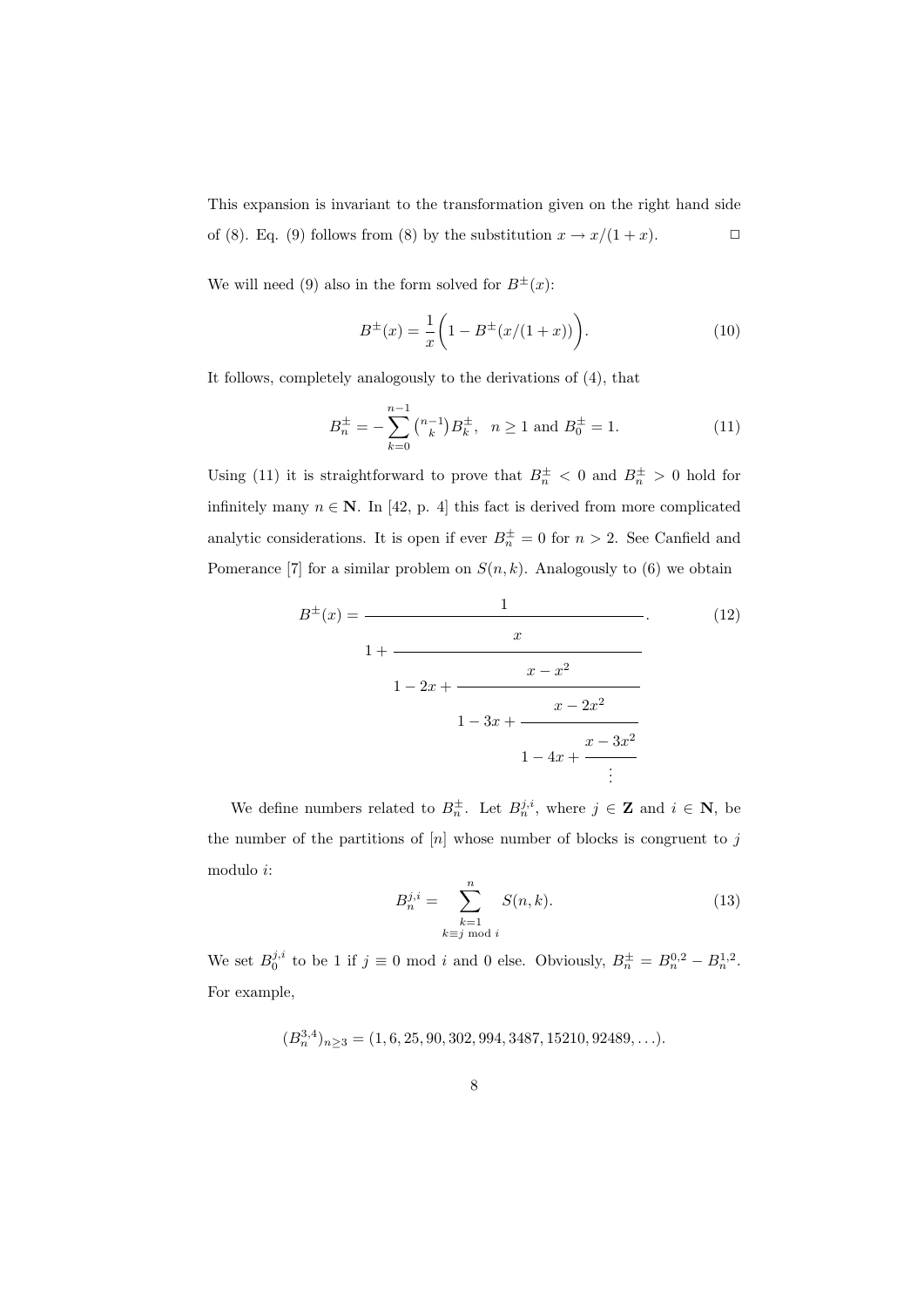For  $i \in \mathbb{N}$  and  $j \in \mathbb{Z}$  we set  $B^{j,i}(x) = \sum_{n\geq 0} B_n^{j,i} x^n$ . Numbers  $B_n^{j,i}$  were investigated by Lehmer [19] who gave for them recurrent relations and identities.

**Proposition 2.3** Let, for  $a \in \mathbb{N}$  and  $b \in \mathbb{Z}$ ,  $\delta_{b,a} = 1$  if b is divisible by a and  $\delta_{b,a} = 0$  else. Let  $i \in \mathbb{N}$ ,  $j \in \mathbb{Z}$ ,  $R \subset \mathbb{Z}$  with  $|R| = i$  be any system of all i residues modulo i (e.g.,  $R = [0, i - 1]$ ), and  $l \in [0, i - 1]$ . Then we have the equations

$$
B(x) = \sum_{k \in R} B^{k,i}(x) \tag{14}
$$

$$
B^{j+1,i}(x) = \delta_{j+1,i} + \frac{x}{1-x} \cdot B^{j,i}(x/(1-x)) \tag{15}
$$

$$
B^{l,i}(x) = \frac{x^l}{(1-x)(1-2x)\dots(1-lx)} + \frac{x^i}{(1-x)(1-2x)\dots(1-ix)} \cdot B^{l,i}(x/(1-ix))
$$
\n(16)

where in  $(14)$   $B(x)$  is the ogf of Bell numbers and in  $(16)$  the first summand is 1 for  $l = 0$ .

Proof. Eq. (14) follows immediately from the definitions. By (5) and (13),

$$
B^{j,i}(x) = \sum_{\substack{k \geq 0 \\ k \equiv j \bmod i}} \frac{x^k}{(1-x)(1-2x)\dots(1-kx)}.
$$

Now (15) follows by considering the action of the substitution  $x \to x/(1-x)$ on this expansion. Eq. (16) follows by the same way or it can be derived combinatorially. The combinatorial derivation is a refinement of the proof of (1). We take a partition P of  $[n]$  with l modulo i blocks and order the blocks by their minima. The P's with l blocks are counted by  $x^{l}/((1-x)(1-2x)...(1-lx))$ (by (5)). If P has more than l blocks (thus at least  $i + l$ ), we decompose it in the partition  $A = \{A_1, \ldots, A_i\}$  consisting of the first i blocks and the partition Q consisting of the remaining blocks.  $\bigcup A$  is split in  $k + 1$  sequences, where  $k = \lfloor \bigcup Q \rfloor$ , according to the spaces of  $\bigcup Q$ . The first sequence must be a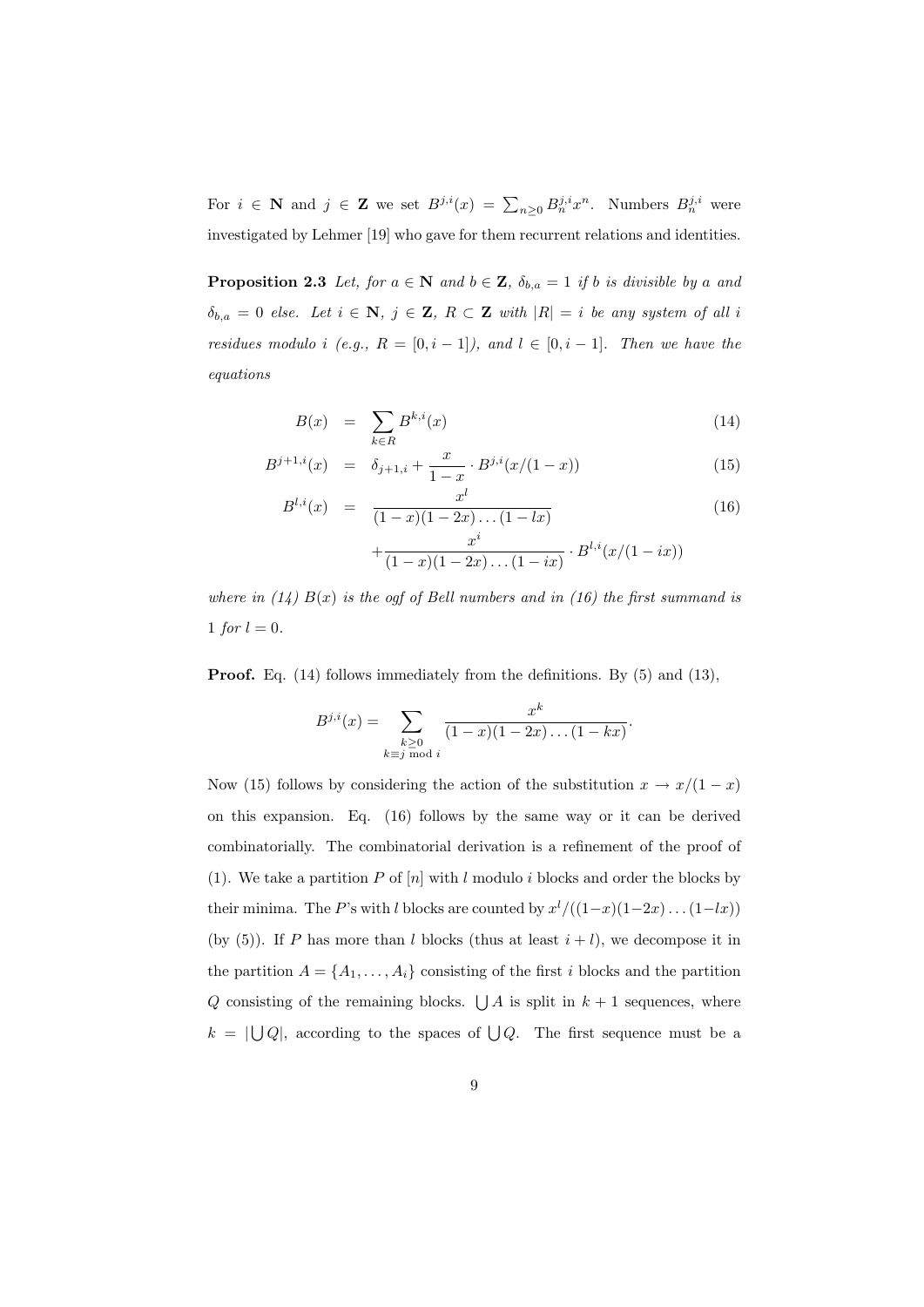partition with i blocks, which gives the factor  $x^{i}/((1-x)(1-2x)...(1-ix)).$ The other k sequences are represented by words over the alphabet  $\{1, 2, \ldots, i\}$ , which gives the factor  $1/(1 - ix)^k$ . The Q's are counted by  $B_k^{l,i}x^k$ . Summing over  $k \geq 0$ , we get (16).

Comparing in (16) the coefficients at  $x^n$ , one can obtain a recurrence for  $B_n^{j,i}$ that is similar to (4) but more complicated. Analogously to (6), we can derive a continued fraction expansion for  $B^{j,i}(x)$ . For brevity we indicate only the case  $j = 0$ ,  $i = 2$  but the method is general. Let  $C = C(x) = x^2 + \cdots$  be given by  $B^{0,2}(x) = 1/(1 - C(x))$  — notice that  $C(x)$  is not the ogf of the irreducible partitions with even numbers of blocks — and  $T$  be the substitution  $x \to x/(1-x)$ . Note that  $T^j$ ,  $j \in \mathbb{Z}$ , is the substitution  $x \to x/(1-jx)$ . Then (16) for  $l = 0$  and  $i = 2$  can be written as

$$
B^{0,2} = 1 + Tx \cdot T^2 x \cdot T^2 B^{0,2}.
$$

This is transformed by  $B^{0,2} = 1/(1 - C)$  to

$$
C=\frac{Tx\cdot T^2x}{1+Tx\cdot T^2x-T^2C}.
$$

Iterating this equation, we obtain the continued fraction expansion

$$
B^{0,2} = \frac{1}{1-C} = \frac{1}{1-\frac{Tx \cdot T^2 x}{1+\frac{Tx \cdot T^2 x - \frac{T^3 x \cdot T^4 x}{1+\frac{T^3 x \cdot T^4 x - \frac{T^5 x \cdot T^6 x}{1+\frac{T^3 x \cdot T^4 x - \frac{T^5 x \cdot T^6 x}{1+\frac{T^5 x \cdot T^6 x}}}}}}}
$$
(17)

The Bessel number  $B_n^B$  is the number of the non-overlapping partitions of [n], which are the partitions having no pair of blocks  $A, B$  such that min  $A \leq$  $\min B < \max A < \max B$ . We have

 $(B_n^B)_{n\geq 1} = (1, 2, 5, 14, 43, 143, 509, 1922, 7651, 31965, 139685, \ldots)$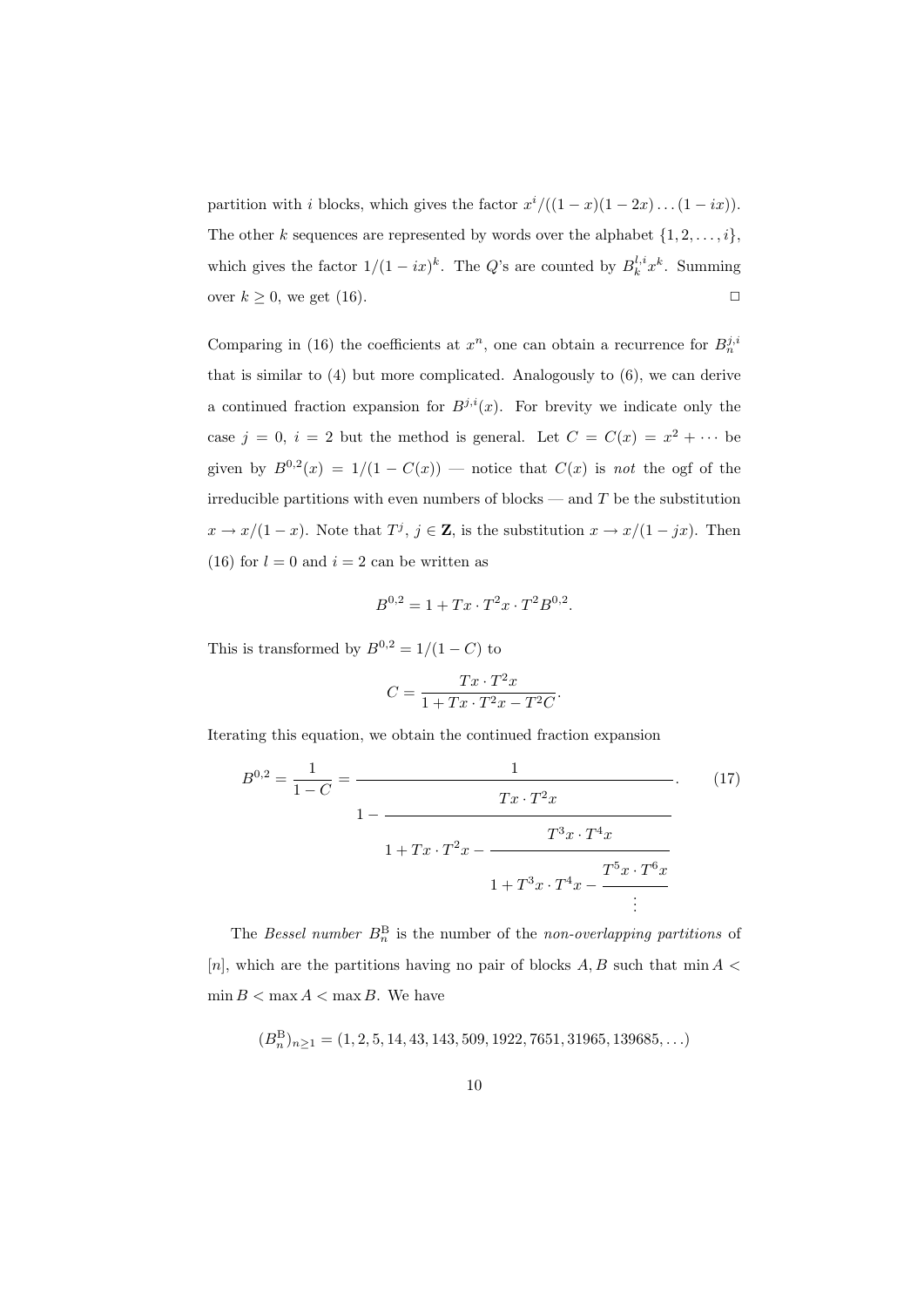which is sequence A006789 of EIS [32]. Numbers  $B_n^{\text{B}}$  were introduced by Flajolet and Schott [13] who related their ogf to Bessel functions and coined their name. Recently they resurfaced in the work of Claesson [8] as counting permutations subject to both local and global restrictions.

**Proposition 2.4** The ogf of Bessel numbers  $B^{B}(x) = \sum_{n\geq 0} B^{B}_{n}x^{n} = 1 + x +$  $2x^2 + \cdots$  satisfies the equations

$$
B^{B}(x) = \frac{1}{1 - x - \frac{x^{2}}{1 - x} \cdot B^{B}(x/(1 - x))}
$$
(18)

$$
B^{\rm B}(x/(1+x)) = \frac{1+x}{1-x^2 \cdot B^{\rm B}(x)}.
$$
 (19)

**Proof.** Let P be a nonempty non-overlapping partition of [n],  $n \in \mathbb{N}$ , and A be its first block,  $1 \in A \in P$ . If  $B \in P$  is any other block, then either max  $B \leq$  $\max A$  or  $\min B > \max A$ . Let the former blocks B form the partition  $P_1$  and the latter blocks form the partition  $P_2$ .  $P_1$  and  $P_2$  are both non-overlapping and possibly empty. P decomposes uniquely in A,  $P_1$ , and  $P_2$ . Let  $k = |\bigcup P_1|$ . A is split into  $k+1$  sequences according to the spaces of  $\bigcup P_1$ . If  $k=0$ , there is only one nonempty sequence of the elements of A. If  $k \geq 1$ , the first and the last sequence must be nonempty and the remaining  $k - 1$  sequences may be empty. The set  $\bigcup P_2$  follows after A and hence also after  $\bigcup P_1$ . Thus

$$
B^{B}(x) = 1 + \left(\frac{x}{1-x} + \frac{x}{1-x} \left(\sum_{k\geq 1} B_{k}^{B} x^{k} \frac{1}{(1-x)^{k-1}}\right) \frac{x}{1-x}\right) B^{B}(x)
$$
  
= 1 + \left(x + \frac{x^{2}}{1-x} B^{B}(x/(1-x))\right) B^{B}(x). (20)

Solving this equation for  $B^{B}(x)$ , we obtain (18). Eq. (19) follows from (18) by the substitution  $x \to x/(1+x)$ .

Iterating (18), we obtain the continued fraction expansion of  $B<sup>B</sup>(x)$  due to Flajolet and Schott [13, p. 424]: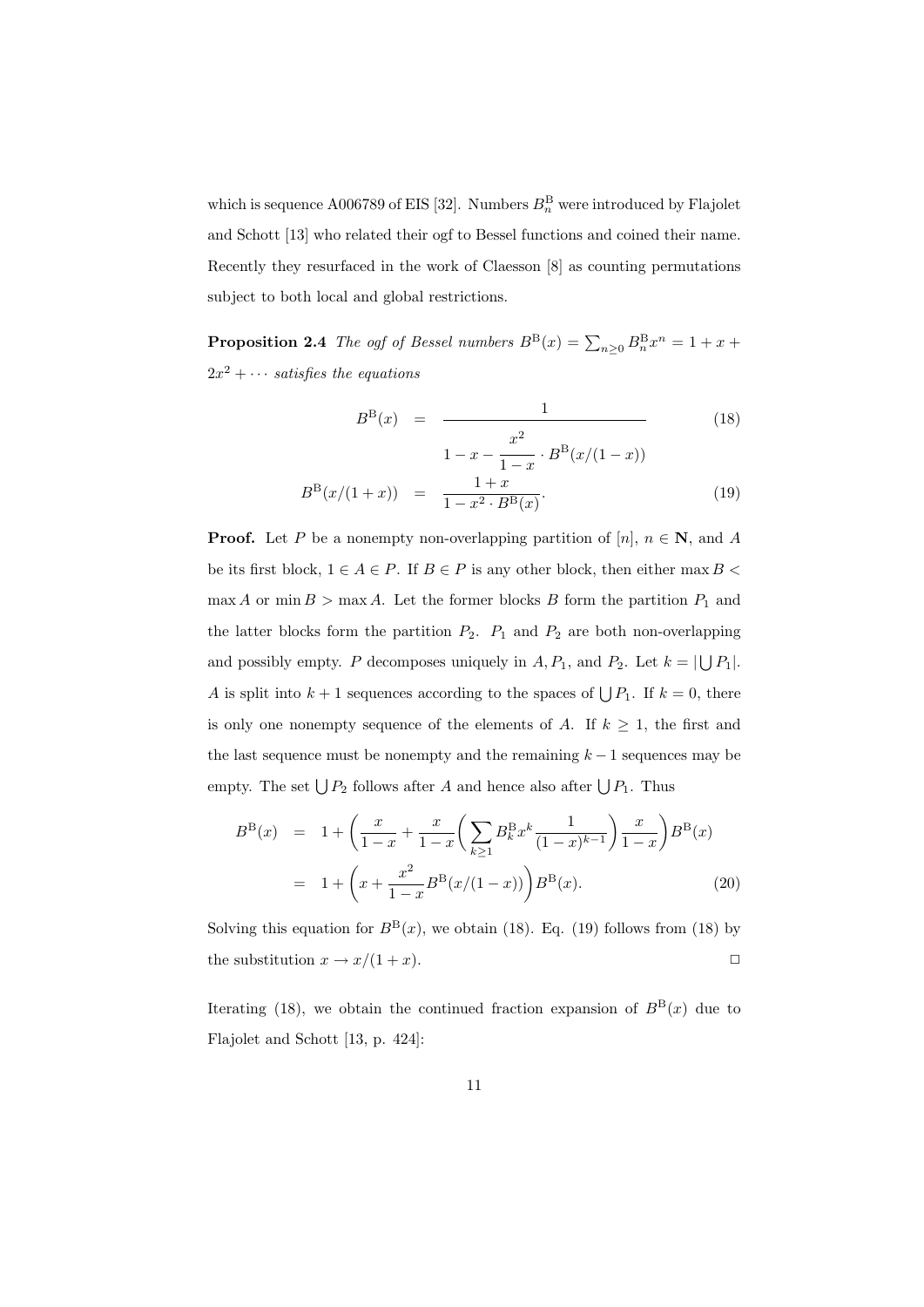$$
B^{B}(x) = \cfrac{1}{1 - x - \cfrac{x^{2}}{1 - 2x - \cfrac{x^{2}}{1 - 3x - \cfrac{x^{2}}{1 - \cfrac{x^{2}}{1 - \cfrac{x^{2}}{1 - \cfrac{x^{2}}{1 - \cfrac{x^{2}}{1 - \cfrac{x^{2}}{1 - \cfrac{x^{2}}{1 - \cfrac{x^{2}}{1 - \cfrac{x^{2}}{1 - \cfrac{x^{2}}{1 - \cfrac{x^{2}}{1 - \cfrac{x^{2}}{1 - \cfrac{x^{2}}{1 - \cfrac{x^{2}}{1 - \cfrac{x^{2}}{1 - \cfrac{x^{2}}{1 - \cfrac{x^{2}}{1 - \cfrac{x^{2}}{1 - \cfrac{x^{2}}{1 - \cfrac{x^{2}}{1 - \cfrac{x^{2}}{1 - \cfrac{x^{2}}{1 - \cfrac{x^{2}}{1 - \cfrac{x^{2}}{1 - \cfrac{x^{2}}{1 - \cfrac{x^{2}}{1 - \cfrac{x^{2}}{1 - \cfrac{x^{2}}{1 - \cfrac{x^{2}}{1 - \cfrac{x^{2}}{1 - \cfrac{x^{2}}{1 - \cfrac{x^{2}}{1 - \cfrac{x^{2}}{1 - \cfrac{x^{2}}{1 - \cfrac{x^{2}}{1 - \cfrac{x^{2}}{1 - \cfrac{x^{2}}{1 - \cfrac{x^{2}}{1 - \cfrac{x^{2}}{1 - \cfrac{x^{2}}{1 - \cfrac{x^{2}}{1 - \cfrac{x^{2}}{1 - \cfrac{x^{2}}{1 - \cfrac{x^{2}}{1 - \cfrac{x^{2}}{1 - \cfrac{x^{2}}{1 - \cfrac{x^{2}}{1 - \cfrac{x^{2}}{1 - \cfrac{x^{2}}{1 - \cfrac{x^{2}}{1 - \cfrac{x^{2}}{1 - \cfrac{x^{2}}{1 - \cfrac{x^{2}}{1 - \cfrac{x^{2}}{1 - \cfrac{x^{2}}{1 - \cfrac{x^{2}}{1 - \cfrac{x^{2}}{1 - \cfrac{x^{2}}{1 - \cfrac{x^{2}}{1 - \cfrac{x^{2}}{1 - \cfrac{x^{2}}{1 - \cfrac{x^{2}}{1 - \cfrac{x^{2}}{1 - \cfrac{x^{2}}{1 - \cfrac{x^{2}}{1 - \cfrac{x^{2}}{1 - \cfrac{x^{2}}{1 - \cfrac{x^{2}}{1 - \cfrac{x^{2}}{1 - \cfrac{x^{2}}{1 - \cfrac{x^{2}}{1 - \cfrac{x
$$

Comparing in  $(20)$  the coefficients at  $x^n$ , we obtain the recurrence

$$
B_n^{\text{B}} = B_{n-1}^{\text{B}} + \sum_{\substack{i, j, k \ge 0 \\ i+j+k=n-2}} {i+j \choose j} B_i^{\text{B}} B_k^{\text{B}}, \quad n \ge 2 \text{ and } B_0^{\text{B}} = B_1^{\text{B}} = 1. \tag{22}
$$

We say that two subsets of  ${\bf N}$   $cross$  if there are four numbers  $1 \le a < b <$  $c < d$  such that a and c lie in one of the sets and b and d in the other. If  $A, B \subset \mathbb{N}$  and A precedes B, we write  $A < B$ . If A lies in an inner space of B, we write  $A \prec B$ . Clearly, if  $A, B \subset \mathbb{N}$  do not cross and are disjoint, then  $A \prec B$ or  $B < A$  or  $A \prec B$  or  $B \prec A$ . The crossing graph  $G(P)$  of a partition P has the blocks of P as its vertices and  $\{A, B\}$  is an edge of  $G(P)$  if and only if the blocks A and B cross. The noncrossing partitions P are those for which  $G(P)$ has no edge. Note that every noncrossing partition is also non-overlapping but the opposite is not in general true. An interesting survey article on noncrossing partitions is Simion [31]. The number  $B_n^{\text{nc}}$  of the noncrossing partitions of [n] is one of the many incarnations of the Catalan numbers:

$$
B_n^{\rm nc} = \frac{1}{n+1} \binom{2n}{n},
$$

see [31] or Stanley [35, Problem 6.19]. Here we are more interested in the numbers of the connected partitions and of the crossing partitions. The former are the partitions  $P$  with connected  $G(P)$  and the latter are the partitions  $P$ whose  $G(P)$  has no isolated vertex (i.e., every block of P crosses another block). We denote the number of the connected partitions of  $[n]$  by  $B_n^{\rm co}$  and the number of the crossing partitions of  $[n]$  by  $B_n^{\text{cr}}$ . Connected partitions were considered by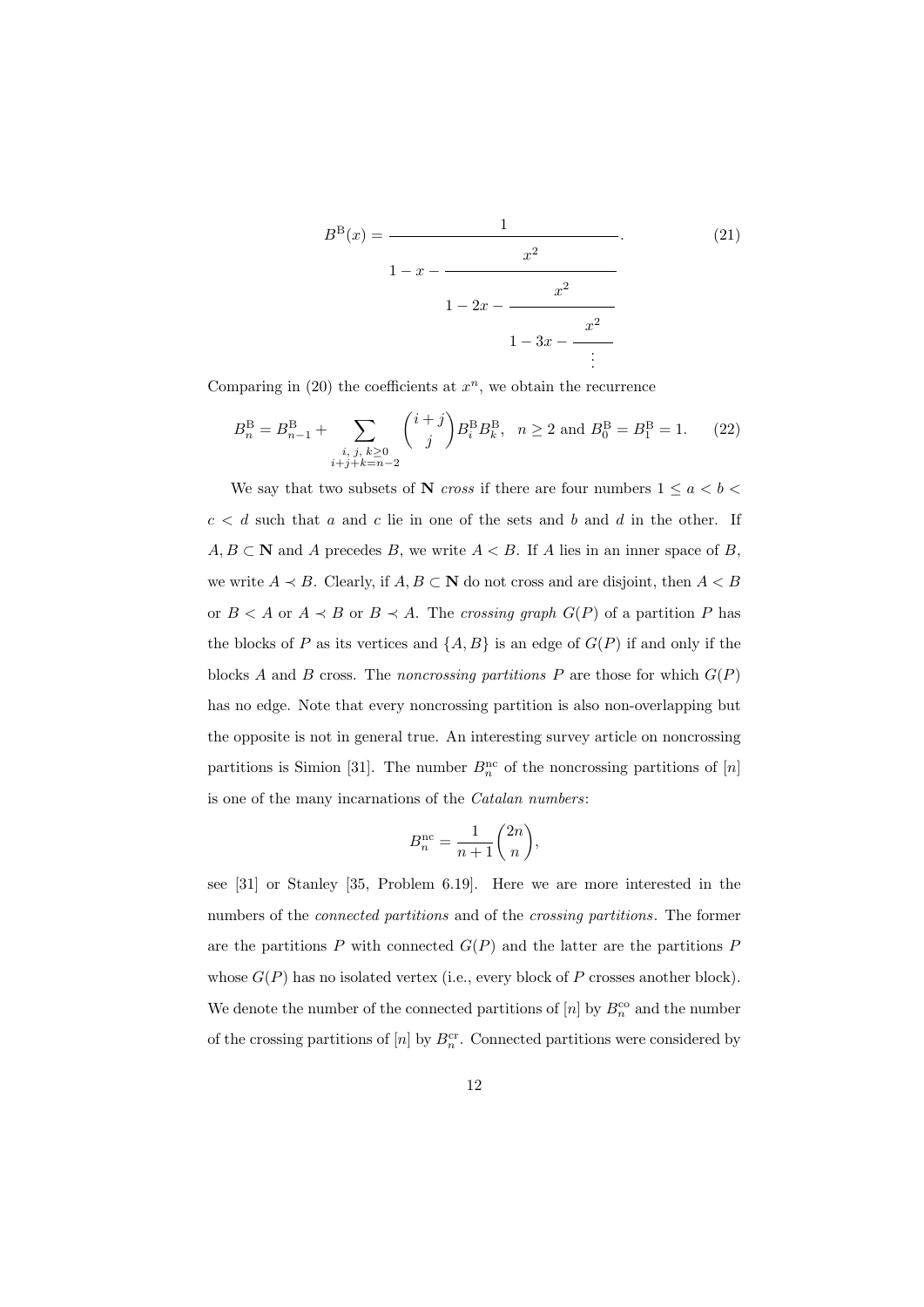Lehner [20], who showed that  $B_n^{\rm co}$  equals the *nth* free cumulant of the Poisson distribution with the parameter  $\lambda = 1$ , and earlier by Bender and Richmond [5] and Bender, Odlyzko and Richmond [4] who investigated their asymptotics.

The following simple lemma helps to deal with crossing graphs of partitions.

**Lemma 2.5** Let P be a partition of  $X \subset \mathbb{N}$  and  $C_1, C_2$  be two distinct connected components of  $G(P)$ . Then (viewing  $C_1$  and  $C_2$  as sets of blocks of P) the disjoint subsets  $\bigcup C_1$  and  $\bigcup C_2$  of X do not cross. Thus  $\bigcup C_1 < \bigcup C_2$  or  $\bigcup C_2$  <  $\bigcup C_1$  or  $\bigcup C_1$   $\prec \bigcup C_2$  or  $\bigcup C_2$   $\prec \bigcup C_1$ .

**Proof.** Let  $C_1$  and  $C_2$  be two nonempty disjoint sets of blocks of P such that each  $G(C_i)$  is connected and  $\bigcup C_1$  and  $\bigcup C_2$  cross. This means that there are four numbers  $a < b < c < d$  such that  $a, c \in \bigcup C_1$  and  $b, d \in \bigcup C_2$  (or  $C_1$ ) and  $C_2$  are switched). If every block of  $C_1$  lay completely in  $[b+1, d-1]$  or in the complement of the interval,  $G(C_1)$  would be disconnected. Hence there is a block  $A_1 \in C_1$  intersecting both  $[b+1, d-1]$  and its complement: there exist  $\alpha, \beta \in A_1$  such that  $\alpha < b < \beta < d$  or  $b < \alpha < d < \beta$ . By the same argument, there is a block  $A_2 \in C_2$  that intersects both the interval  $[\alpha + 1, \beta - 1]$  and its complement. But this means that the sets  $A_1$  and  $A_2$  cross and that there is an edge in  $G(P)$  between  $C_1$  and  $C_2$ . So  $C_1$  and  $C_2$  cannot be two distinct components of  $G(P)$ .

In particular, if P,  $C_1$ , and  $C_2$  are as stated in the lemma and min $\bigcup C_1$  <  $\min \bigcup C_2$ , then  $\bigcup C_1 < \bigcup C_2$  or  $\bigcup C_2 \prec \bigcup C_1$ . By this lemma, a partition P of [n] is connected iff there is no interval  $I \subset [n], \emptyset \neq I \neq [n]$ , such that for every block  $A \in P$  we have  $A \subset I$  or  $A \subset [n] \backslash I$ .

Recall that for any power series  $F(x) = a_1x + a_2x^2 + \cdots$  with  $a_1 \neq 0$  there is a unique power series  $G(x) = F(x)^{\langle -1 \rangle} = b_1 x + b_2 x^2 + \cdots$  with  $b_1 \neq 0$ , the compositional inverse of  $F(x)$ , such that  $F(G(x)) = G(F(x)) = x$ .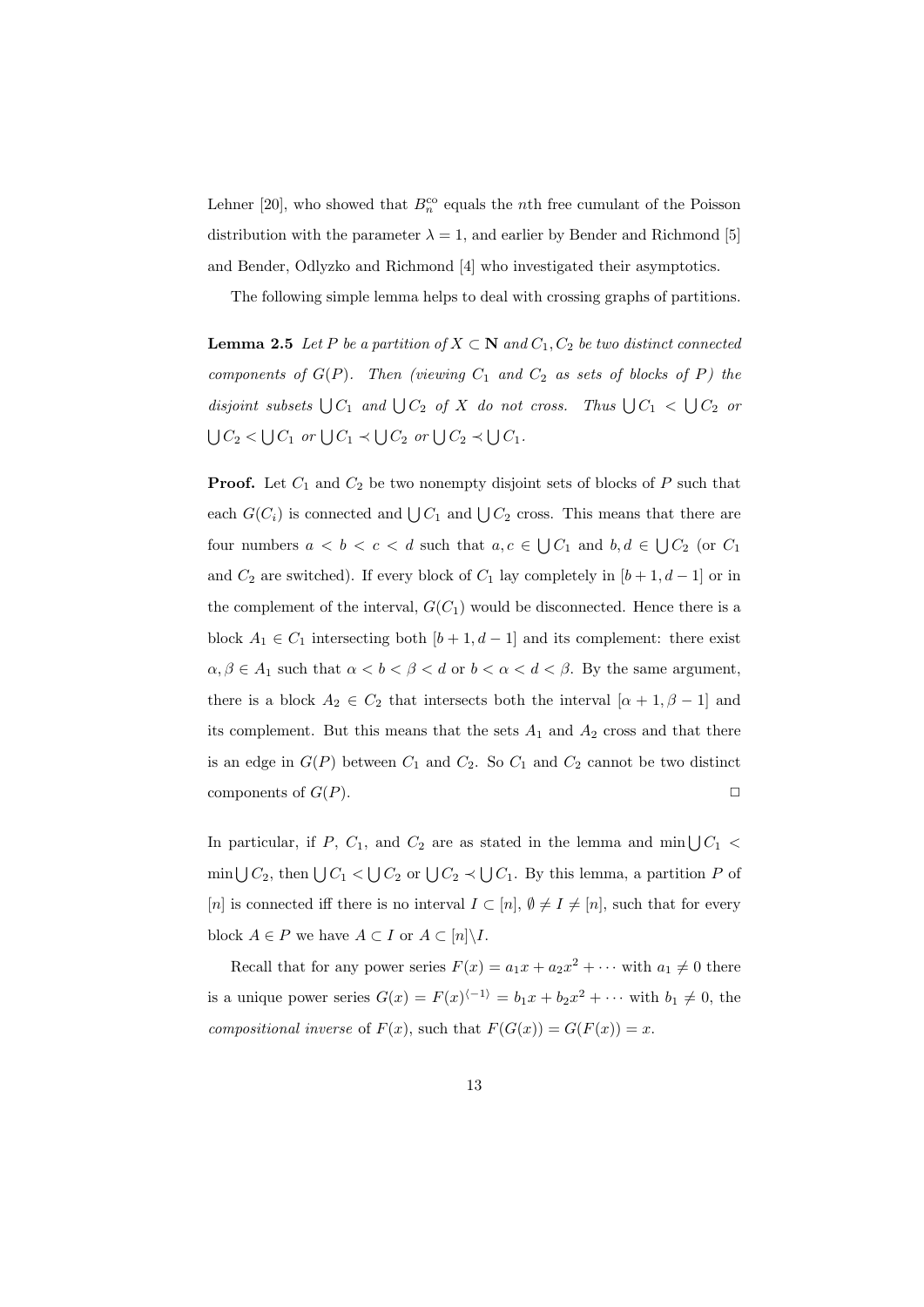**Proposition 2.6** The ogf  $B^{co}(x) = \sum_{n\geq 0} B_n^{co} x^n = 1 + x + x^2 + \cdots$  of numbers of connected partitions can be expressed in terms of the ogf  $B(x)$  as

$$
B^{\rm co}(x) = \frac{x}{(xB(x))^{(-1)}}
$$
\n(23)

where  $\langle -1 \rangle$  denotes the compositional inverse. It satisfies the functional equation

$$
x \cdot B^{\text{co}}(B^{\text{co}}(x) - 1) - B^{\text{co}}(x)^{2} + (1 + x) \cdot B^{\text{co}}(x) - x = 0.
$$
 (24)

**Proof.** Let P be any partition of [n], with  $n = 0$  and  $P = \emptyset$  allowed, and C be the first component of  $G(P)$ ,  $1 \in \bigcup C$ . Let  $k = |\bigcup C|$ . By the previous lemma and the remark after its proof, the remaining components of  $G(P)$  split into k groups according to the spaces of  $\bigcup C$  in which they lie (none of them lies in the first space). The components in one group may form an arbitrary partition and the groups are mutually independent. Thus, since  $C$  is a connected partition,

$$
B(x) = \sum_{k\geq 0} B_k^{\text{co}} x^k \cdot B(x)^k
$$

$$
\frac{xB(x)}{x} = B(x) = B^{\text{co}}(xB(x)).
$$
 (25)

Now (23) follows by substituting for x the power series  $(xB(x))\langle -1 \rangle$ .

We give an algebraic verification of (24) and then a combinatorial derivation. Let U be the substitution  $x \to (x/(1+x)) \cdot B(x/(1+x))$ . Then, by (2) and  $(25),$ 

$$
x \cdot B^{\text{co}}(B^{\text{co}}(x) - 1) \xrightarrow{U} \frac{x}{1+x} \cdot B(x/(1+x)) \cdot B(x)
$$
  

$$
B^{\text{co}}(x)^{2} - (1+x) \cdot B^{\text{co}}(x) + x \xrightarrow{U} \frac{1}{1+x} (B(x/(1+x))^{2} - B(x/(1+x))) .
$$

By (2), the right hand sides are equal. Due to the inverse substitution, so are the left hand sides. This gives (24).

Now we derive (24) combinatorially. For a connected partition P of  $X \subset \mathbb{N}$ , let  $a = \min \bigcup P$  denote the first element and  $A \in P$  denote the first block: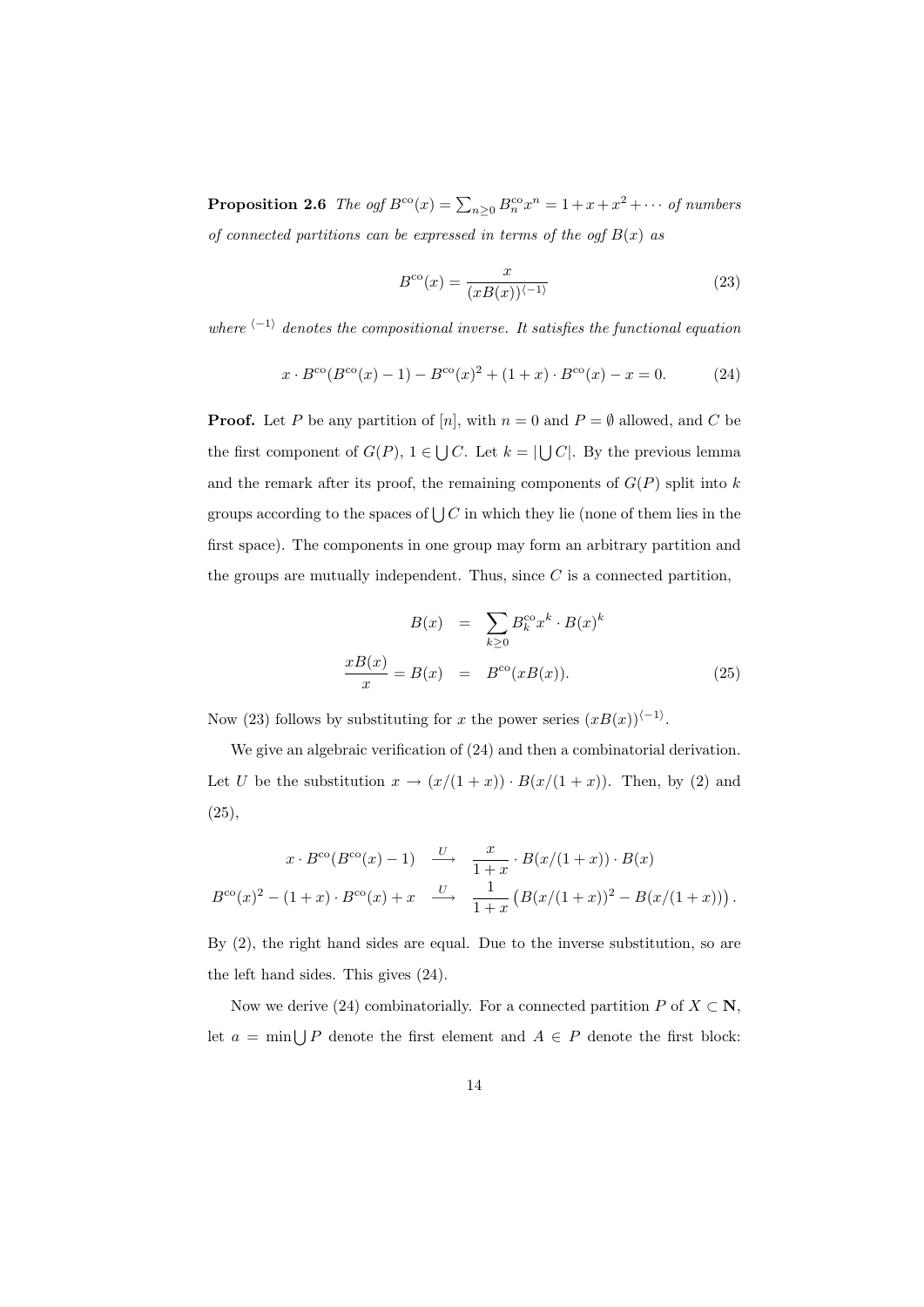$a \in A$ . We consider the class of all partitions, called the *D-partitions*, which arise from connected partitions  $P$  by deleting the first element  $a$  and marking the elements of  $A_0 = A \setminus \{a\}$  by some label (so that they can be recognized). Note that  $|A_0| \ge 1$  whenever  $|\bigcup P| \ge 2$ . If  $D(x)$  is the ogf of D-partitions, then

$$
B^{\rm co}(x) = 1 + xD(x). \tag{26}
$$

To obtain another relation between  $B^{co}(x)$  and  $D(x)$ , consider a D-partition D and the graph  $G_0$  that arises from  $G(D)$  by deleting the vertex  $A_0$ . Let C be any innermost component of  $G_0$ , which means that  $\bigcup C \succ \bigcup C'$  for no component  $C'$ . It follows, since  $D$  originated from a connected partition  $P$ , that at least one inner space of  $\bigcup C$  must contain an element of  $A_0$ . We see that  $D$ -partitions are exactly the partitions  $D$  obtained by the following recursive construction: D is a concatenation of  $k \geq 0$  partitions  $R_1, R_2, \ldots, R_k$  where  $\bigcup R_1 < \bigcup R_2 < \ldots < \bigcup R_k$  and for every  $i = 1, \ldots, k$  either (i)  $R_i$  is one element of  $A_0$  or (ii)  $R_i$  arises by taking a connected partition Q on  $l = |\bigcup Q| \geq 2$ elements and inserting in the  $l-1$  inner spaces of  $\bigcup Q$  independently  $l-1$ D-partitions, not all of them empty. Thus

$$
D(x) = \sum_{k \ge 0} \left( x + \frac{B^{\text{co}}(xD(x)) - xD(x) - 1}{D(x)} - (B^{\text{co}}(x) - x - 1) \right)^k.
$$

The first  $x$  in the summand accounts for the case (i) and the rest accounts for the case (ii). We sum the geometric series and replace, by  $(26)$ ,  $xD(x)$  with  $B^{co}(x) - 1$ . Further algebraic simplifications produce (24).

Comparing in  $(25)$  the coefficients at  $x^n$ , we obtain the recurrence

$$
B_n^{\rm co} = B_n - \sum_{r=1}^{n-1} B_r^{\rm co} \sum_{\substack{i_1, \dots, i_r \ge 1 \\ i_1 + \dots + i_r = n}} B_{i_1 - 1} \dots B_{i_r - 1}
$$
 (27)

where  $n \geq 1$ . Besides numbers  $B_n^{\rm co}$  it involves  $B_n$ , which is a certain aesthetical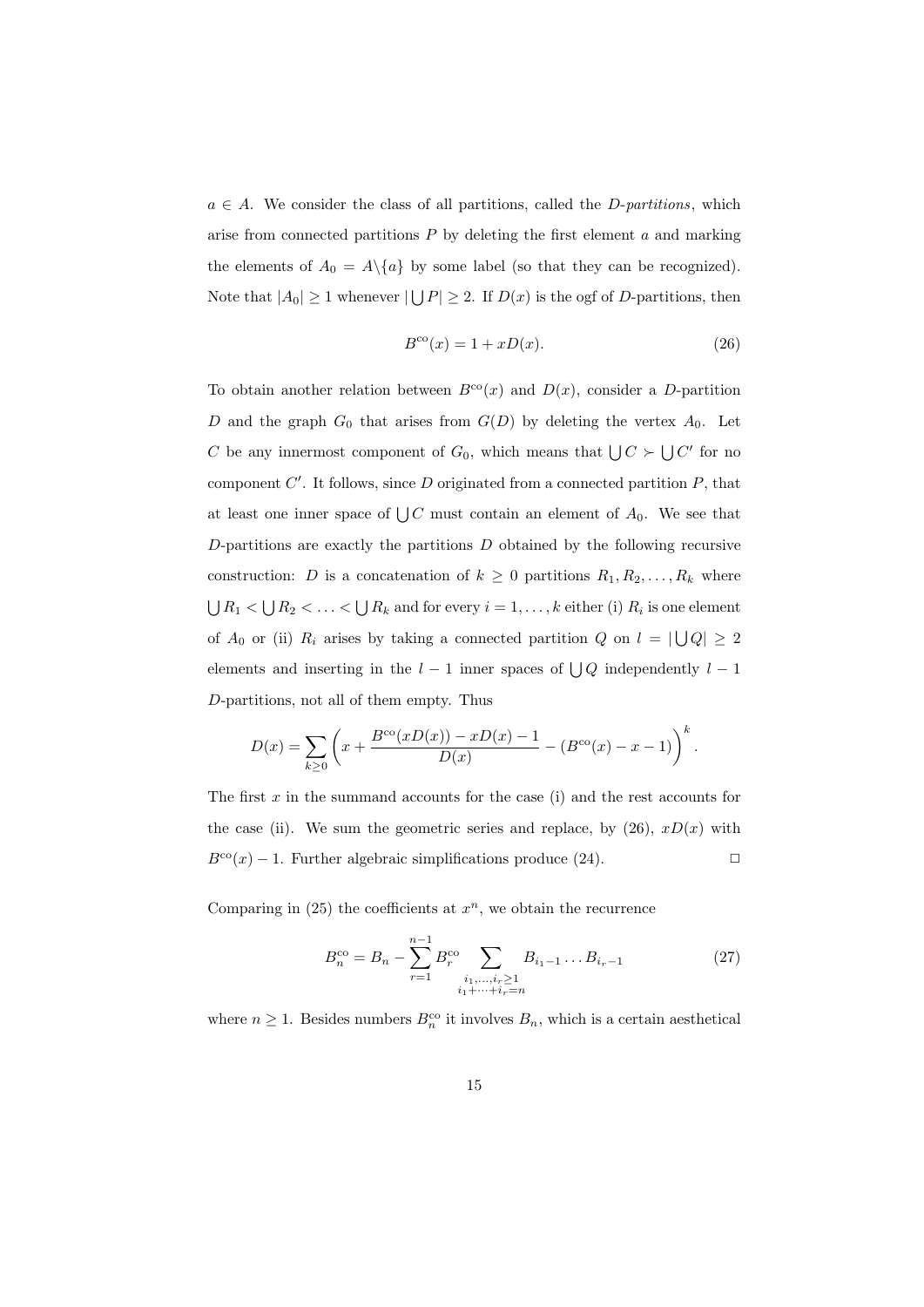blemish. Using (24), we obtain a recurrence purely in terms of  $B_n^{\text{co}}$ .

$$
B_n^{\text{co}} = \sum_{r=2}^{n-1} B_r^{\text{co}} \sum_{\substack{i_1, \dots, i_r \ge 1 \\ i_1 + \dots + i_r = n-1}} B_{i_1}^{\text{co}} \dots B_{i_r}^{\text{co}} - \sum_{i=2}^{n-2} B_i^{\text{co}} B_{n-i}^{\text{co}} \tag{28}
$$

where  $n \geq 3$  and  $B_1^{\text{co}} = B_2^{\text{co}} = 1$ . We have

$$
(B_n^{co})_{n \geq 3} = (1, 2, 6, 21, 85, 385, 1907, 10205, 58455, 355884, 2290536, \ldots).
$$

**Proposition 2.7** The ogf  $B^{cr}(x) = \sum_{n\geq 0} B^{cr}_n x^n = 1 + x^4 + 5x^5 + \cdots$  of numbers of crossing partitions can be expressed in terms of the ogf  $B(x)$  as

$$
B^{\rm cr}(x) = \frac{1}{x} \cdot \left( \frac{(1-x) \cdot (xB(x))^{(-1)}}{1-x-(xB(x))^{(-1)}} \right)^{(-1)}
$$
(29)

or

$$
B^{\text{cr}}(x) = \frac{1}{x} + \frac{1}{1 - x \cdot \left( \left( \frac{x - x^2 B(x)}{1 - x - xB(x)} \right)^{(-1)} \right)^{-1}} \tag{30}
$$

where  $\langle -1 \rangle$  denotes the compositional inverse.

**Proof.** The derivation of (29) uses the same decomposition as that of (23). Only  $B(x)$  is replaced with  $B^{cr}(x)$  because now P is a possibly empty crossing partition, and  $B^{co}(x)$  is replaced with  $B^{co}(x) - x/(1-x)$  because now the first component  $C$  must not be a single vertex. Thus

$$
\frac{xB^{\text{cr}}(x)}{x} = B^{\text{cr}}(x) = (B^{\text{co}}(x) - x/(1-x)) \circ (xB^{\text{cr}}(x)).
$$
 (31)

Substituting for x the power series  $(xB<sup>cr</sup>(x))<sup>{-1}</sup>$ , we have

$$
(xB^{\rm cr}(x))^{(-1)} = \frac{x}{B^{\rm co}(x) - x/(1-x)}.
$$

Taking the inverse again and replacing  $B^{co}(x)$  according to (23), we obtain (29).

To derive  $(30)$ , we employ another decomposition. We call a partition  $P$ sequential if it is empty or if there are  $k \geq 1$  blocks  $A_1, \ldots, A_k$  in P such that  $A_1 < A_2 < \ldots < A_k$  and for every other block B of P we have  $B \prec A_i$  for some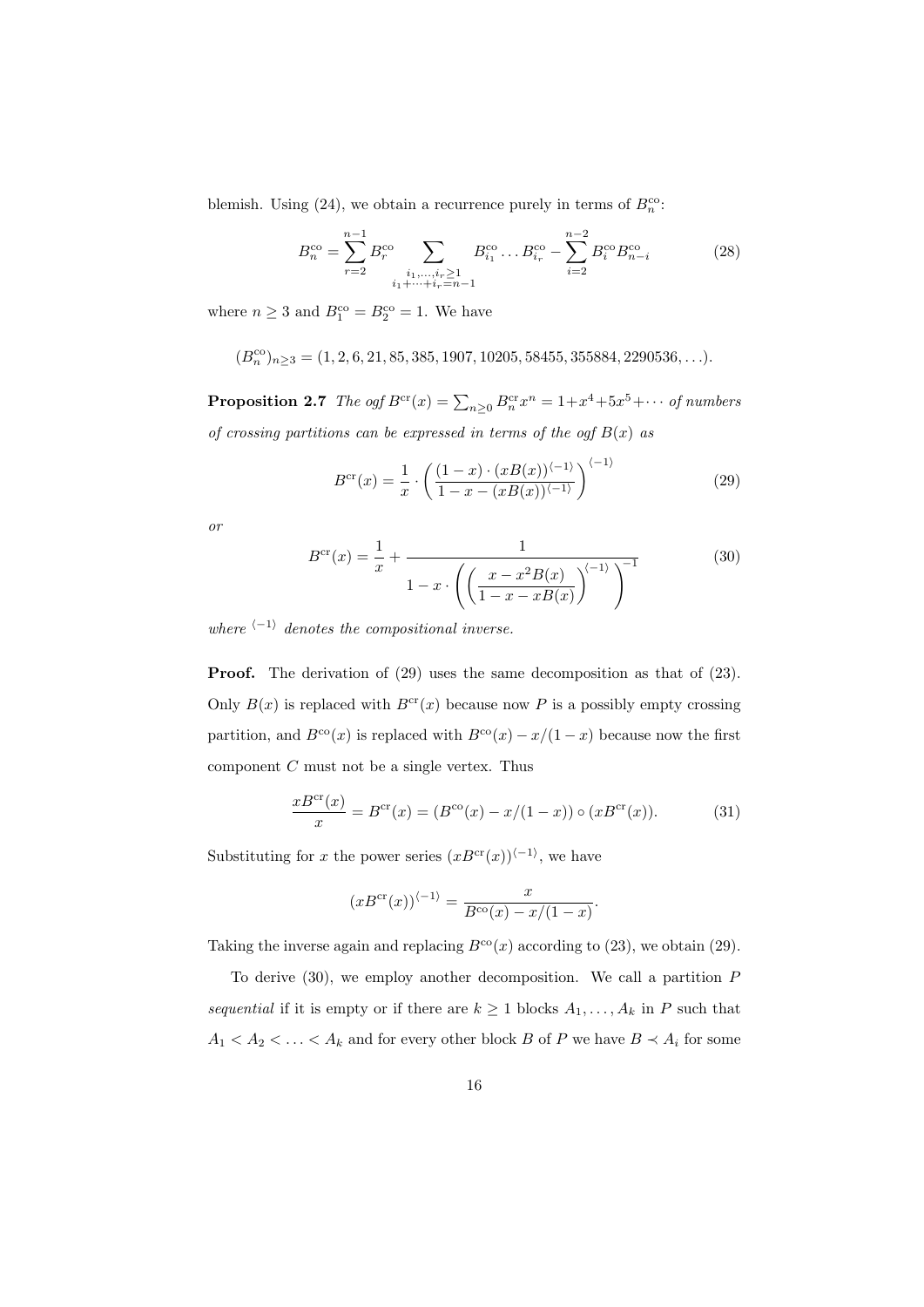i. Let P be any partition. Consider the induced subgraph  $H$  of  $G(P)$  formed by the components C such that  $|C| \geq 2$  and  $\bigcup C \neq A$  for every one-vertex component  $A$ . It follows that  $H$  is a crossing partition and for every space of  $\bigcup H$  the partition lying in it is sequential. Also, this decomposition of P into a crossing partition  $H$  on  $l$  elements and  $l + 1$  sequential partitions is unique. Thus

$$
B(x) = \sum_{l \ge 0} B_l^{cr} x^l F_1^{l+1}, \ F_1 = \frac{1}{1 - F_2}, \ F_2 = \frac{x}{1 - xB(x)}.
$$

Here  $F_1(x)$  counts the sequential partitions lying in a space of  $\bigcup H$ . We obtain the relation

$$
xB(x) = F(x) \cdot B^{cr}(F(x))
$$
 where  $F(x) = xF_1(x) = x \cdot \frac{1 - xB(x)}{1 - x - xB(x)}$ .

Combining both equations, we get

$$
F(x) = x \cdot \frac{1 - F(x) \cdot B^{\text{cr}}(F(x))}{1 - x - F(x) \cdot B^{\text{cr}}(F(x))}.
$$

Substituting for x the power series  $F(x)^{\langle -1 \rangle}$  and solving the result for  $B^{\text{cr}}(x)$ , we get  $(30)$ .

We rewrite (31) as

$$
xB^{\text{cr}}(x)^2 - (1+x)B^{\text{cr}}(x) - (xB^{\text{cr}}(x) - 1) \cdot B^{\text{co}}(xB^{\text{cr}}(x)) = 0.
$$

Comparing the coefficients at  $x^n$ , we obtain the recurrence

$$
B_n^{\text{cr}} = B_{n-1}^{\text{cr}} + \sum_{i=1}^{n-2} B_i^{\text{cr}} B_{n-1-i}^{\text{cr}} + \sum_{r=1}^n (B_r^{\text{co}} - B_{r-1}^{\text{co}}) \sum_{\substack{i_1, \dots, i_r \ge 1 \\ i_1 + \dots + i_r = n}} B_{i_1 - 1}^{\text{cr}} \dots B_{i_r - 1}^{\text{cr}} \quad (32)
$$

where  $n \ge 2$ ,  $B_0^{\text{cr}} = 1$  and  $B_1^{\text{cr}} = 0$ . We have  $B_1^{\text{cr}} = B_2^{\text{cr}} = B_3^{\text{cr}} = 0$  and

$$
(B_n^{\rm cr})_{n \ge 4} = (1, 5, 20, 84, 388, 1951, 10529, 60478, 367953, \ldots).
$$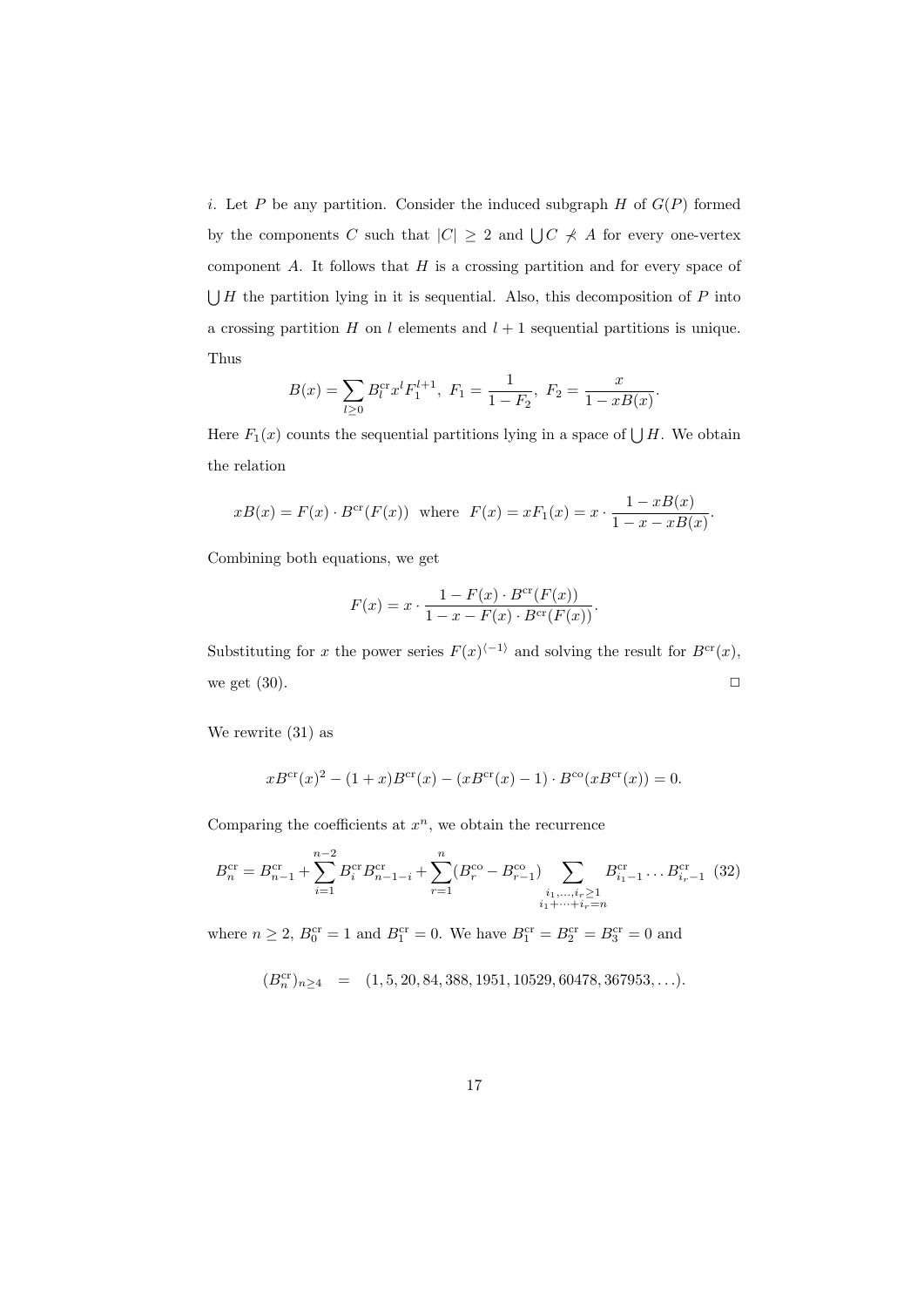# 3 Power series and algebraic differential equations

The ring of power series with complex coefficients  $\mathbf{C}[[x]]$  contains the subring  $C{x}$  of analytic (or convergent) power series;  $C{x}$  consists of all power series  $F(x) = a_0 + a_1x + a_1x^2 + \cdots$  which converge absolutely in a neighborhood of zero. Besides the ring operations,  $C{x}$  is closed also under division (if defined), differentiation and substitutions. The next proposition follows from the standard results of algebraic geometry on local parametrizations of plane curves by the Puiseux series. We found the exposition in Fischer [10, chapters 6 and 7] very readable. Ruiz [29] contains further information on analytic approximations (M. Artin's approximation theorem).

**Proposition 3.1** Suppose that  $F \in \mathbb{C}[[x]]$  is algebraic over  $\mathbb{C}\{x\}$ , that is,

 $A_0F^n + \cdots + A_{n-1}F + A_n = 0$ 

holds for some  $n \in \mathbb{N}$  and some analytic coefficients  $A_i \in \mathbb{C}\{x\}$ ,  $A_0 \neq 0$ . Then F is analytic too.  $\Box$ 

The field of fractions of  $\mathbf{C}[[x]]$  is the field of *Laurent series*  $\mathbf{C}((x))$  consisting of all formal sums  $F(x) = a_k x^k + a_{k+1} x^{k+1} + \cdots$  where  $a_i \in \mathbb{C}$  and  $k \in \mathbb{Z}$ . For  $F \neq 0$  the requirement  $a_k \neq 0$  makes the representation unique and we denote this k as  $\text{ord}(F)$ . We set  $\text{ord}(0) = \infty$ . We write  $[x^n]F$  to denote the coefficient of  $x^n$  in the Laurent series  $F$  and use similar notation for coefficients in polynomials in two variables. The field of fractions of  $C{x}$  consists of all  $F \in \mathbf{C}((x))$  such that  $x^k F \in \mathbf{C}\{x\}$  for some  $k \in \mathbf{N}$ . For simplicity we denote this field by  $\mathbf{C}{x}$  as well. Proposition 3.1 holds also for  $F \in \mathbf{C}((x))$  and this broader understanding of  $\mathbf{C}\{x\}$ .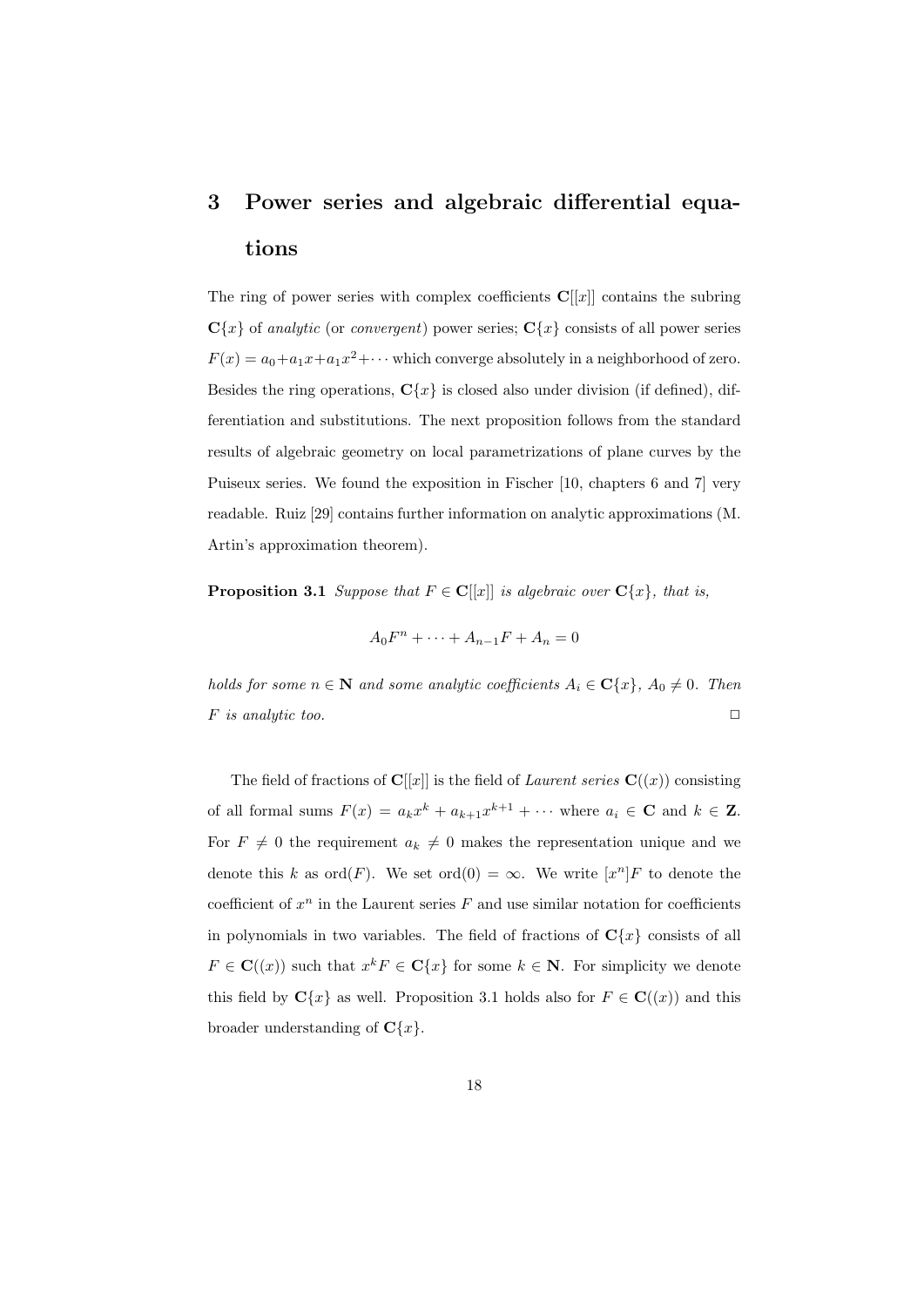An ADE (algebraic differential equation) over  $K$  of order  $k$ , where  $K$  is a subfield of  $\mathbf{C}((x))$  and  $k \geq 0$  is an integer, is the differential equation

$$
P(X, X', \ldots, X^{(k)}) = 0
$$

where  $P(y_0, y_1, \ldots, y_k)$  is a polynomial over K in  $k+1$  variables and  $X \in \mathbf{C}((x))$ is an unknown. If  $F \in \mathbf{C}((x))$  satisfies such an equation for some k, we say that F is differentially algebraic over K. For  $k = 0$  this simply means that F is algebraic over K. A power series  $F \in \mathbf{C}[[x]]$  is called *D*-finite (or holonomic) if it satisfies a linear differential equation over  $\mathbf{C}(x)$ , that is, it satisfies an ADE with  $P = \alpha_0 y_0 + \cdots + \alpha_k y_k, \ \alpha_i \in \mathbf{C}(x)$  and  $\alpha_k \neq 0$ . See Stanley [33] and [35, chapter 6] for the importance of this class of power series for combinatorial enumeration.

It is clear from the preceding that the substitutions  $x \to x/(1-x)$  and  $x \to x/(1+x)$  will play an important role. We denote the latter by S. For  $F(x) \in \mathbf{C}((x))$  we write SF for  $F(x/(1+x))$ . S is an automorphism of the field  $\mathbf{C}((x))$  and  $\mathrm{ord}(SF) = \mathrm{ord}(F)$  for every F. As for the differentiation, by the chain rule  $SF' = (1 + x)^2 \cdot (SF)'$ . Also, for  $j \in \mathbb{Z}$  the iteration  $S^j$  is just the substitution  $x \to x/(1+jx)$ .

**Lemma 3.2** Let  $r \in \mathbb{Z}$  and  $G, H \in \mathbb{C}((x))$  be such that  $G = 1 + (r - 1)x + \cdots$ and  $\text{ord}(H) = r$ . Then the equation

$$
F = G \cdot SF + H \tag{33}
$$

has no solution  $F \in \mathbf{C}((x))$ .

**Proof.** Let us try a generic solution  $F = \sum_{n \geq k} a_n x^n$ ,  $k = \text{ord}(F)$ . We have to satisfy the equation

$$
\sum_{n\geq k} a_n x^n = (1 + (r-1)x + \cdots) \cdot \sum_{n\geq k} a_n \left(\frac{x}{1+x}\right)^n + b_r x^r + \cdots
$$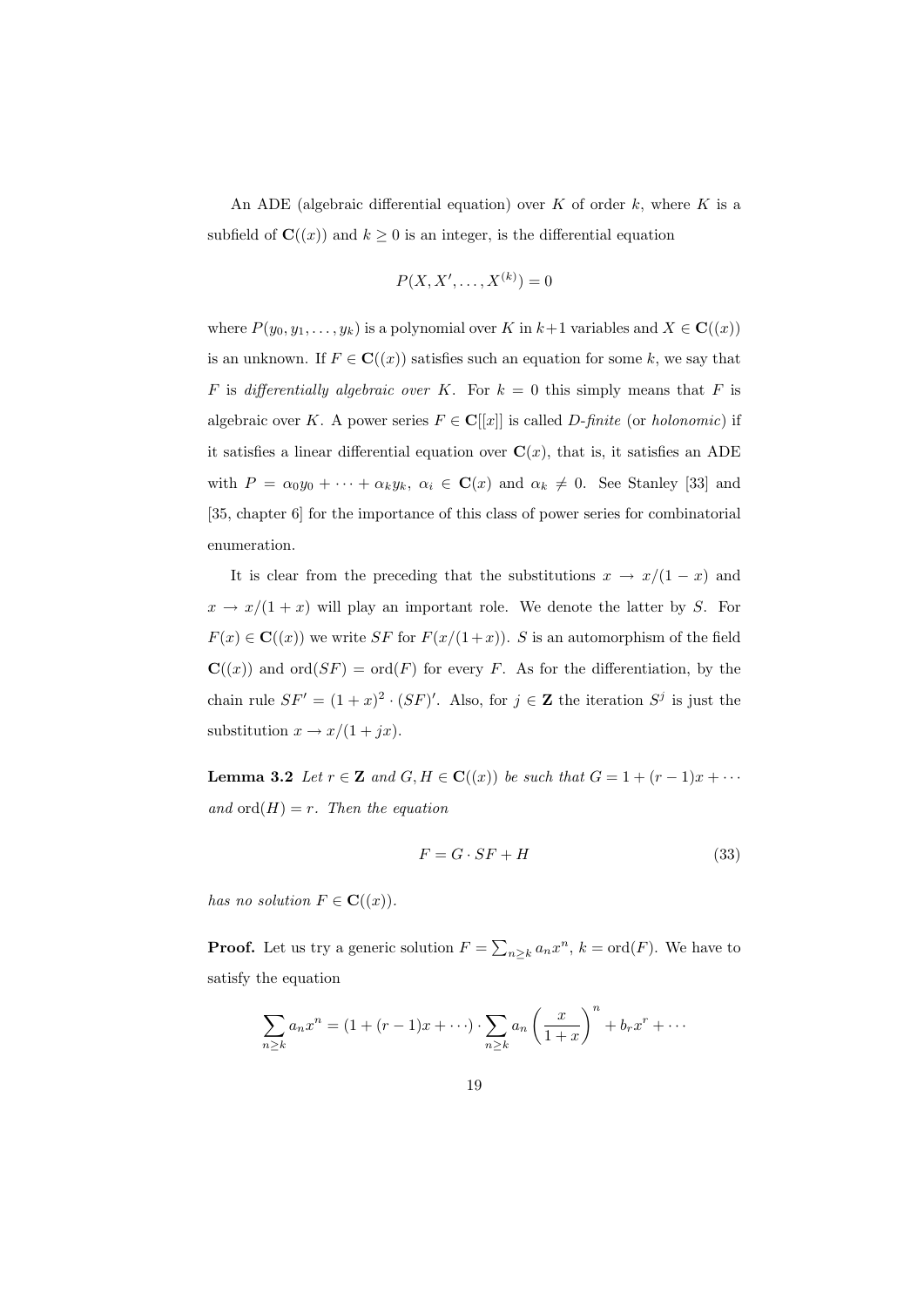where  $b_r, a_k \neq 0$ . Thus

$$
a_k x^k + a_{k+1} x^{k+1} + R_1 = a_k x^k + (-ka_k + (r-1)a_k + a_{k+1})x^{k+1} + R_2
$$
  
+  $b_r x^r + R_3$   

$$
R_1 = (-k+r-1)a_k x^{k+1} + R_2 + b_r x^r + R_3
$$

where  $\text{ord}(R_1)$ ,  $\text{ord}(R_2) \geq k+2$  and  $\text{ord}(R_3) \geq r+1$ . No F satisfies the equation because for no  $k \in \mathbb{Z}$  the orders in the last equation match. The order on the left is always  $\geq k+2$ . For  $k < r-1$  the order on the right is  $k+1$ . For  $k = r-1$ the coefficient in the bracket vanishes and the order is again  $r = k + 1$ . For  $k > r - 1$  the order is  $r \leq k$ .

Now we consider the ogf's of Bell numbers and of Uppuluri–Carpenter numbers.

**Proposition 3.3** Let K be a subfield of  $\mathbf{C}((x))$  that contains  $\mathbf{C}(x)$  and is closed under the substitution S. If  $B(x)$ , the ogf of Bell numbers, is differentially algebraic over K, then  $B(x)$  is algebraic over K. The same holds for  $B^{\pm}(x)$ .

**Proof.** We proceed by induction on the order k of the ADE satisfied by  $B =$  $B(x)$ . If  $k = 0$ , B is algebraic over K by the definition. We suppose that the statement holds for all orders  $\leq k$  and that B satisfies an ADE over K of order  $k + 1$ . This can be written as

$$
P(C, C') = 0
$$

where  $C = B^{(k)}$ ,  $P \in L[y, z]$  is a nonzero bivariate polynomial, and L is the field  $K(B, B', \ldots, B^{(k-1)})$  (for  $k = 0$  we set  $L = K$ ). We deduce from this that  $C = B^{(k)}$  is algebraic over L. Then B satisfies an ADE over K of order at most k and we are done by the inductive assumption.

We look first at the action of  $S$  on  $C$  and  $C'$ . By  $(2)$ ,

$$
SB = 1 + xB
$$
 and  $SB' = (1 + x)^2 (SB)' = (1 + x)^2 B + x(1 + x)^2 B'.$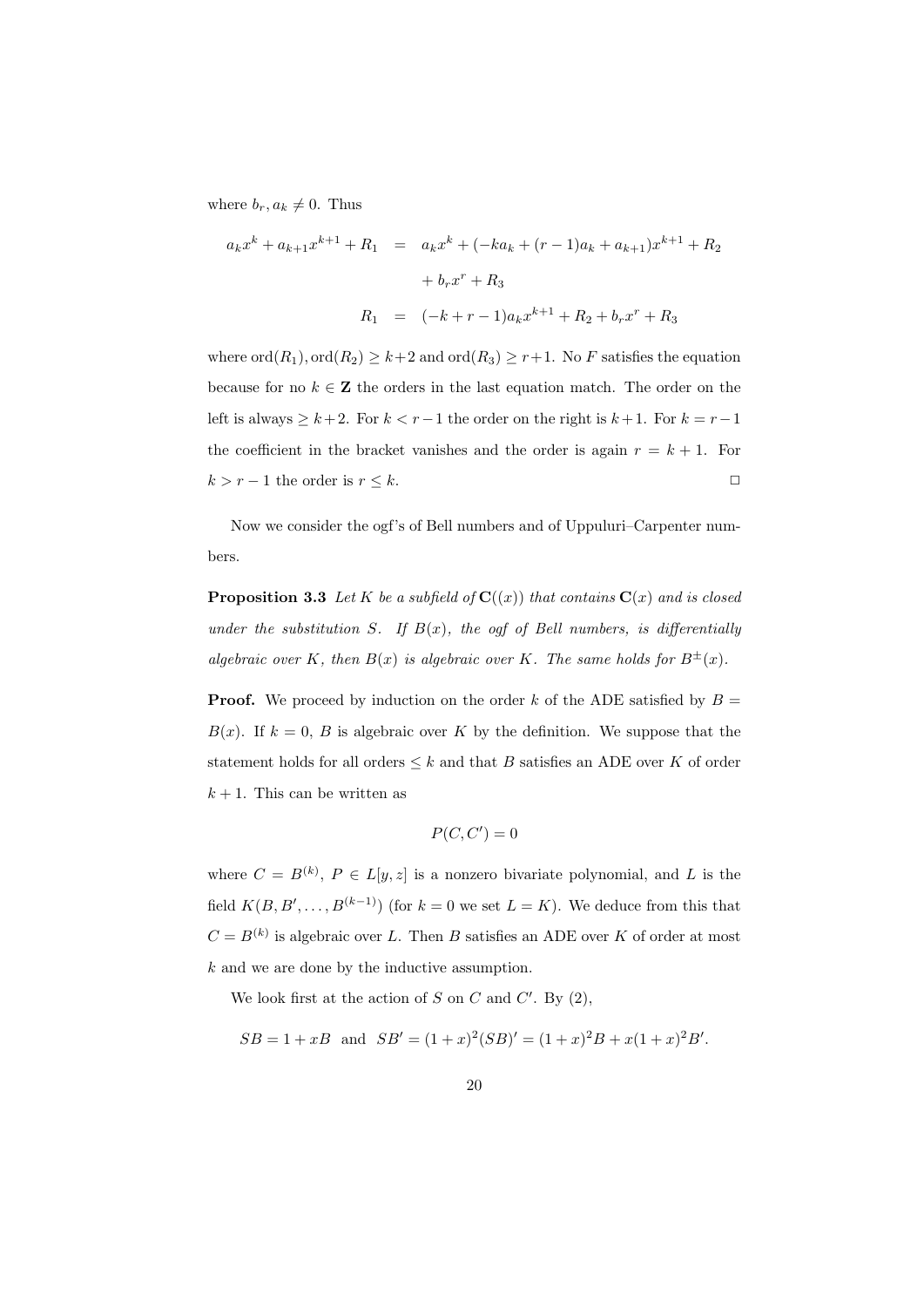It follows easily by differentiation that for  $l \geq 0$ 

$$
SB^{(l)} = \alpha_l + \beta_l B^{(l)}
$$
 and  $SB^{(l+1)} = \gamma_l + \delta_l B^{(l)} + \varepsilon_l B^{(l+1)}$ 

where the coefficients  $\alpha_l, \gamma_l \in K(B, B', \ldots, B^{(l-1)})$  and  $\beta_l, \delta_l, \varepsilon_l \in K$  satisfy  $\alpha_0 = 1, \beta_0 = x, \gamma_0 = 0, \delta_0 = (1+x)^2, \epsilon_0 = x(1+x)^2$  and

$$
\alpha_{l+1} = \gamma_l + \delta_l B^{(l)},
$$
  
\n
$$
\beta_{l+1} = \varepsilon_l,
$$
  
\n
$$
\gamma_{l+1} = (1+x)^2(\gamma_l' + \delta_l' B^{(l)}),
$$
  
\n
$$
\delta_{l+1} = (1+x)^2(\delta_l + \varepsilon_l'),
$$
  
\n
$$
\varepsilon_{l+1} = (1+x)^2 \varepsilon_l.
$$

Thus

$$
SC = \alpha + \beta C \text{ and } SC' = \gamma + \delta C + \varepsilon C'
$$

where  $\alpha, \gamma \in L$  and  $\beta, \delta, \varepsilon \in \mathbb{Z}[x]$ . The field L is closed under S. The recurrences show that  $\beta, \delta, \varepsilon \neq 0, \varepsilon \beta^{-1} = (1+x)^2, \varepsilon = x + \cdots$ , and  $\text{ord}(\delta) = 0, \delta(0) = k+1$ .

We take the polynomial  $P(y, z)$ , which vanishes on  $C, C'$ , to be minimal in the sense that  $b = \deg_z(P)$  is smallest among all such P and also the degree a of  $[z^b]P \in L[y]$  is smallest among all such P with z-degree b. If  $b = 0, C$  is algebraic over L and we are done. We assume that  $b \geq 1$  and derive a contradiction. The action of S on  $P(C, C') = 0$  produces the identity

$$
Q(C, C') = 0
$$

where  $Q \in L[y, z]$  is given by

$$
Q(y, z) = (SP)(\alpha + \beta y, \gamma + \delta y + \varepsilon z).
$$

It follows, crucially, that Q is also minimal in our sense and  $[y^a z^b]Q = \beta^a \varepsilon^b (S\tau)$ where  $\tau = [y^a z^b]P$ . Let  $\rho = \beta^a \varepsilon^b (S\tau) \tau^{-1}$ . Consider the polynomial

$$
R(y, z) = \rho P(y, z) - Q(y, z).
$$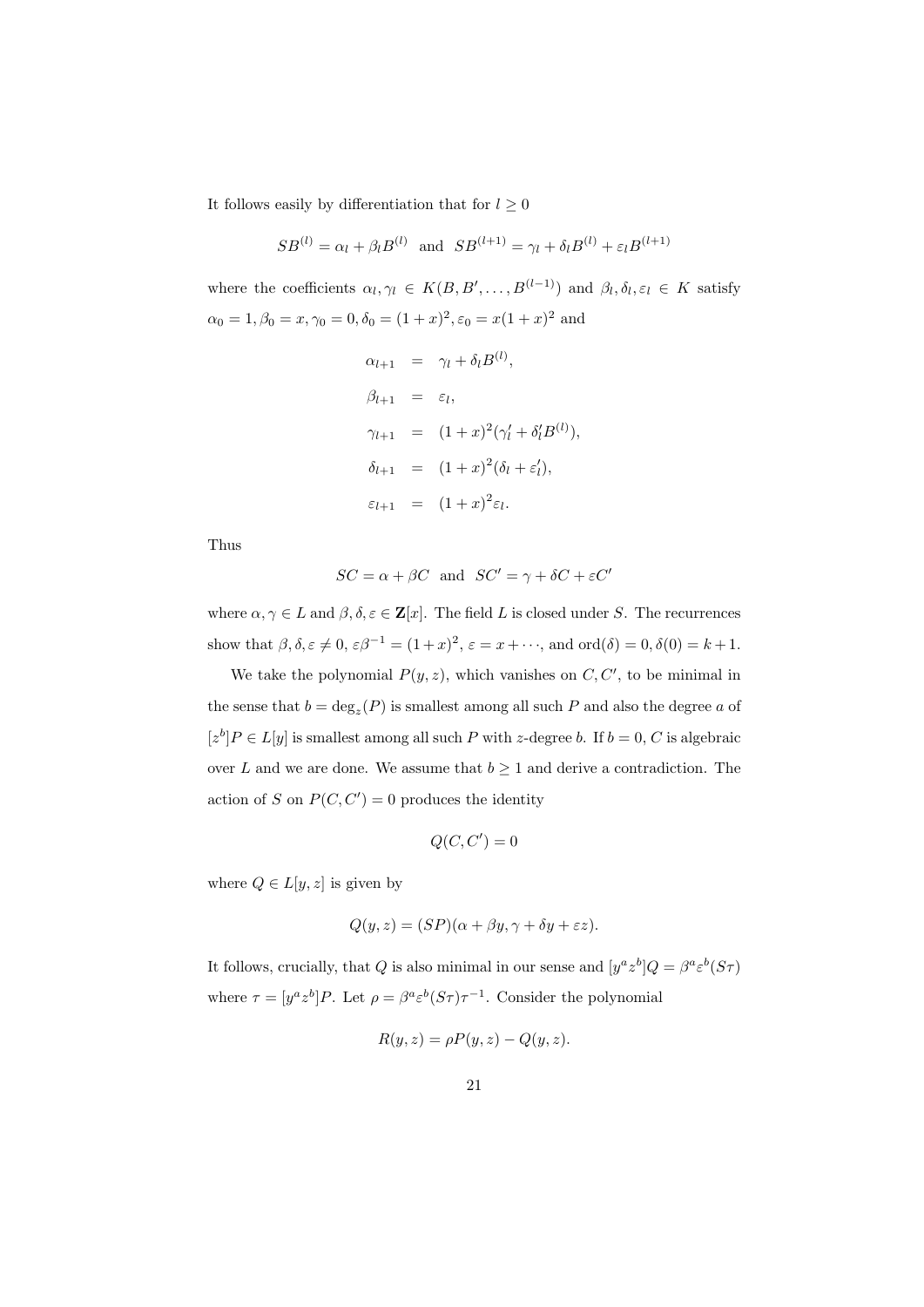$R(C, C') = 0$  and hence R must be identically zero; otherwise it would contradict the minimality of  $P$  (and  $Q$ ). So  $P$  must satisfy the identity

$$
\rho P(y, z) = (SP)(\alpha + \beta y, \gamma + \delta y + \varepsilon z). \tag{34}
$$

We show that it is contradictory.

Let  $z<sup>d</sup>$  be the second largest power of z that appears in P with a nonzero coefficient. It follows from (34) that the case  $d < b - 1$  is impossible. Hence  $d = b - 1$ . Let  $c = \deg_y([z^{b-1}]P)$  and  $\sigma = [y^c z^{b-1}]P$ . Comparing in (34) the coefficients at  $y^c z^{b-1}$ , we obtain the equation

$$
\rho \sigma = (S\sigma)\beta^c \varepsilon^{b-1} \text{ if } a+1 < c \tag{35}
$$

$$
\rho \sigma = (S\sigma)\beta^c \varepsilon^{b-1} + (S\tau)\beta^a b \delta \varepsilon^{b-1} \text{ if } a+1=c.
$$
 (36)

(It follows from (34) that we cannot have  $a + 1 > c$ .) Dividing eq. (35) by  $\rho \tau = \beta^a \varepsilon^b (S \tau)$ , we obtain the identity

$$
\sigma \tau^{-1} = S(\sigma \tau^{-1}) \cdot \beta^{c-a} \varepsilon^{-1}.
$$

But  $\text{ord}(\sigma\tau^{-1}) = \text{ord}(S(\sigma\tau^{-1}))$  (S preserves orders) and  $\text{ord}(\beta^{c-a}\varepsilon^{-1}) = \text{ord}(\beta^{c-a-1})$ .  $\beta \varepsilon^{-1}$  > 0 because ord $(\beta) = 1$  and  $\beta \varepsilon^{-1}$  is a unit. We have a contradiction.

Manipulating (36) in the same way, we obtain the identity

$$
\sigma \tau^{-1} = S(\sigma \tau^{-1}) \cdot \beta \varepsilon^{-1} + b \delta \varepsilon^{-1}.
$$

We have  $\beta \varepsilon^{-1} = (1+x)^{-2} = 1 - 2x + \cdots$  and  $b\delta \varepsilon^{-1} = b(k+1)x^{-1} + \cdots$ Applying Lemma 3.2 with  $r = -1$ ,  $F = \sigma \tau^{-1}$ ,  $G = \beta \varepsilon^{-1}$ , and  $H = b\delta \varepsilon^{-1}$ , we see that this identity is also contradictory. We have shown that  $b \geq 1$  always leads to a contradiction.

For  $B^{\pm}(x)$  the previous proof needs only minor adjustments: now  $\beta_0 = -x$ ,  $\delta_0 = -(1+x)^2$  and  $\varepsilon_0 = -x(1+x)^2$ . Thus  $\varepsilon = -x + \cdots$  and  $\delta(0) = -(k+1)$ . Everything else is as before, in particular  $\varepsilon \beta^{-1} = (1+x)^2$  and  $\text{ord}(\delta) = 0$ .  $\Box$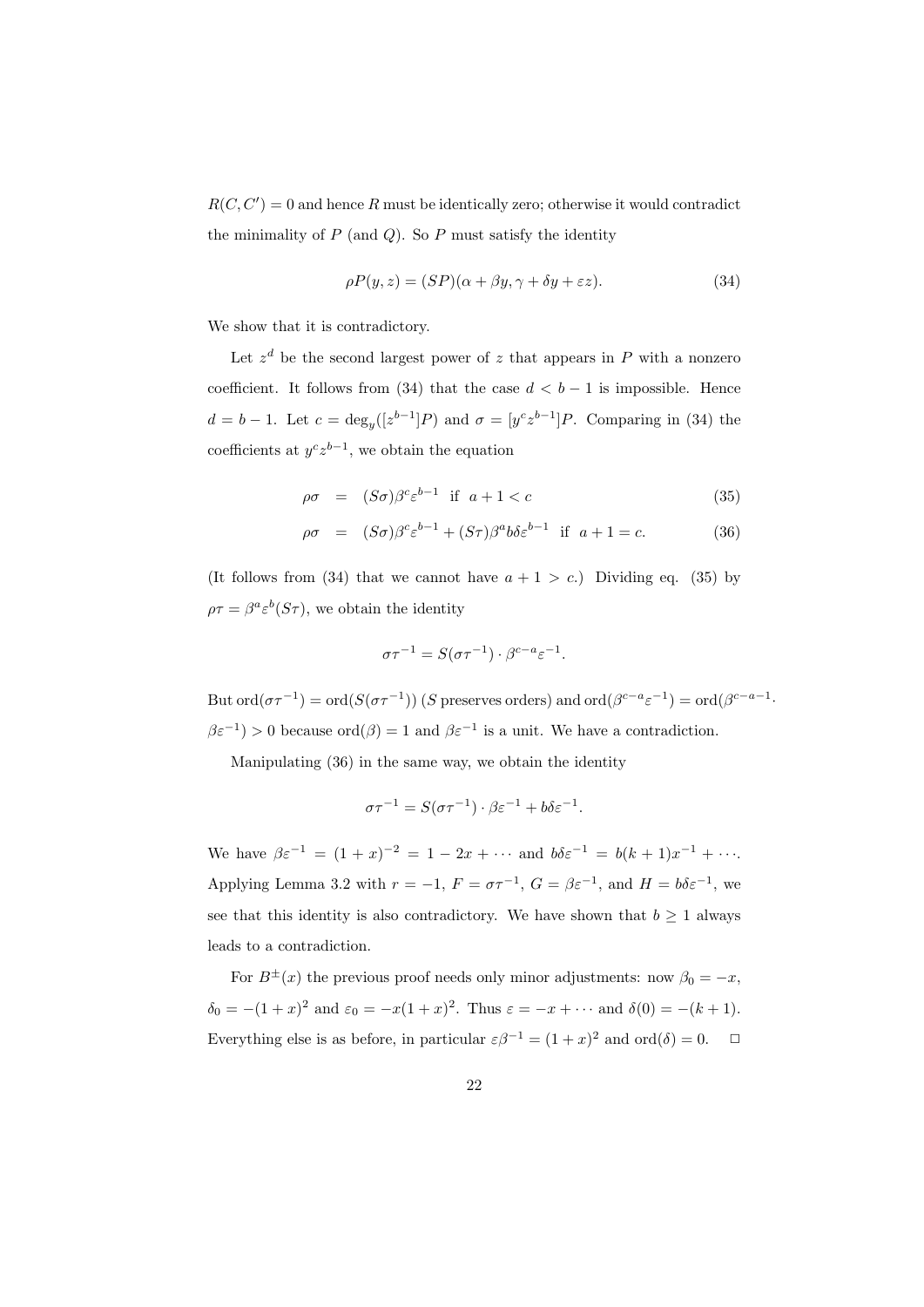To apply this proposition in combination with Proposition 3.1, we need to establish that  $B(x) \notin \mathbf{C}\{x\}$  and  $B^{\pm}(x) \notin \mathbf{C}\{x\}$ .

### **Proposition 3.4** The power series  $B(x)$  and  $B^{\pm}(x)$  are nonanalytic.

**Proof.** We begin with  $B^{\pm}(x)$  and approach it by means of (8) and (10). Suppose, for the contradiction, that  $B^{\pm}(x)$  is analytic and has the radius of convergence  $r > 0$ . By (8) (or by (9)),  $B^{\pm}(x)$  cannot be a polynomial (take  $x \to \infty$ ) and therefore  $|B_n^{\pm}| \ge 1$  for infinitely many  $n \in \mathbb{N}$ . So  $r \le 1$ .  $B^{\pm}(x)$ defines in the disc  $|z| < r$  an analytic function  $B^{\pm}(z)$ . Let  $\alpha \in \mathbb{C}$ ,  $|\alpha| = r$ , be a singularity of  $B^{\pm}(z)$  on the circle of convergence  $|z| = r$ . A simple calculation shows that

$$
\{z \in \mathbf{C} : |z| = r \& | \frac{z}{1-z} | < r\} = \{z \in \mathbf{C} : |z| = r \& \text{Re}(z) < \frac{1}{2}r^2\}
$$

and

$$
\{z \in \mathbf{C}: \ |z| = r \ \& \ |\frac{z}{1+z}| < r\} = \{z \in \mathbf{C}: \ |z| = r \ \& \ \text{Re}(z) > -\frac{1}{2}r^2\}.
$$

If  $\text{Re}(\alpha) < 0$ , we use (8) to continue analytically  $B^{\pm}(z)$  to a neighborhood of α, which contradicts the definition of α. For  $\text{Re}(\alpha) \geq 0$  we use (10) to obtain the same contradiction. Since  $\alpha \neq 1$  in the former case,  $\alpha \neq -1$  in the latter case, and never  $\alpha = 0$ , we need not worry about the poles  $z = -1, 0, 1$  in (8) and (10). For every location of  $\alpha$  one of (8) and (10) leads to a contradiction. Thus  $r = 0$  and  $B^{\pm}(x)$  is nonanalytic.

The same argument, using (1) and (2), applies to  $B(x)$ . In fact, now we need only (2) because  $\alpha = r > 0$  would be a singularity of  $B(x)$  if it were analytic (by Pringsheim theorem). Alternatively, we can use Stirling numbers  $S(n, k)$ and the set of words  $W(n,k) = \{w \in [k]^* : |w| = n \& w$  uses every  $i \in [k] \}$  to give a lower bound to  $B_n$ . For every  $n \geq k \geq 1$ ,

$$
B_n \ge S(n,k) = \frac{|W(n,k)|}{k!} \ge \frac{k^n - k \cdot (k-1)^n}{k!} = \frac{k^n}{k!} - \frac{(k-1)^n}{(k-1)!}.
$$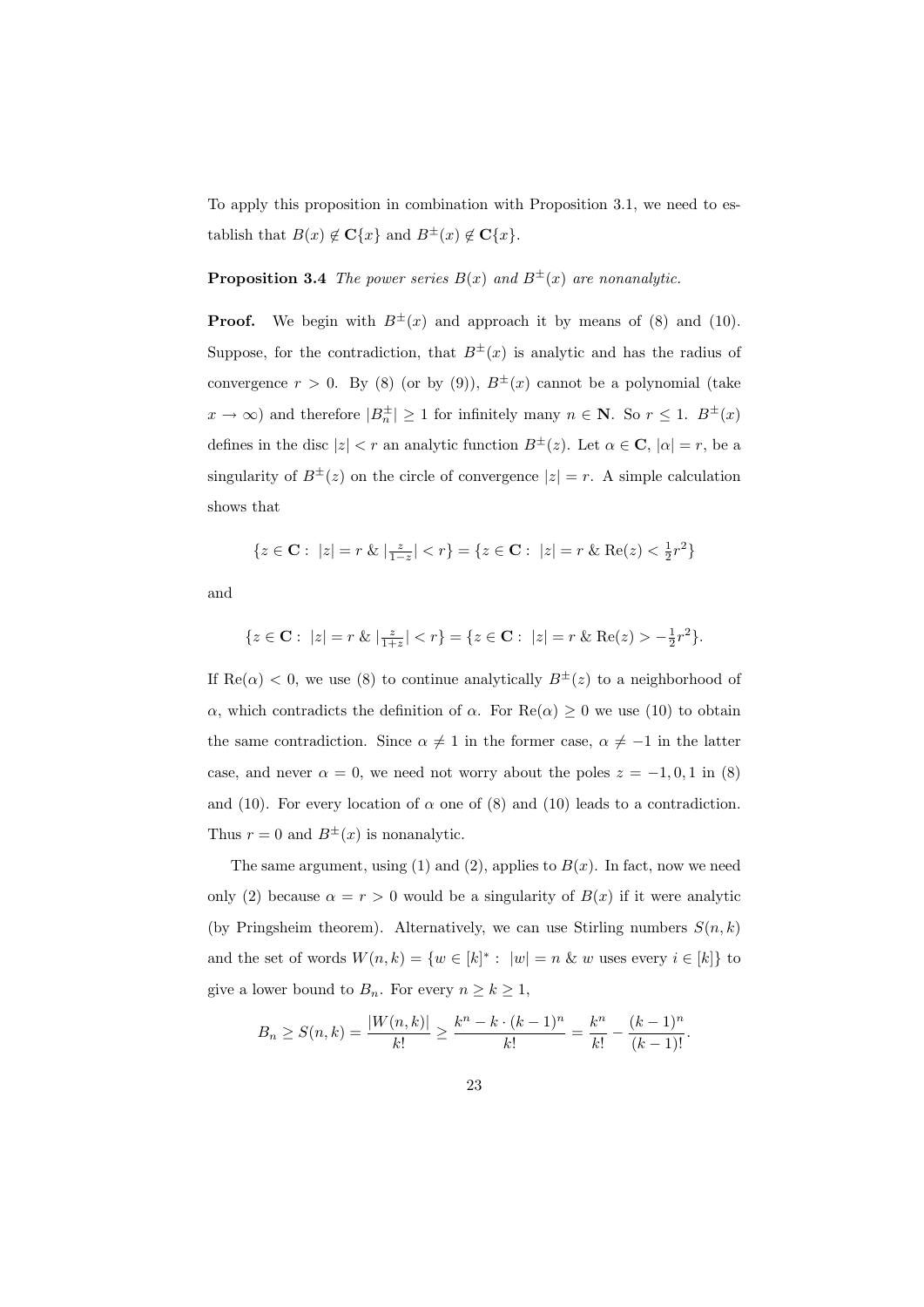This shows again that  $B(x)$  is nonanalytic.  $\square$ 

For  $|B_n^{\pm}|$  no simple combinatorial lower bound seems available. Our proof gives  $\limsup_{n\to\infty} \log |B_n^{\pm}|/n = +\infty$ . Subbarao and Verma [38] used the exponential generating function  $B_e^{\pm}(x) = e^{1-e^x}$  and proved, among other results, the stronger bound  $\limsup_{n\to\infty} \log |B_n^{\pm}|/(n \log n) = 1$  (in fact, they proved it for more general numbers). Y. Yang [42] proved, among other results, that the sequence  $(|B_n^{\pm}|)_{n\geq 1}$  is not eventually monotone,  $\log |B_n^{\pm}| \leq \log B_n - \pi^2 n/(2\log^2 n) +$  $O(n(\log \log n)^2 / \log^3 n)$ , and  $\# \{ n \leq x : B_n^{\pm} = 0 \} = O(x^{2/3})$  (but perhaps this set has always just one element).

**Theorem 3.5** The ogf  $B(x)$  of Bell numbers and the ogf  $B^{\pm}(x)$  of Uppuluri– Carpenter numbers satisfy no algebraic differential equation over  $C\{x\}$ .

**Proof.**  $C\{x\}$  contains  $C(x)$  and is closed under the substitution S. Suppose, for the contradiction, that  $B(x)$  satisfies an ADE over  $C\{x\}$ . By Proposition 3.3,  $B(x)$  is algebraic over  $C\{x\}$ . By Proposition 3.1, it is analytic. But this contradicts Proposition 3.4. The same for  $B^{\pm}(x)$ .

Proposition 3.1 is appealing and nice in its generality but it has a lengthy proof. One can avoid it and prove the transcendence of  $B = B(x)$  and  $B^{\pm}(x)$  over  $C\{x\}$ directly as follows. Suppose, for the contradiction, that  $B^k + A_1 B^{k-1} + \cdots + A_k =$ 0 where  $A_i \in \mathbb{C}\{x\}$  and  $k \geq 1$  is minimum. We can assume that  $k \geq 2$ . The substitution S and (2) give us another equation  $B^k + \frac{k + SA_1}{x} B^{k-1} + \cdots = 0$ . If  $\frac{k+SA_1}{x} \neq A_1$ , we subtract both equations and obtain a contradiction with  $k \geq 2$ or with the minimality of k. Else we have the equation  $SA_1 = xA_1 - k$ . It has a unique solution  $A_1 \in \mathbf{C}((x))$ . The analytic continuation argument from the proof of Proposition 3.4 shows that the solution is nonanalytic. So  $A_1 \notin \mathbf{C}\{x\}$ , which contradicts the assumption  $A_1 \in \mathbf{C}\{x\}$ . The same for  $B^{\pm}(x)$ .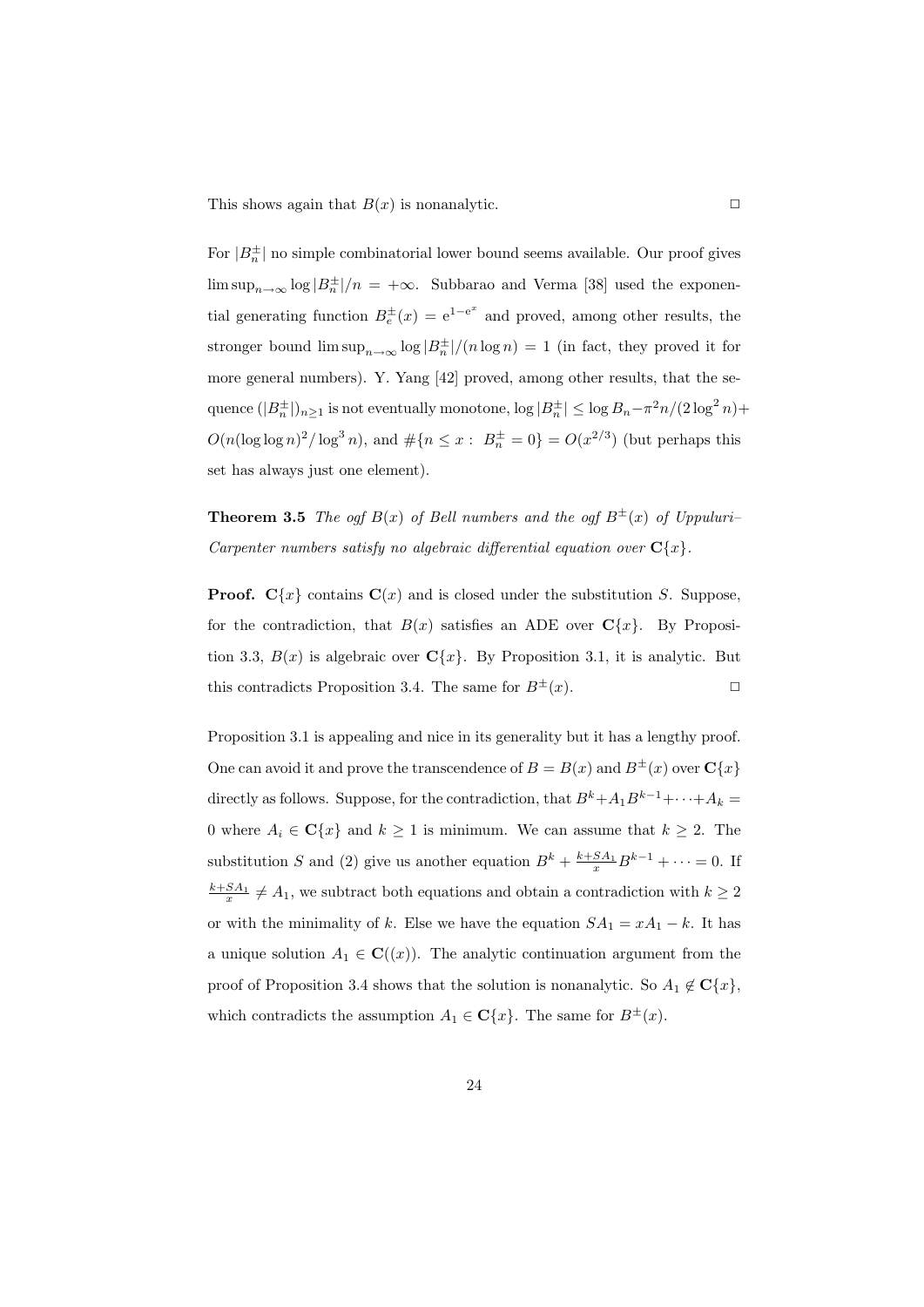If K is a subset of  $\mathbf{C}((x))$ , we denote

$$
\mathcal{A}^K = \{ F \in \mathbf{C}((x)) : F \text{ satisfies an ADE over } K \}.
$$

In the next proposition we collect the closure properties of  $\mathcal{A}^K$  needed to handle the ogf's  $B^{j,i}(x)$ ,  $B^{co}(x)$ , and  $B^{cr}(x)$ . These are standard results of differential algebra (see, for example, Ostrowski [23, §5]) but for the reader's convenience we prove them here. We say that  $M \subset \mathbf{C}((x))$  is *closed under substitutions* if  $F, G \in M$ ,  $G(0) = 0$ , always implies  $F(G) \in M$ . Similarly, M is closed under compositional inverses if  $F^{\langle -1 \rangle} \in M$  whenever  $F \in M$  and  $F^{\langle -1 \rangle}$  exists.

**Proposition 3.6** 1. For every differential subfield K of  $\mathbf{C}((x))$ ,  $\mathcal{A}^K$  is a (differential) subfield of  $\mathbf{C}((x))$ . 2. Let K be a differential subfield of  $\mathbf{C}((x))$  that is closed under substitutions. Then  $F(G) \in A^K$  whenever  $F \in A^K$  and  $G \in K$ ,  $G(0) = 0$ . 3.  $A^{C(x)}$  is closed under compositional inverses.

**Proof.** 1. First note that if  $F \in \mathbf{C}((x))$  satisfies an ADE over K of order at most *n*, then every derivative  $F^{(n+1)}, F^{(n+2)}, \ldots$  can be expressed rationally over K in terms of  $F, F', \ldots, F^{(n)}$ . Second, any  $n + 1$  rational functions in *n* variables  $A_1, A_2, \ldots, A_{n+1} \in L(y_1, \ldots, y_n)$  (*L* is an arbitrary field) must be algebraically dependent over L:  $P(A_1, \ldots, A_{n+1}) = 0$  for some nonzero polynomial P with coefficients in L. (The vanishing of  $P(A_1, \ldots, A_{n+1})$ ) translates to a homogeneous linear system whose unknowns are the coefficients of P. If P has large degree, the system has more unknowns than equations.) Now we suppose that  $F$  and  $G$  satisfy an ADE over  $K$  of order at most  $n$  and want to show that also  $FG \in \mathcal{A}^K$ . By the Leibniz formula and the first remark,  $(FG)^{(m)} \in K(F, F', \ldots, F^{(n)}, G, G', \ldots, G^{(n)})$  for every  $m \geq 0$ . By the second remark,  $FG, (FG)', \ldots, (FG)^{(2n+2)}$  are algebraically dependent over K and thus  $FG \in \mathcal{A}^K$ . Similarly for  $F + G$  and  $F/G$ .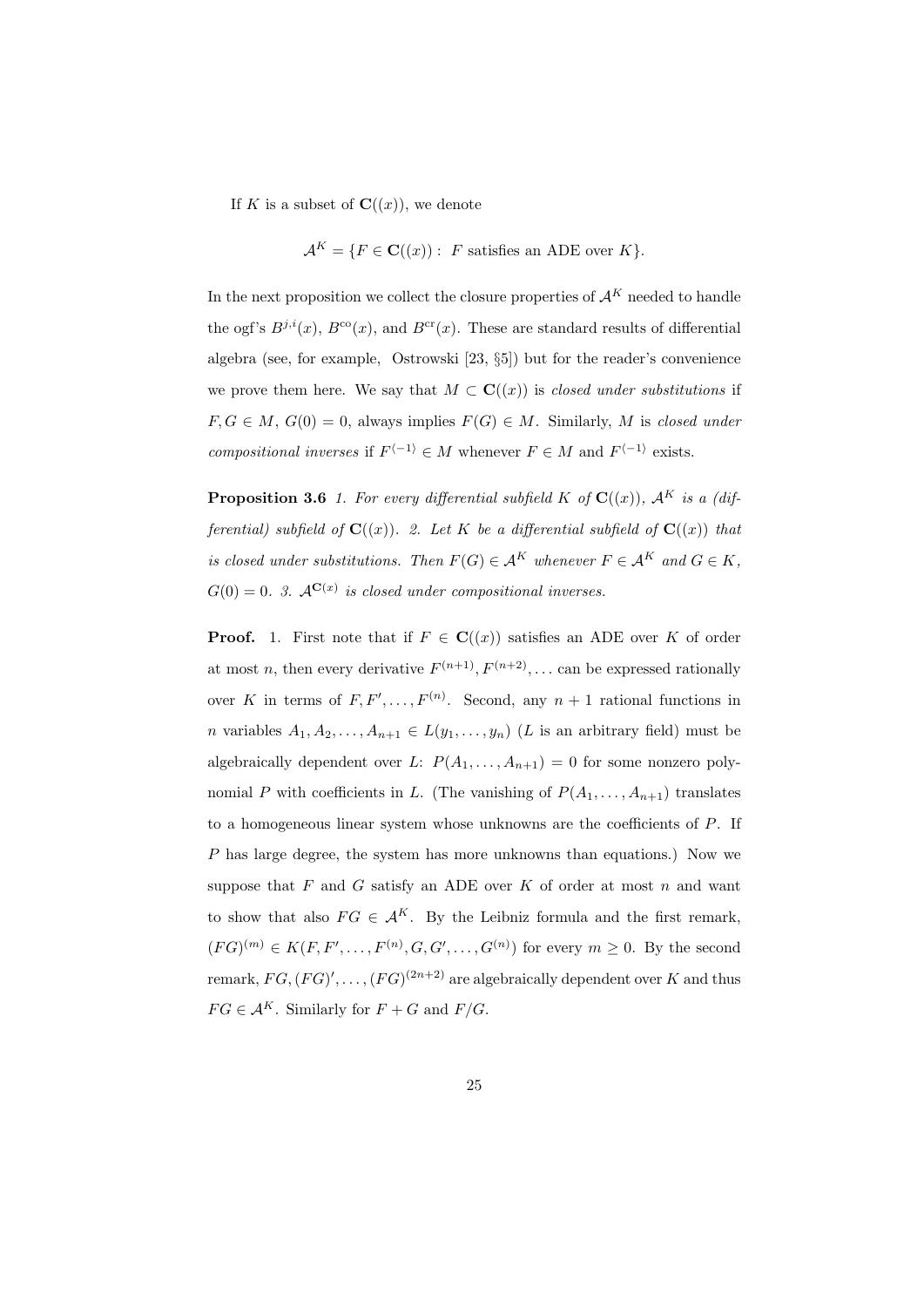2. We suppose that  $F$  satisfies an ADE over  $K$  of order at most  $n$ , take a  $G \in K$  with  $G(0) = 0$ , and we want to show that  $F(G) \in \mathcal{A}^K$ . Since  $F^{(m)} \in K(F, F', \ldots, F^{(n)})$  for every  $m \geq 0$ , by the assumption on K we have that for every  $m \geq 0$  also  $F^{(m)}(G) \in K(F(G), F'(G), \ldots, F^{(n)}(G))$ . By the chain rule,  $F(G)^{(m)} \in K(F(G), F'(G), \ldots, F^{(n)}(G))$  for every  $m \geq 0$ . So  $F(G), F(G)', \ldots, F(G)^{(n+1)}$  are algebraically dependent over K.

3. Suppose that F satisfies an ADE over  $\mathbf{C}(x)$  of order at most n and  $F^{\langle -1 \rangle}$ exists. Thus  $F^{(m)} \in \mathbf{C}(x, F, F', \ldots, F^{(n)})$  for every  $m \geq 0$ . Differentiating  $(F^{\langle -1 \rangle})' = 1/F'(F^{\langle -1 \rangle})$ , we express every  $(F^{\langle -1 \rangle})^{(m)}$ ,  $m \geq 1$ , rationally over **C** in terms of  $F'(F^{\langle -1 \rangle}), \ldots, F^{(m)}(F^{\langle -1 \rangle}).$  So

$$
(F^{\langle -1 \rangle})^{(m)} \in \mathbf{C}(F^{\langle -1 \rangle}, x, F'(F^{\langle -1 \rangle}), \dots, F^{(n)}(F^{\langle -1 \rangle}))
$$

for every  $m \geq 0$ . It follows that  $F^{\langle -1 \rangle}, (F^{\langle -1 \rangle})', \ldots, (F^{\langle -1 \rangle})^{(n+1)}$  are algebraically dependent over  $\mathbf{C}(x)$ .

**Theorem 3.7** For every  $i \in \mathbb{N}$  and  $j \in \mathbb{Z}$ , the ogf  $B^{j,i}(x)$  satisfies no ADE over  $\mathbf{C}\{x\}$ . The ogf's  $B^{co}(x)$  and  $B^{cr}(x)$  satisfy no ADE over  $\mathbf{C}(x)$ .

**Proof.** Let  $i \in \mathbb{N}$  be fixed. Suppose that for some  $j, 0 \leq j \leq i$ ,  $B^{j,i}(x)$  satisfies an ADE over  $C\{x\}$ .  $C\{x\}$  meets the hypotheses of 1 and 2 of Proposition 3.6 and  $x/(1-x)$  belongs to  $\mathbf{C}\{x\}$ . Using (15) and 1 and 2 of Proposition 3.6, we get that  $B^{j,i} \in \mathcal{A}^{\mathbf{C}\{x\}}$  for every  $j \in [0, i-1]$ . By (14) and 1 of Proposition 3.6, we get  $B \in \mathcal{A}^{\mathbf{C}\{x\}}$ . But this contradicts Theorem 3.5. As for  $B^{\text{co}}(x)$ , by (23) we have  $B(x) \in \mathbf{C}(x, (x/B^{\text{co}})^{\langle -1 \rangle})$ . By 1 and 3 of Proposition 3.6,  $B^{\text{co}} \in \mathcal{A}^{\mathbf{C}(x)}$ would imply  $B \in \mathcal{A}^{\mathbf{C}(x)}$ , which is impossible. For  $B^{\text{cr}}(x)$  we argue similarly, using  $(29)$  or  $(30)$ .

It is a natural question if in the last theorem the result for  $B^{co}(x)$  and  $B^{cr}(x)$ holds also for the wider field of analytic coefficients  $C\{x\}$ .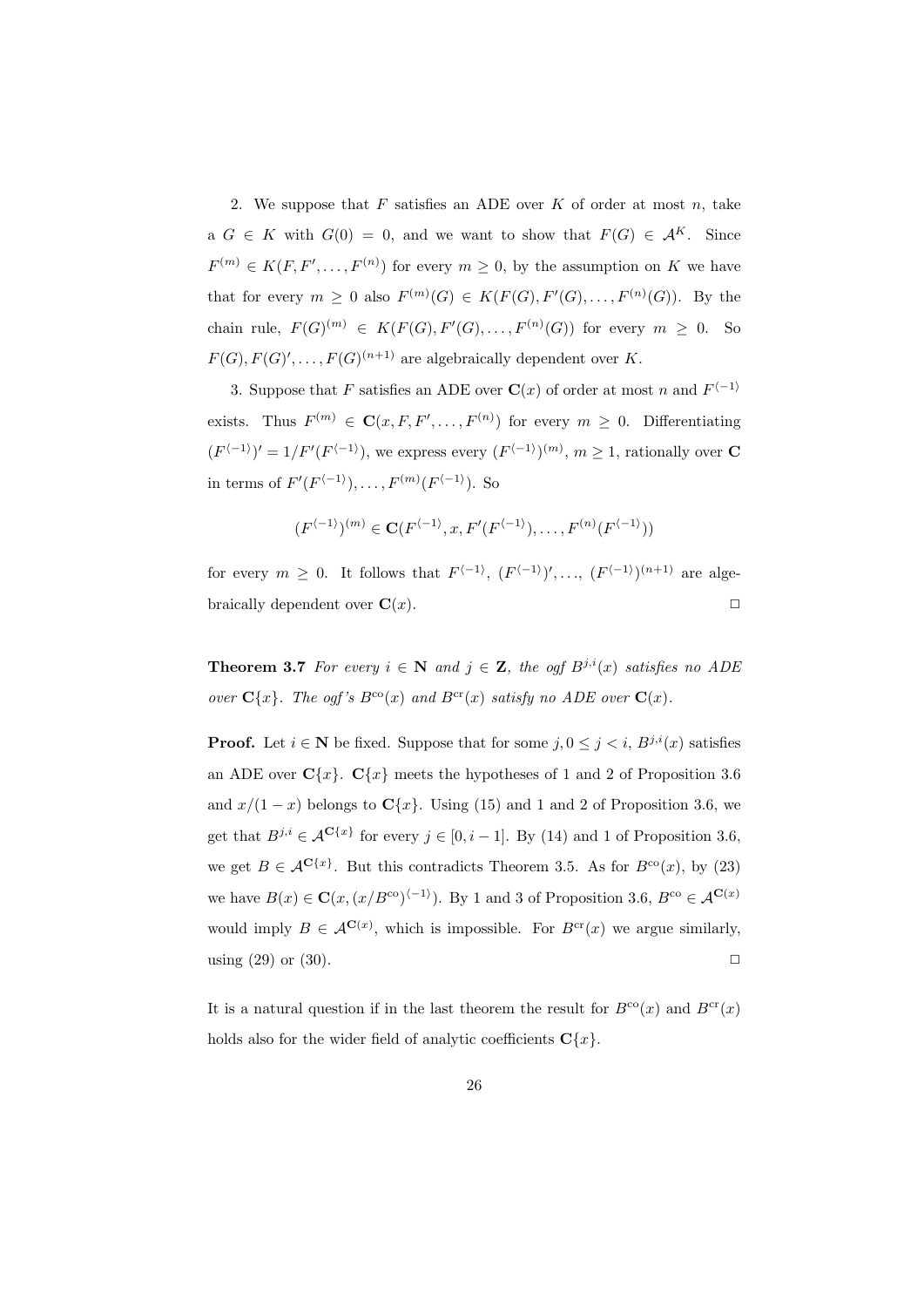We proceed to the last ogf,  $B^{B}(x)$ . The difficulty is that (18) and (19) are, in contrast to the equations for  $B(x)$  and  $B^{\pm}(x)$ , nonlinear.

**Proposition 3.8** The power series  $B^{\text{B}}(x)$  is nonanalytic.

**Proof.** Let  $n \in \mathbb{N}$  and  $Q = \{C_1, C_2, \ldots, C_m\}$ ,  $m \leq n$ , be any partition of  $[n + 1, 2n]$ ; we have ordered the blocks so that  $\min C_1 = n + 1 < \min C_2$ ...  $\langle \min C_m$ . We set  $C_{m+1} = \cdots = C_n = \emptyset$  and  $A_i = \{i, 3n - i + 1\} \cup C_i$ ,  $i = 1, 2, \ldots, n$ .  $P = \{A_1, \ldots, A_n\}$  is a non-overlapping partition of [3n] and different partitions Q give different partitions P. Thus  $B_{3n}^{\text{B}} \geq B_n$  for every  $n \in \mathbb{N}$  and  $B^{B}(x)$  is nonanalytic by Proposition 3.4.

We need a slight generalization of Lemma 3.2. Its proof is very similar and is left to the interested reader.

**Lemma 3.9** Let  $r \in \mathbf{Z}$  and  $G, H \in \mathbf{C}((x))$  be such that  $G = 1 + (r - 1)x + \cdots$ and  $\text{ord}(H) = r$ . Then the equation

$$
F_1 = G \cdot SF_1 + H + F_2
$$

has no solution  $F_1, F_2 \in \mathbf{C}((x))$  with  $\text{ord}(F_2) \geq \text{ord}(F_1) + 2$ .

 $\mathbf{C}(\alpha(x))$  is a subfield of the field of Puiseux series

$$
\mathbf{C}((x))^{\mathrm{P}} = \{ \sum_{n \geq k} a_n x^{n/r} : k \in \mathbf{Z}, r \in \mathbf{N}, \text{ and } a_n \in \mathbf{C} \}.
$$

 $\mathbf{C}((x))^{\text{P}}$  is the algebraic closure of  $\mathbf{C}((x))$  (see, for example, Fischer [10, Theorem 7.2] or Walker [40]). A Puiseux series  $\rho(x)$  is analytic if  $\rho(x^r) \in \mathbb{C}\lbrace x \rbrace$ for some  $r \in \mathbb{N}$ . Analytic Puiseux series form the field  $\mathbf{C}\{x\}^{\mathbb{P}}$ . In the proof of Theorem 3.11 we need the result that  $\mathbf{C}\{x\}^{\mathrm{P}}$  is the algebraic closure of  $\mathbf{C}\{x\}$ ([10, Complement of Theorem 7.2]). This is a strengthening of Proposition 3.1. The substitution S is an automorphism of the fields  $\mathbf{C}((x))^P$  and  $\mathbf{C}\{x\}^P$  and it preserves order.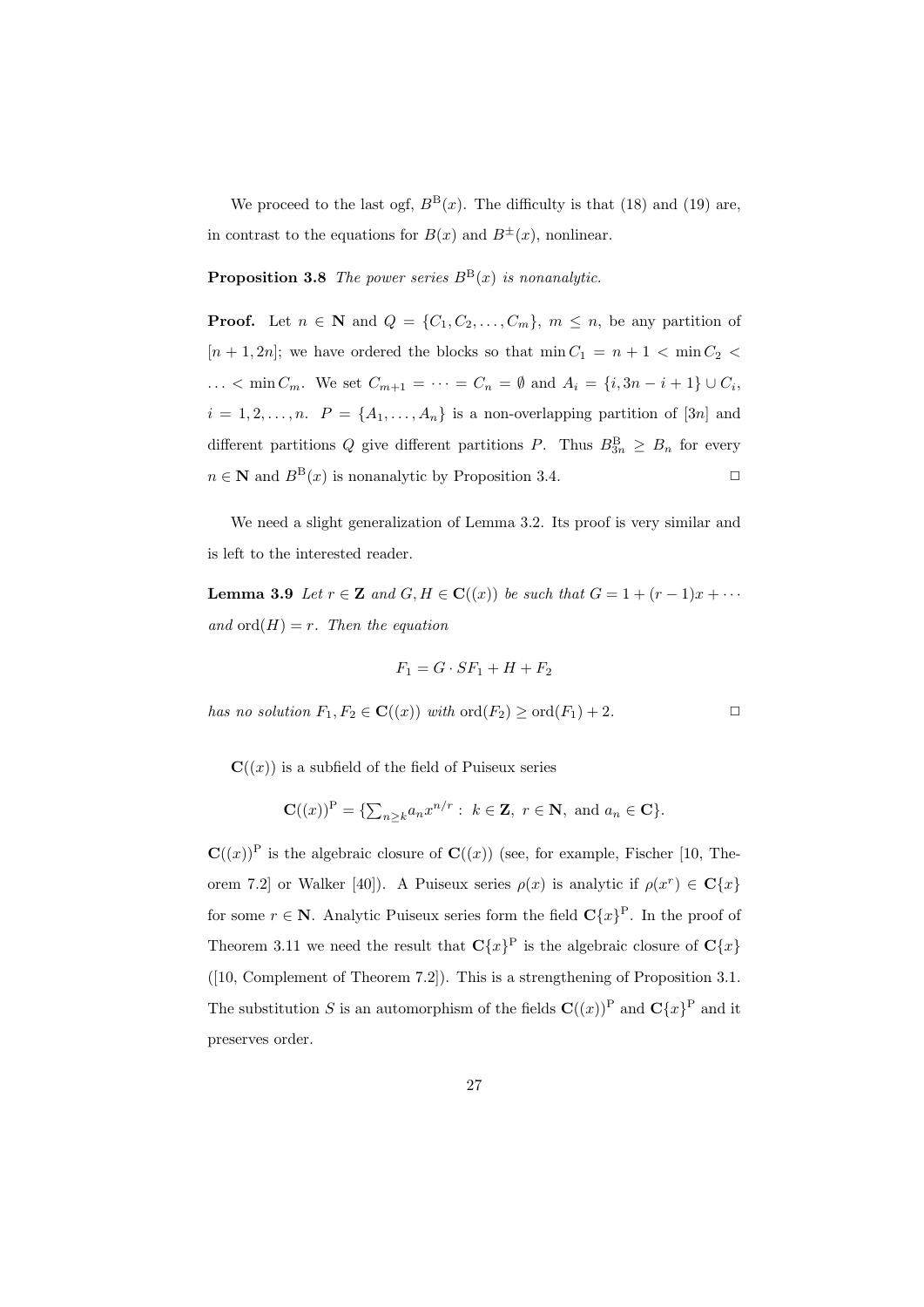Equations of the type  $P(F, SF) = 0$ , where  $P \in \mathbf{C}((x))[y, z]$  and  $F \in \mathbf{C}((x))$ is an unknown, play an important role in our approach. In  $(2)$  P is linear and  $B(x)$  is the unique solution of (2) in  $\mathbf{C}((x))$ ; similarly for (9) and (16). In  $(33)$  P is linear too but Lemma 3.2 tells us that in some situations there is no solution. In (19) P is nonlinear and (19) has in  $\mathbf{C}((x))$  two solutions:  $B^{\text{B}}(x) =$  $1+x+2x^2+5x^3+\cdots$  and  $\overline{B}^{\text{B}}(x) = x^{-2}-B^{\text{B}}(-x) = x^{-2}-1+x-2x^2+5x^3-\cdots$ . One easily checks that  $\overline{B}{}^{B}(x)$  solves (19) by writting  $\overline{B}{}^{B}(x) = x^{-2} - MB^{B}$ , where M is the substitution  $x \to -x$ , and using the relation  $SM = MS^{-1}$ .

It is convenient to replace  $B^{B}(x)$  with  $F(x) \in \mathbf{C}((x))$  given by

$$
F(x) = \frac{1}{xB^{\mathcal{B}}(x)}\tag{37}
$$

because this change of variables turns (19) into the simpler equation

$$
SF = x^{-1} - F^{-1}.
$$
\n(38)

Eq. (38) can be written equivalently as  $F = UF$  where

$$
UF = \frac{1}{x^{-1} - SF}.\tag{39}
$$

We extend the transformation U to  $\mathbf{C}((x))^P$ . Up is defined for every  $\rho \in \mathbb{C}$  $\mathbf{C}((x))^{\mathrm{P}}$ , except for  $\rho^* = S^{-1}x^{-1} = x^{-1} - 1$ , and U is a bijection between  $\mathbf{C}((x))^P \setminus \{\rho^*\}\$ and  $\mathbf{C}((x))^P \setminus \{0\}$ . For the proof of Theorem 3.11 we need to know that the equations  $\rho = U^j \rho, j \in \mathbb{N}$ , have in  $\mathbf{C}((x))^P$  only nonanalytic solutions  $\rho$ .

**Lemma 3.10** For every  $j \in \mathbb{N}$ , the equation  $\rho = U^j \rho$  has in  $\mathbf{C}((x))^P$  exactly two solutions:  $\rho = F(x) = 1/(xB^B(x)) = x^{-1} - 1 - x - 2x^2 - 5x^3 - 15x^4 - \cdots$ and  $\rho = \overline{F}(x) = 1/(x\overline{B^B}(x)) = 1/(x^{-1} - xB^B(-x)) = x + x^3 - x^4 + 3x^5 - 7x^6 +$  $20x^7 - \cdots$ . Both are nonanalytic.

**Proof.** By the above discussion, F and  $\overline{F}$  are solutions of (38) and of  $\rho = U\rho$ . Thus they solve also  $\rho = U^j \rho$  for every  $j \in \mathbb{N}$ . F and  $\overline{F}$  are nonanalytic since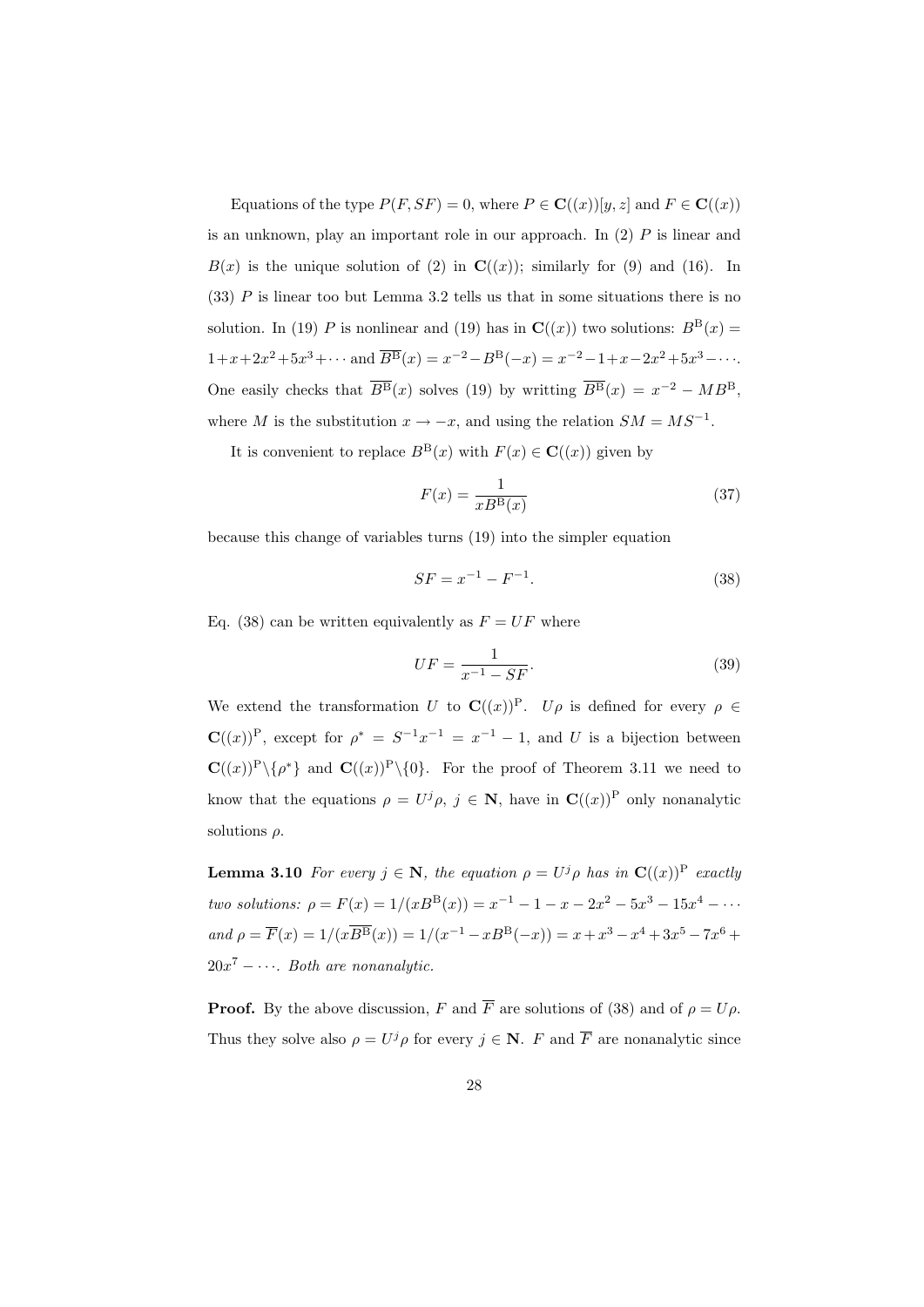$B^{\text{B}}$  is (by Proposition 3.8). It remains to be shown that  $\rho = U^j \rho$  has in  $\mathbf{C}((x))^{\text{P}}$ at most two solutions. This equation is equivalent to the system

$$
S\rho_i = x^{-1} - \rho_{i+1}^{-1}, \ i = 1, 2, \dots, j
$$

where  $\rho_1 = \rho$  and  $\rho_{j+1} = \rho_1 = \rho$ . Let  $k_i = \text{ord}(\rho_i) \in \mathbf{Q}$ . If  $k_r > 1$  for some r, then the r-th equation of the system implies that  $k_{r+1} = 1$  and the remaining equations imply that all  $k_i$  are equal to 1, which is a contradiction. If  $k_r$  < 1 for some r, then the  $(r-1)$ -st equation implies that  $k_{r-1} = -1$  and the remaining equations imply that all  $k_i$  are equal to  $-1$ . Thus either (i) all  $k_i$  are  $-1$  or (ii) all  $k_i$  are 1. For a Puiseux series  $\eta$  we let ford $(\eta)$  denote the smallest  $e \in \mathbf{Q} \setminus \mathbf{Z}$  such that  $x^e$  has in  $\eta$  a nonzero coefficient; we set ford $(\eta) = \infty$  if  $\eta \in \mathbf{C}((x))$ . Clearly, ford $(S\eta) = \text{ford}(\eta)$  and  $\text{ford}(\eta^{-1}) = \text{ford}(\eta) - 2 \cdot \text{ord}(\eta)$ (for  $\eta \neq 0$ ). Suppose that we have the case (i) and ford $(\rho_i) < \infty$  for some i. We take the largest fractional order ford $(\rho_r) < \infty$ . The  $(r-1)$ -st equation gives us ford $(\rho_{r-1}) = \text{ford}(\rho_r) + 2$ , which contradicts the maximality of ford $(\rho_r)$ . In the case (ii) we get a similar contradiction taking the smallest  $\text{ford}(\rho_i) < \infty$ . Thus in the solution all  $\rho_i$  must be Laurent series. We denote, for  $n \in \mathbb{Z}$ and  $1 \leq i \leq j$ ,  $a_{n,i} = [x^n] \rho_i$ . In the case (i) the equations imply  $a_{-1,i} = 1$ for every *i*. For  $n > -1$  the comparison of the coefficients at  $x^n$  in the *i*-th equation gives us a relation  $P(a_{-1,i},..., a_{n,i}, a_{-1,i+1},..., a_{n-2,i+1}) = 0$  where P is an integral polynomial (depending on n but not on i) in which  $a_{n,i}$  appears only as the monomial  $a_{n,i}$ . Thus all j  $a_{n,i}$ 's are uniquely determined by the previously computed  $a_{m,i}$ 's,  $m < n$  and  $1 \leq i \leq j$ , and in the case (i) there is a unique solution in  $\mathbf{C}((x))$  (which must lie in  $\mathbf{Z}((x))$ ), namely  $\rho_i = F$ . A similar argument shows that in the case (ii) there is a unique solution in  $\mathbf{C}((x))$ ,  $\rho_i = F.$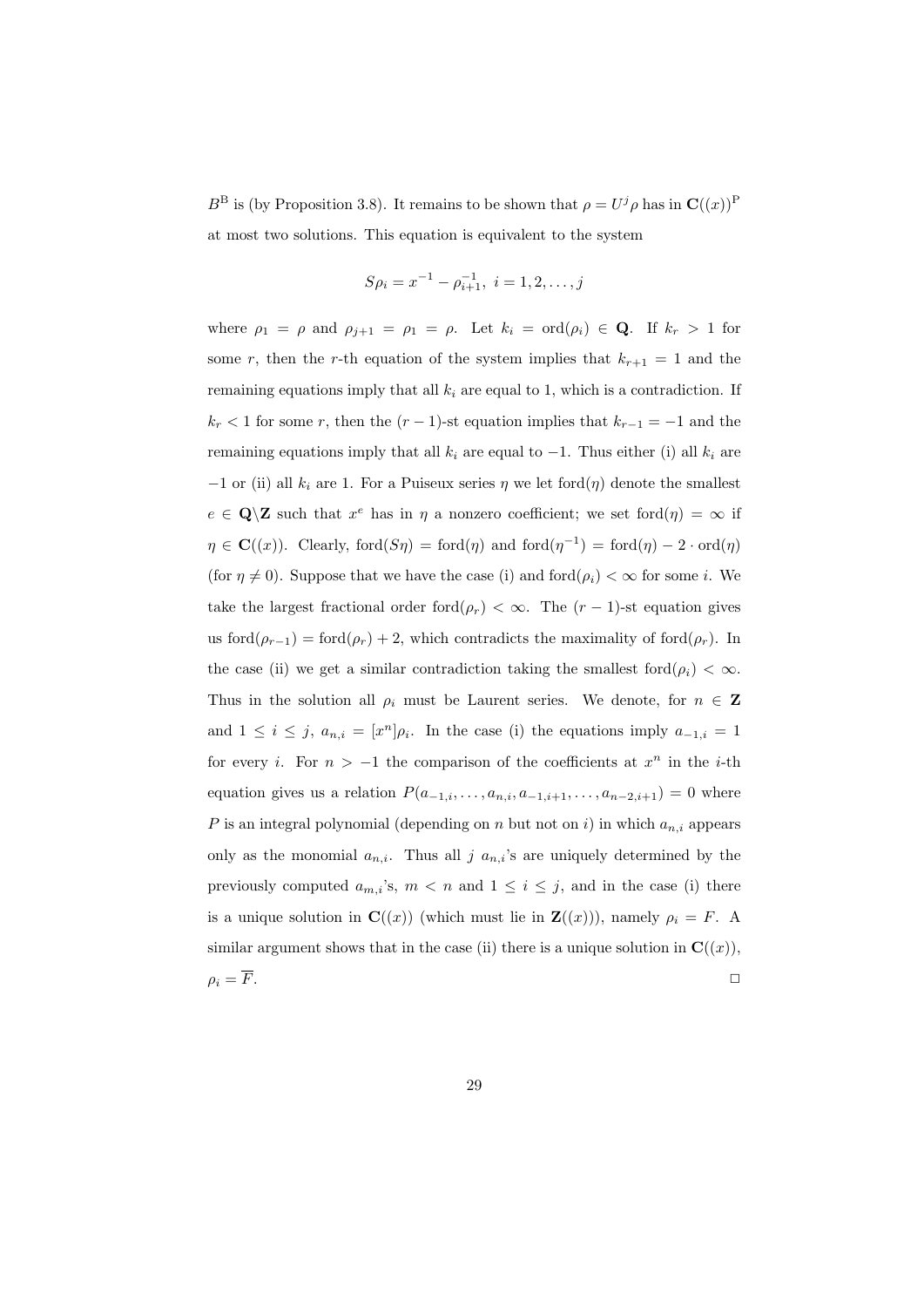**Theorem 3.11** The ogf  $B^B(x)$  of Bessel numbers satisfies no ADE over  $C\{x\}$ of order at most one.

**Proof.** We replace  $B^{B}(x)$  with the  $F(x)$  given by (37). It is clear that  $B^{B}(x)$ satisfies an ADE over  $C\{x\}$  of order at most one if and only if  $F(x)$  does. We assume that  $P(F, F') = 0$  for a nonzero polynomial  $P \in \mathbb{C}\lbrace x \rbrace [y, z]$  and derive a contradiction. Let  $b = \deg_z(P)$  be minimum. By Propositions 3.1 and 3.8,  $B^{B}(x)$  is transcendental over  $C{x}$ . Thus  $F(x)$  is also transcendental over  $\mathbf{C}{x}$  and  $b \ge 1$ . We make P monic in z:  $P(y, z) = z^{b} + R(y)z^{b-1} + \cdots$  where  $R \in \mathbf{C}\{x\}(y)$ ; now  $P \in \mathbf{C}\{x\}(y)[z]$ . From (38) we have  $SF' = (1+x)^2 \cdot (-x^{-2} +$  $F'/F^2$ ). So the action of S on  $P(F, F') = 0$  yields the identity  $Q(F, F') = 0$ , where  $Q \in \mathbf{C}\{x\}(y)[z]$  is given by

$$
Q(y, z) = (SP)(\alpha - 1/y, \beta + \gamma z/y^2)
$$

with

$$
\alpha = x^{-1}, \ \beta = -(1+x)^2/x^2, \text{ and } \gamma = (1+x)^2.
$$
 (40)

Eliminating the power  $z^b$ , we obtain the identity  $W(F, F') = 0$  where  $W =$  $P - \gamma^{-b} y^{2b} Q$ . Since  $\deg_z(W) \leq b-1$ , W must be identically zero. In particular,  $[z^{b-1}]W=0$ , which means that

$$
\frac{\gamma R(y)}{y^2} - b\beta - (SR)(\alpha - 1/y) = 0\tag{41}
$$

where  $\alpha, \beta, \gamma \in \mathbf{C}(x)$  are given in (40),  $b \in \mathbf{N}$ , and  $R = [z^{b-1}]P \in \mathbf{C}\lbrace x \rbrace(y)$ . Our task is now to show that no  $R$  satisfies (41).

Suppose, for the contradiction, that  $R \in \mathbb{C}\lbrace x \rbrace(y)$  satisfies (41). Then  $R \neq 0$ and  $R$  can be written as

$$
R(y) = \delta \cdot \frac{\prod_{i=1}^{k} (y - \rho_i)^{n_i}}{\prod_{i=1}^{l} (y - \rho_{k+i})^{n_{k+i}}}
$$
(42)

where  $\delta \in \mathbf{C}\{x\}$  is nonzero,  $n_i \in \mathbf{N}$ , and  $\rho_i$  are  $k+l$  mutually distinct analytic Puiseux series. First we show that  $l = 0$ , that is, the denominator of R is 1.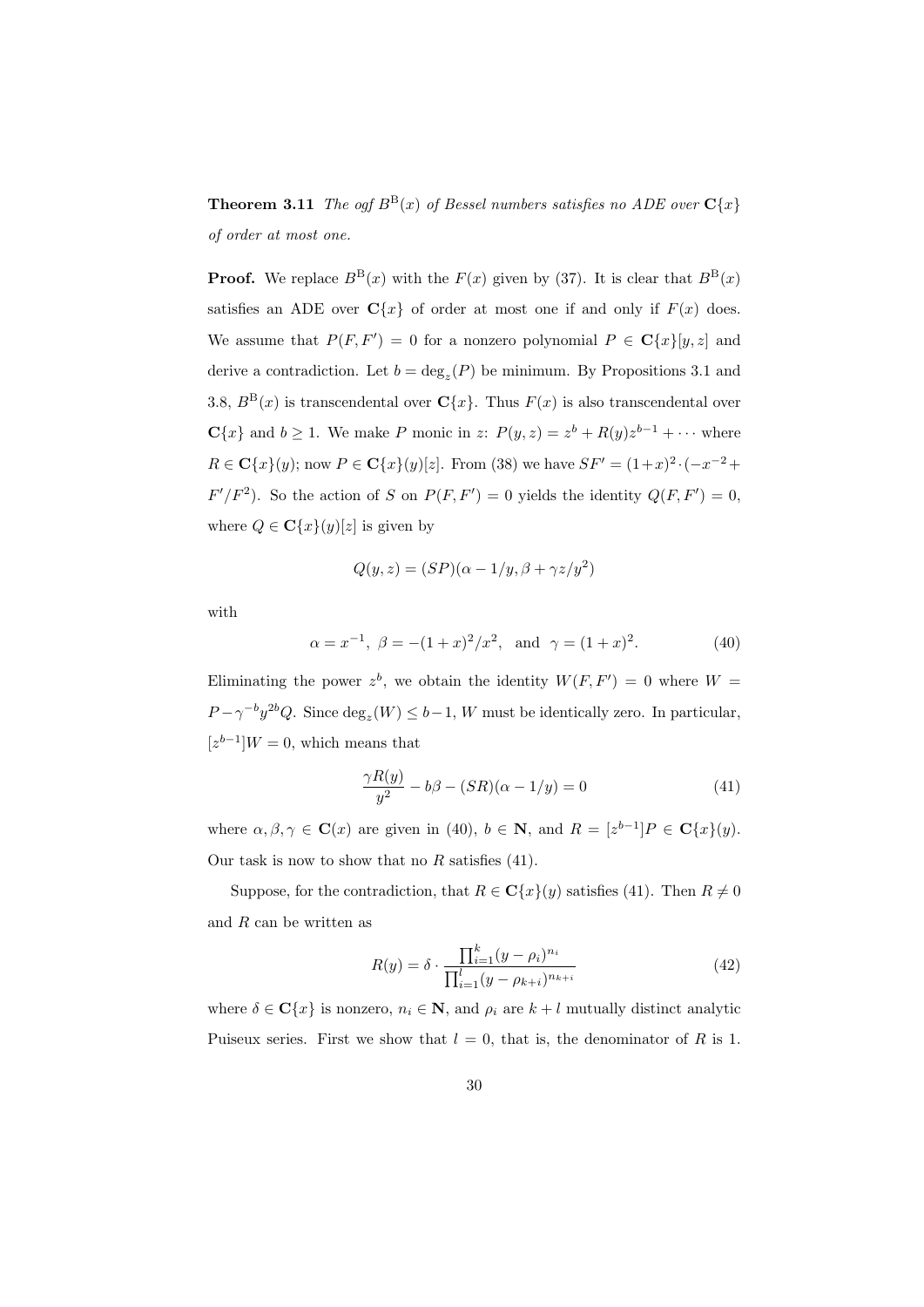The substitution  $y \to \alpha - 1/y$  and the action of S in (41) transform the factor  $y - \rho$  to  $\alpha - y^{-1} - S\rho = -y^{-1}$  if  $\rho = \rho^* = x^{-1} - 1$  and to  $(U\rho)^{-1}y^{-1}(y - U\rho)$ if  $\rho \neq \rho^*$ , where U is defined in (39). The factorization (42) is transformed to

$$
(SR)(\alpha - 1/y) = \varepsilon \cdot \frac{\prod_{i=1}^{k} (y - U\rho_i)^{n_i}}{\prod_{i=1}^{l} (y - U\rho_{k+i})^{n_{k+i}}} \cdot y^{n_{k+1} + \dots + n_{k+l} - n_1 - \dots - n_k} \tag{43}
$$

where  $\varepsilon \in \mathbb{C}\{x\}$  is nonzero and we use the convention that  $y - U\rho_i = 1$  for  $\rho_i = \rho^*$ .

Let  $M_1, M_2$ , and  $M_3$  be the sets of poles of  $R(y), y^{-2}R(y)$ , and  $(SR)(\alpha-1/y)$ , respectively. Since the left hand side of (41) is identically zero, we must have  $M_2 = M_3$ , including the multiplicities.  $M_2$  is  $M_1$  with possibly added 0 and. by (43),  $M_3 = \{U\rho : \rho \in M_1 \& \rho \neq \rho^*\}\$  with possibly added 0. If  $\rho^* \in M_1$ , then  $M_1 \supset M = \{U^{-1}\rho^*, U^{-2}\rho^*, \ldots\}.$  The set M is infinite because  $U^{-j}\rho^* \neq 0$ for every  $j \in \mathbb{N}$  (clearly, ord $(U^{j}0) = 1$  for every  $j \in \mathbb{N}$ ). This contradicts the finiteness of  $M_1$  and thus  $\rho^* \notin M_1$ . Suppose that  $M_1 \neq \emptyset$  and take an arbitrary  $\rho \in M_1$ . Since  $UM_1 \subset M_1$ , U is injective, and  $M_1$  is finite, we have for some  $j \in \mathbb{N}$  the cycle  $U^j \rho = \rho$ . By Lemma 3.10,  $\rho = F$  or  $\rho = \overline{F}$  and  $\rho$  is nonanalytic. But this contradicts the assumption  $\rho \in \mathbf{C}\{x\}^{\mathbf{P}}$  ( $\rho = \rho_i$  for some i,  $k + 1 \leq i \leq k + l$ . Hence  $M_1 = \emptyset$ .

We have derived so far that  $R \in \mathbb{C}\lbrace x \rbrace [y]$ . The multiplicity of  $0 \in M_2$  is at most 2 and the multiplicity of  $0 \in M_3$  is, by (43) and  $U \rho_i \neq 0$ , deg(R). Thus  $deg(R) < 2$  and

$$
R(y) = A_2 y^2 + A_1 y + A_0
$$

for some  $A_i \in \mathbb{C}\lbrace x \rbrace$ . Substituting this into (41), we obtain the system

$$
\gamma \cdot A_2 - \alpha^2 \cdot SA_2 - \alpha \cdot SA_1 - SA_0 - \beta b = 0
$$
  

$$
\gamma \cdot A_1 + 2\alpha \cdot SA_2 + SA_1 = 0
$$
  

$$
\gamma \cdot A_0 - SA_2 = 0
$$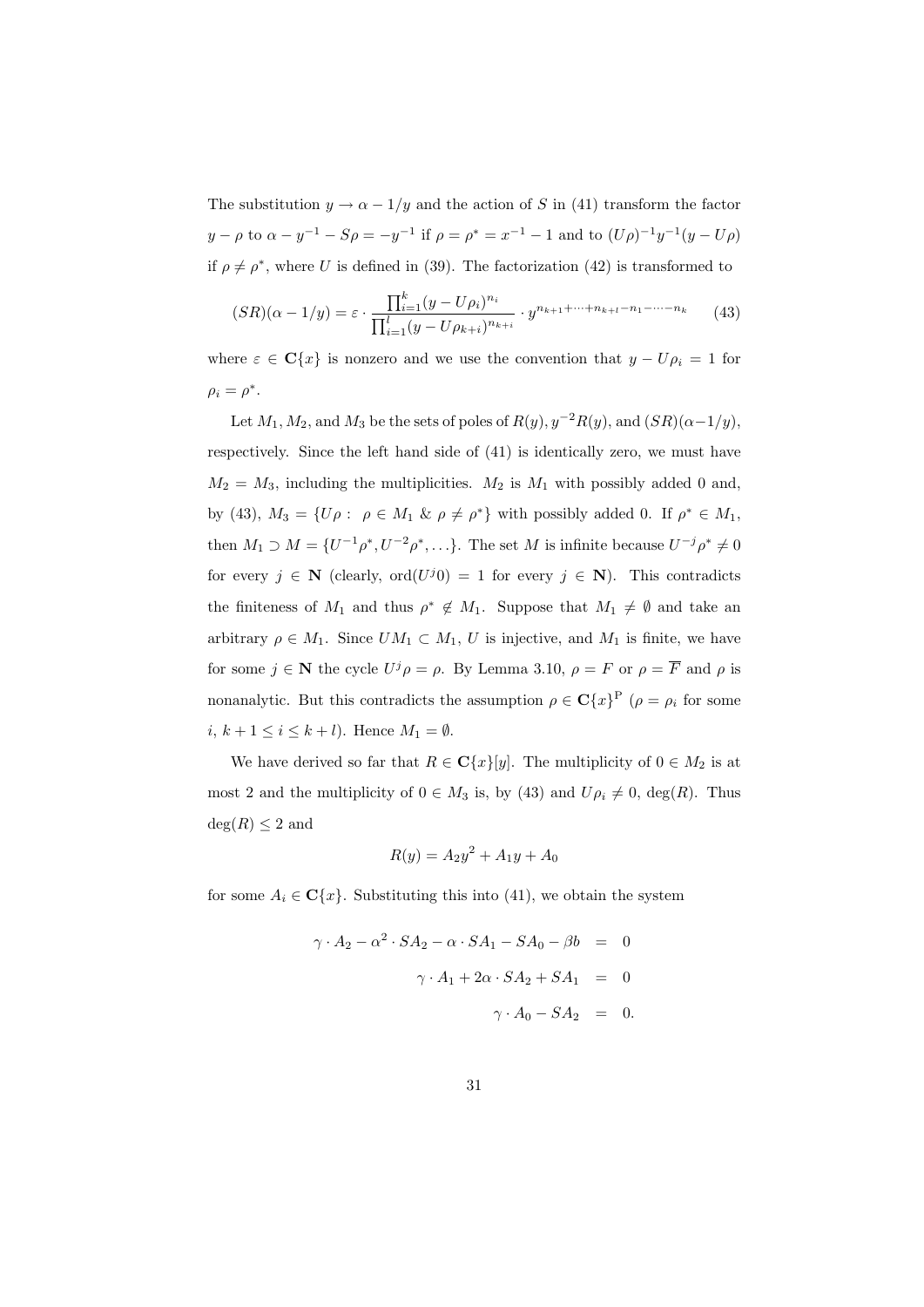We replace in the first two equations  $A_2$  with the expression  $A_2 = S^{-1} \gamma A_0$ obtained from the third equation. Then, applying  $S^{-1}$  again, we express from the first equation  $A_1$  in terms of  $A_0$  and substitute the expression in the second equation. Using (40), we obtain this equation for  $A_0$ :

$$
B_1 \cdot S^{-2}A_0 + B_2 \cdot S^{-1}A_0 + B_3 \cdot A_0 + B_4 \cdot SA_0 + B_5 = 0
$$

where

$$
B_1 = \frac{x^2}{(1 - 2x)^2}, B_2 = \frac{x^2 + x - 1}{1 - x}, B_3 = -x^2 - x + 1,
$$
  

$$
B_4 = -\frac{x^2(1 - x)}{(1 + x)^2}, \text{ and } B_5 = b(2 - x).
$$

We recast the equation as

$$
S^{-1}A_0 = \frac{-B_3}{B_2} \cdot A_0 - \frac{B_5}{B_2} - \frac{B_1 \cdot S^{-2}A_0 + B_4 \cdot SA_0}{B_2}.
$$

Note that the order of the third summand on the right is at least  $\text{ord}(S^{-1}A_0)+2$ . Lemma 3.9, applied with  $r = 0$ ,  $G = -B_3/B_2 = 1 - x$  and  $H = -B_5/B_2 = 1 - x$  $2b + \cdots$ , tells us that the last equation has no solution  $F_1 = S^{-1}A_0 \in \mathbf{C}((x))$ . We have arrived at a contradiction.  $\Box$ 

## 4 Concluding remarks

The identity  $B_e(x) = B(x) * e^x$  (\* is the Hadamard product), whose modification  $B(x) = B<sub>e</sub>(x) * N(x)$  we mentioned in the introduction, leads to a quick proof that  $B(x)$  is not D-finite. Differentiating  $B_e(x) = e^{e^x - 1}$ , one sees easily that  $B_e(x)$  is not D-finite (this is stated in [35, p. 191] as an example). Clearly,  $e^x = \sum_{n\geq 0} x^n/n!$  is D-finite. Since the class of D-finite power series is closed to the Hadamard product ([35, Theorem 6.4.12]), it follows that  $B(x)$  is not D-finite. The same argument applies to  $B^{\pm}(x)$  and  $B^{j,i}(x)$ .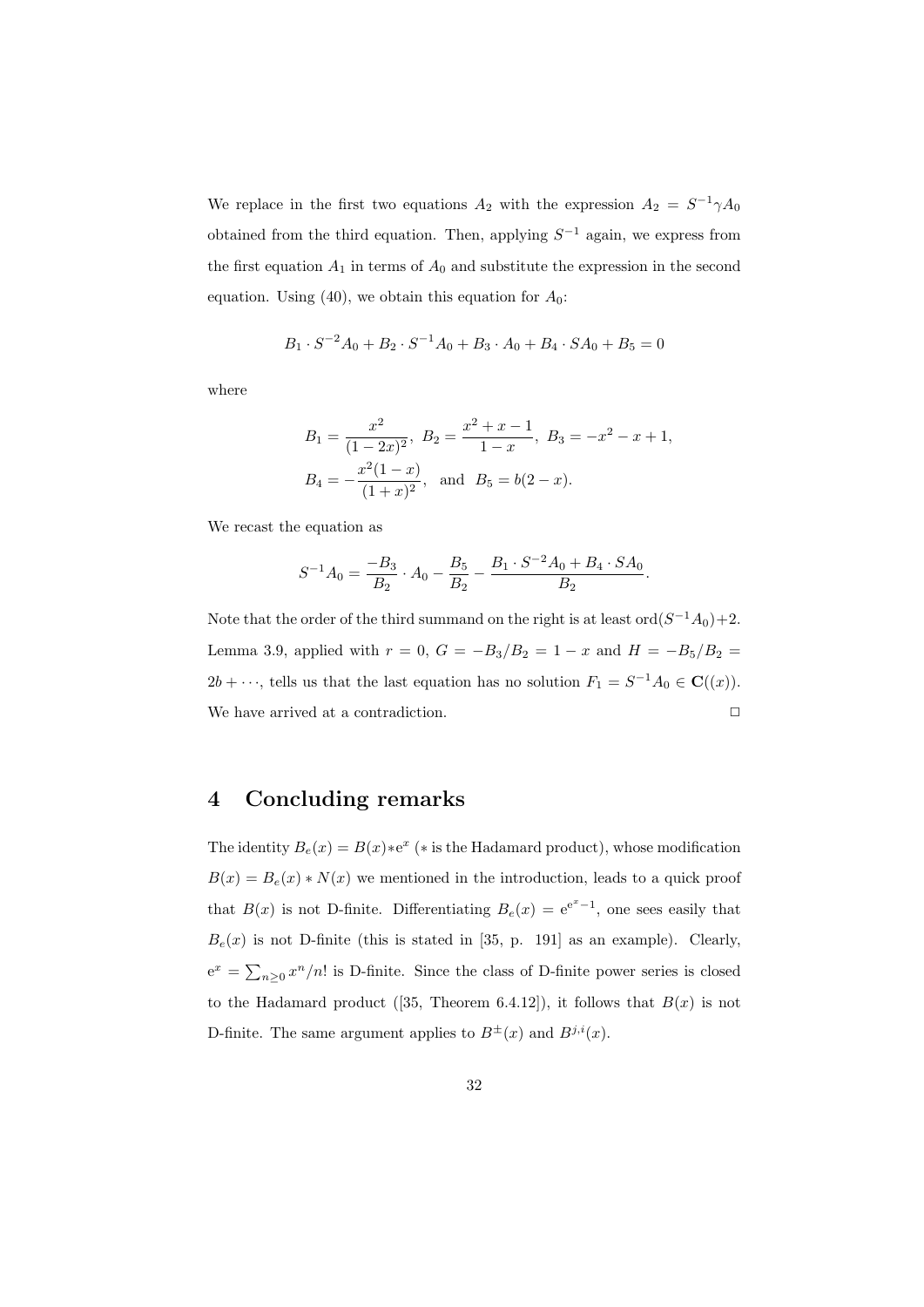The example of Lipshitz and Rubel [21] that we also mentioned in the introduction is quite interesting:  $\theta(x) = 1 + 2 \sum_{n \geq 1} x^{n^2} \in \mathcal{A}^{\mathbf{C}(x)}$  as proved by Jacobi in 1847 (Jacobi [14], for the ADE satisfied by  $\theta(x)$  see [35, p. 282] or Rubel [27, p. 45]) but  $1+2\sum_{n\geq 1}n^2! \cdot x^{n^2} \notin \mathcal{A}^{\mathbf{C}(x)}$  since the growth of the coefficients violates a bound derived by Mahler. For more information and problems on ADE's see Rubel [27, 28].

We conjecture that the ogf  $B^{\text{B}}(x)$  of Bessel numbers is not differentially algebraic over  $C\{x\}$ . Banderier et al. [1, Example 20] noted that  $B^B(x)$  is not D-finite because the asymptotics of  $B_n^B$ , found in [13], is incompatible with the possible growths of the coefficients of D-finite power series as determined in Wimp and Zeilberger [41]. Is there an algebraic proof of this fact?

We mention two more applications of  $B(x)$ . 1. Reducing (3) modulo any given  $m \in \mathbb{N}$ , we get an expansion of a rational function. It follows from this that the sequence  $(B_n \mod m)_{n>0}$  is eventually periodic. But much more is known on the modular behaviour of  $B_n$ , see Kahale [15] and Shparlinskiy [30] and the references they give. 2. Let us call, for a given  $k \in \mathbb{N}$ , a partition P of [n] k-sparse if  $x - y \ge k$  whenever  $x > y$  lie in the same block of P. Of the  $B_4 = 15$  partitions of [4] only 5 are 2-sparse:  $1/2/3/4$ ,  $13/2/4$ ,  $14/2/3$ ,  $1/24/3$ , and 13/24. That  $5 = B_3$  is not an accident. If  $B_n^{(k)}$  denotes the number of k-sparse partitions of [n], then for  $n \geq k$  always  $B_n^{(k)} = B_{n-k+1}$ . This was proved by W. Yang [43] and earlier by Prodinger [25]; see also [34, Problem 1.4.29] and Prodinger [26]. One can easily prove  $B_n^{(2)} = B_{n-1}$  by means of (2): since  $B(x) = B^{(2)}(x/(1-x))$  (every partition of [n] is uniquely obtained by "blowing up" the elements of a 2-sparse partition of  $[m], m \leq n$ , by (2) indeed  $B^{(2)}(x) = 1 + xB(x)$ . Similarly, denoting  $B_n^{\text{B},(k)}$  the number of k-sparse non-overlapping partitions of [n], the equations  $B^{B}(x) = B^{B,(2)}(x/(1-x))$  and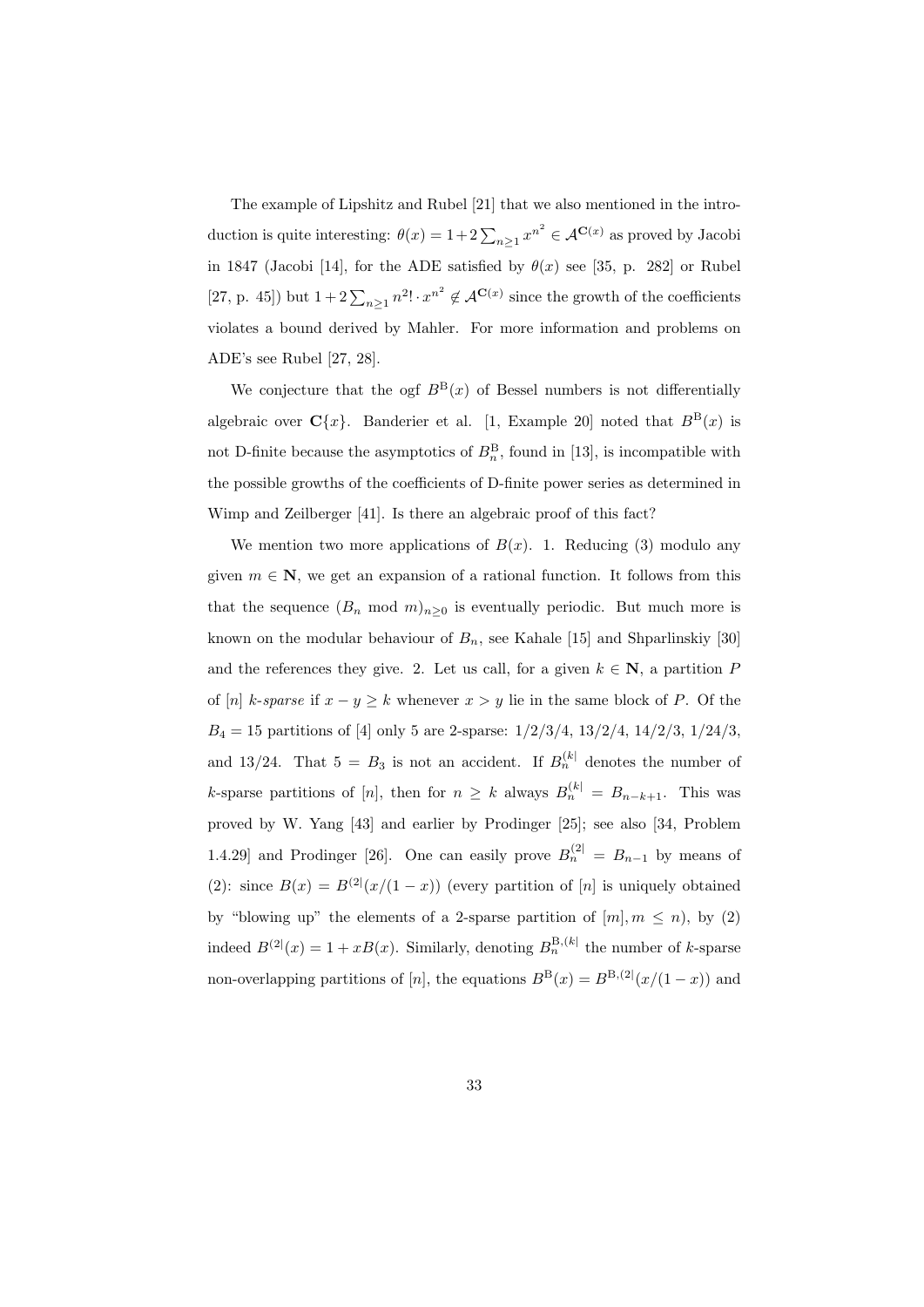(19) imply the identity

$$
B_n^{\mathcal{B},(2]} = \sum_{i=0}^{n-2} B_i^{\mathcal{B},(2]} \cdot B_{n-i-2}^{\mathcal{B}} \quad (n \ge 2).
$$

So  $(B_n^{B,(2)})_{n\geq 1} = (1, 1, 2, 4, 10, 27, 80, 255, 870, \ldots).$ 

Connected and crossing matchings are the corresponding partitions in which all blocks have two elements. Connected matchings were investigated and enumerated by Stein [36] and others; see Klazar [17] or Flajolet and Noy [12] for more references and results. Crossing matchings appear briefly in Stoimenow [37, p. 217] (the condition of crossing — every chord crosses another chord is important in the investigation of Vassiliev knot invariants by chord diagrams, see Bar-Natan [2]) and are enumerated also in [17]. In [17] we prove that the ogf's of connected and crossing matchings are not D-finite. It is a consequence of the fact that these ogf's, in contrast to the partition case, satisfy certain ADE's over  $\mathbf{C}(x)$ , in fact of order 1. Except for the class of noncrossing partitions, not much seems to be known about enumeration of partition classes defined by forbidden substructures. For example, let us call a partition  $P$  of  $X \subset \mathbb{N}$  3-noncrossing if  $G(P)$  has no triangle. In other words, P has no three mutually crossing blocks. What can be said about the numbers of 3-noncrossing partitions of  $[n]$ ? What is their asymptotics? Similarly one can consider the numbers of k-noncrossing partitions,  $k \geq 3$ . It follows from the more general bounds in Klazar [16] that these numbers grow only exponentially. However, the exact asymptotics or enumeration seem not to be known even for the case of matchings.

Acknowledgments. ITI is supported by the project LN00A056 of the Czech Ministery of Education. I would like to thank an anonymous referee for careful reading of my manuscript and for suggesting several stylistic improvements.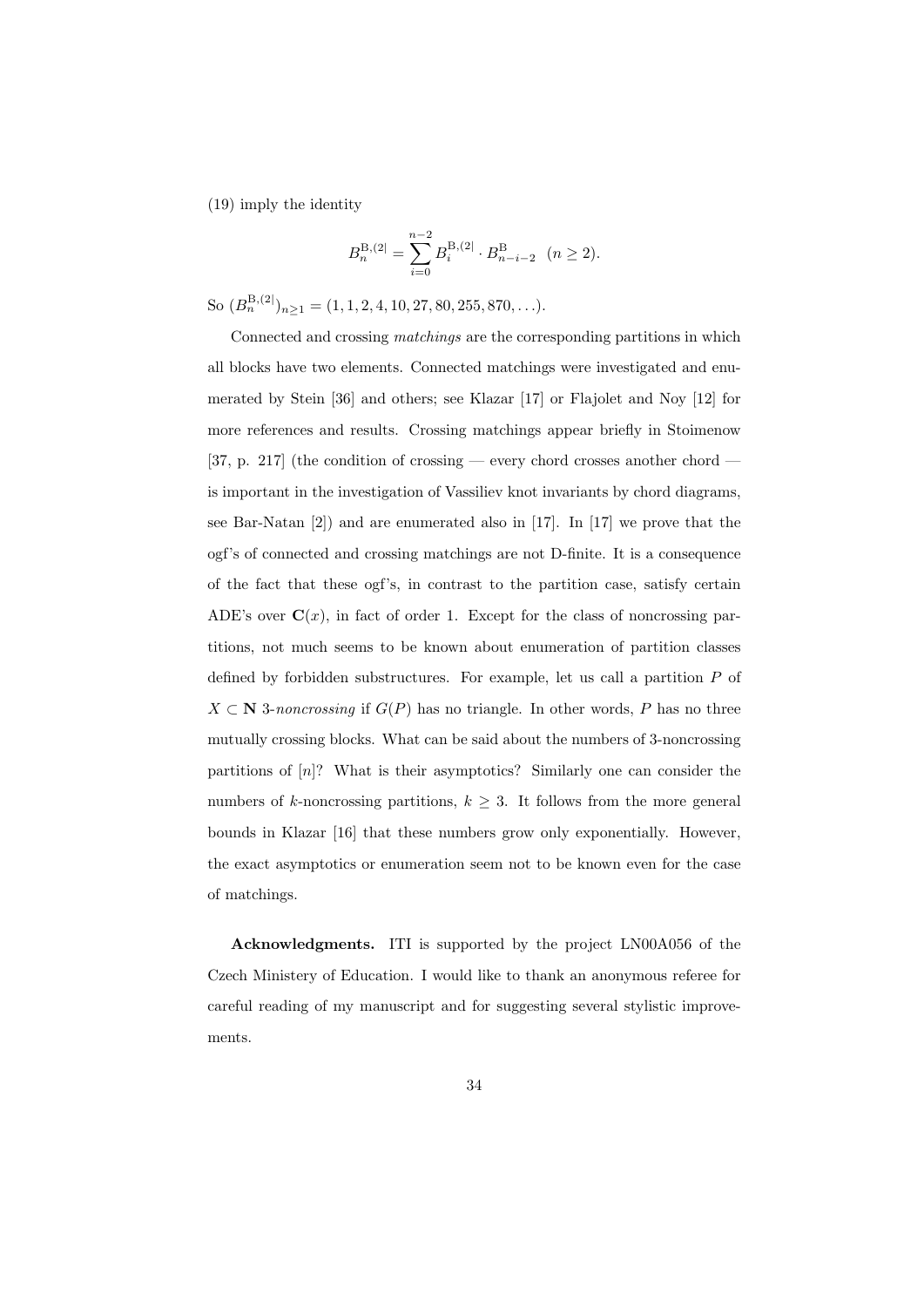# References

- [1] C. Banderier, M. Bousquet-Mélou, A. Desnise, P. Flajolet, D. Gardy and D. Gouyou-Beauchamps, Generating functions for generating trees, Discrete Math. 246 (2002), 29-55.
- [2] D. Bar-Natan, On the Vassiliev knot invariants, Topology 34 (1995), 423– 472.
- [3] R. E. Beard, On the coefficients in the expansion of  $e^{e^t}$  and  $e^{-e^t}$ , J. Inst. Actuar. 76 (1950), 152–163.
- [4] E. A. Bender, A. M. Odlyzko and L. B. Richmond, The asymptotic number of irreducible partitions, European J. Combin. 6 (1985), 1–6.
- [5] E. A. Bender and L. B. Richmond, An asymptotic expansion for the coefficients of some power series. II. Lagrange inversion, Discrete Math. 50 (1984), 135–141.
- [6] D. Branson, Stirling numbers and Bell numbers: their role in combinatorics and probability, *Math. Sci.* **25** (2000), 1-31.
- [7] E. R. Canfield and C. Pomerance, On the problem of uniqueness for the maximum Stirling number(s) of the second kind, *Integers* 2 (2002), A01, 13 pages.
- [8] A. Claesson, Generalized pattern avoidance, European J. Combin. 22 (2001), 961–971.
- [9] L. Comtet, "Advanced Combinatorics," D. Reidel Publ. Co., Boston, MA, 1974.
- [10] G. Fischer, "Plane Algebraic Curves," AMS, Providence, RI, 2001.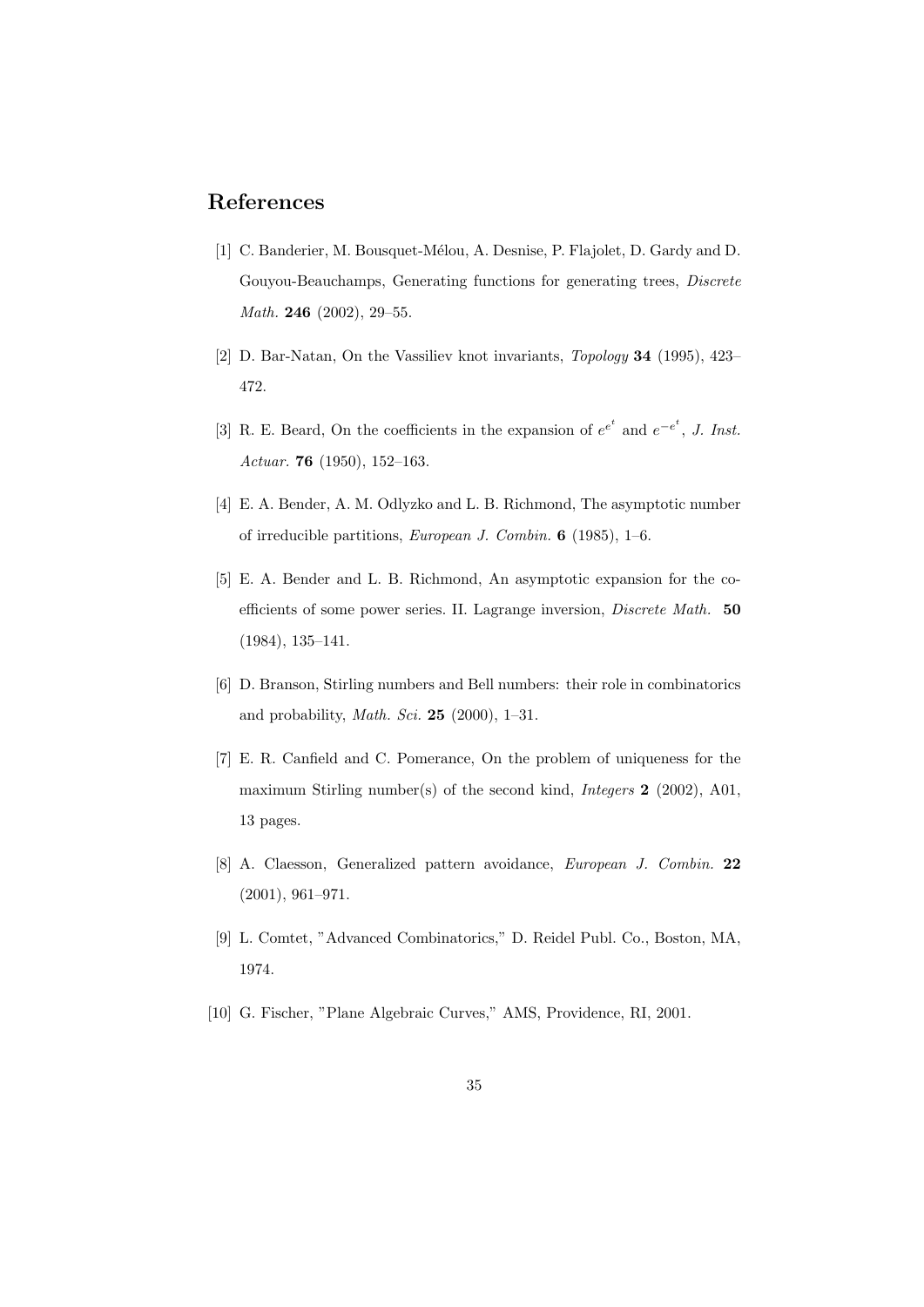- [11] P. Flajolet, Combinatorial aspects of continued fractions, Discrete Math. 32 (1980), 125–161.
- [12] P. Flajolet and M. Noy, Analytic combinatorics of chord diagrams. In: D. Krob, A. A. Mikhalev and A. V. Mikhalev (ed.), "Formal power series and algebraic combinatorics. FPSAC'00, Moscow, Russia, June 26-30, 2000," Springer, Berlin, 2002; pp. 191–201.
- [13] P. Flajolet and R. Schott, Non-overlapping partitions, continued fractions, Bessel functions and a divergent series, European J. Combin. 11 (1990), 421–432.
- [14] C. G. J. Jacobi, Über die Differentialgleichung welche die Reihe  $1 \pm 2q +$  $2q^4 \pm 2q^9$  + etc.,  $2\sqrt[4]{q} + 2\sqrt[4]{q^3} + 2\sqrt[4]{q^{25}}$  + etc. genüge leisten, *Crelle J. Reine* Angew. Math. 36 (1847), 97–112.
- [15] N. Kahale, New modular properties of Bell numbers, J. Combin. Theory Ser. A 58 (1991), 147–152.
- [16] M. Klazar, Counting pattern-free set partitions II: Noncrossing and other hypergraphs, Electron. J. Combin. 7 (2000), R 34, 25 pages.
- [17] M. Klazar, Non-P-recursiveness of numbers of matchings or linear chord diagrams with many crossings, to appear in Adv. in Appl. Math.
- [18] N. A. Kolokolnikova, Relations between sums of certain special numbers. In: G. P. Egorycev and M. L. Platonov (ed.), "Asimptoticheskie i perechislitelnye zadachi kombinatornogo analiza. [Asymptotic and enumeration problems of combinatorial analysis]," Krasnojarsk. Gos. Univ., Krasnoyarsk, 1976; pp. 117–124.
- [19] D. H. Lehmer, Multisectioned moments of Stirling numbers of the second kind, J. Combin. Theory Ser. A 15 (1973), 210–224.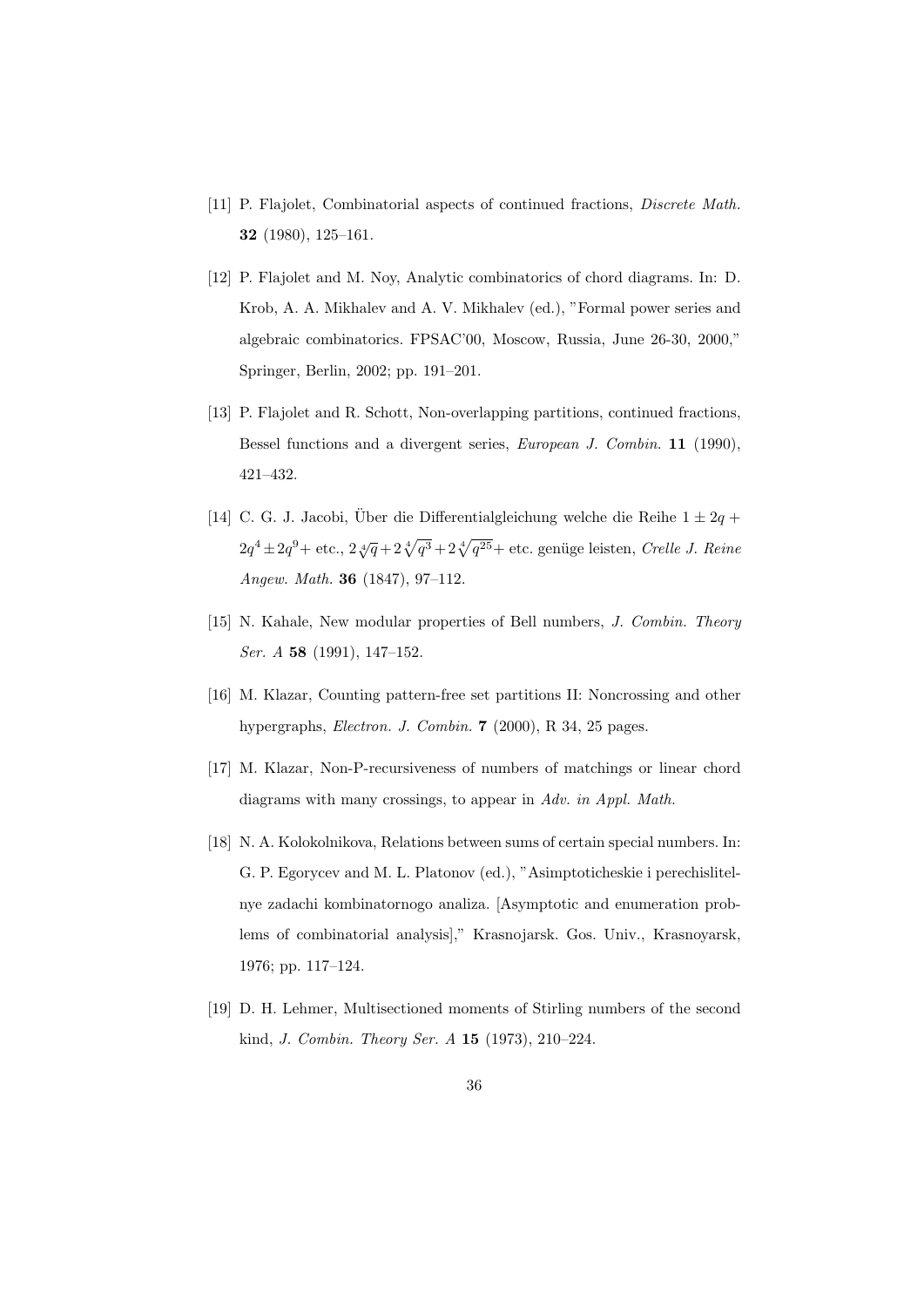- [20] F. Lehner, Free cumulants and enumeration of connected partitions, European J. Combin. 23 (2002), 1025-1031.
- [21] L. Lipshitz and L. A. Rubel, A gap theorem for power series solutions of algebraic differential equations, Amer. J. Math. 108 (1986), 1193–1214.
- [22] L. Lovász, "Combinatorial Problems and Exercises," Akadémiai Kiadó, Budapest, 1993.
- [23] A. Ostrowski, Über Dirichletsche Reihen und algebraische Differentialgleichungen, Math. Z. 8 (1920), 241–298.
- [24] J. Pitman, Some probabilistic aspects of set partitions, Amer. Math. Monthly 104 (1997), 201–209.
- [25] H. Prodinger, On the number of Fibonacci partitions of a set, Fibonacci Quart. 19 (1981), 463–465.
- [26] H. Prodinger, Ordered Fibonacci partitions, Canad. Math. Bull. 26 (1983), 312–316.
- [27] L. A. Rubel, Some research problems about algebraic differential equations, Trans. Amer. Math. Soc. 280 (1983), 43–52.
- [28] L. A. Rubel, Some research problems about algebraic differential equations II, Illinois J. Math. 36 (1992), 659–680.
- [29] J. M. Ruiz, "The Basic Theory of Power Series," Friedr. Viewegh & Sohn, Braunschweig/Wiesbaden, 1993.
- [30] I. E. Shparlinskiy, On the distribution of values of recurring sequences and the Bell numbers in finite fields, European J. Combin. 12 (1991), 81–87.
- [31] R. Simion, Noncrossing partitions, *Discrete Math.* **217** (2000), 367–409.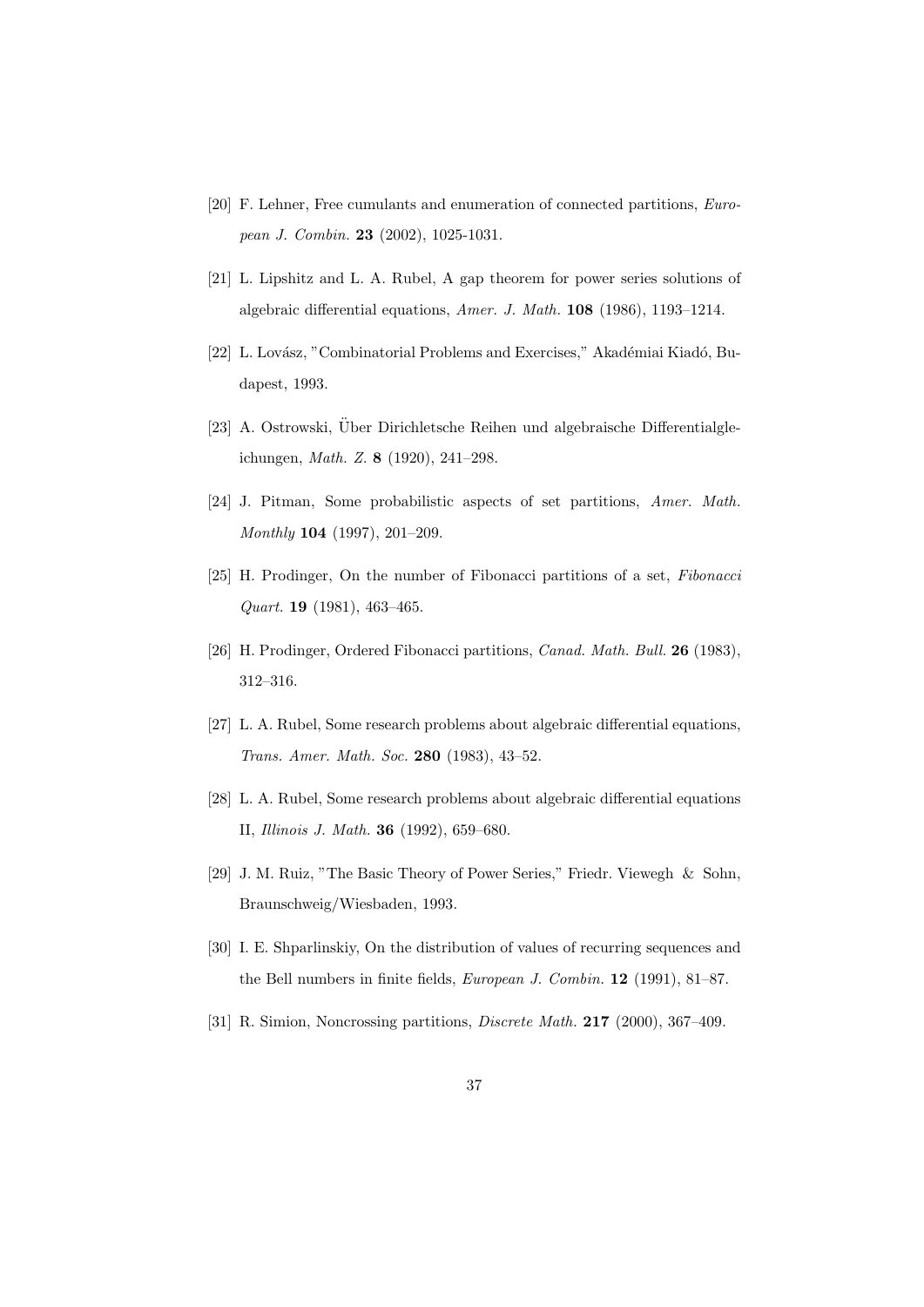- [32] N. J. A. Sloane, editor (2002), The On-Line Encyclopedia of Integer Sequences, published electronically at http://www.research.att.com/∼njas/sequences/.
- [33] R. P. Stanley, Differentiably finite power series, European J. Combin. 1 (1980), 175–188.
- [34] R. P. Stanley, "Enumerative Combinatorics. Volume I," Wadsworth & Brooks/Cole, Monterey, CA, 1986.
- [35] R. P. Stanley, "Enumerative Combinatorics. Volume II," Cambridge University Press, Cambridge, UK, 1999.
- [36] P. R. Stein, On a class of linked diagrams, I. Enumeration, J. Combin. Theory Ser. A 24 (1978), 357–366.
- [37] A. Stoimenow, On the number of chord diagrams, *Discrete Math.* 218 (2000), 209–233.
- [38] M. V. Subbarao and A. Verma, Some remarks on a product expansion: an unexplored partition function. In: F. G. Garvan and M. E. H. Ismail (ed.), "Symbolic Computations, Number Theory, Special Functions, Physics and Combinatorics (Gainesville, FL, 1999)," Kluwer, Dordrecht, 2001; pp. 267– 283.
- [39] V. R. R. Uppuluri and J. A. Carpenter, Numbers generated by the function  $exp(1-e^x)$ , Fibonacci Quart. 7 (1969), 437-448.
- [40] R. J. Walker, "Algebraic Curves," Princeton University Press, Princeton, NJ, 1950.
- [41] J. Wimp and D. Zeilberger, Resurrecting the asymptotics of linear recurrences, J. Math. Anal. Appl. 111 (1985), 162–176.